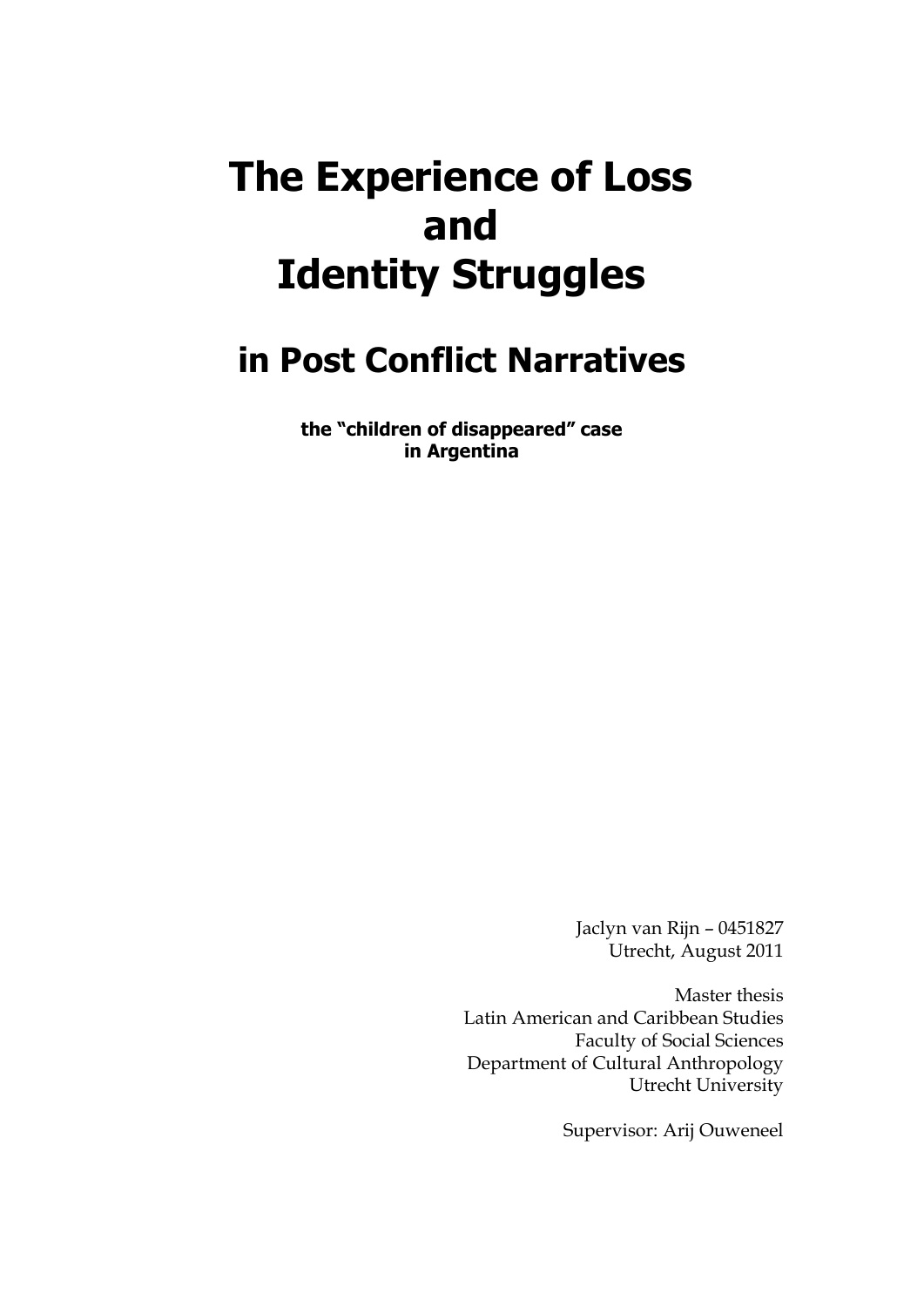### **Abstract**

This thesis analyses post conflict narratives that aim to depict identity struggles and mourning processes of Argentine children of disappeared. Many of these children were born in captivity in illegal detention centres and were illegally appropriated in the line with a systematic plan to steal babies. Their parents were among the thousands of disappeared persons during the military dictatorship in Argentina (1976- 1983). The children grew up in military families, not knowing anything about their true biological parents until the day they were *recovered* and found out that their biological family had been looking for them since the moment their own relatives disappeared. The films analyzed in this study give insight into a variety of identity struggles and experiences of loss of these children, as they all experience an identity crisis within a lost situation. Remarkable is that many narratives tend to demonize the raising parents in favour of the biological parents whereas other films demonstrate the very contrary, imaging a reality in which children do not distance themselves from the raising parents and/or even reject their biological family. The narratives in particular demonstrate the different "routes" and choices these children are confronted with concerning identity and loss experiences.

**Key words**: Social Sciences & Literature and Culture Studies, Latin America & Caribbean, loss, mourning, identity, memory, children of disappeared, post conflict narratives, film, Argentina, illegal appropriation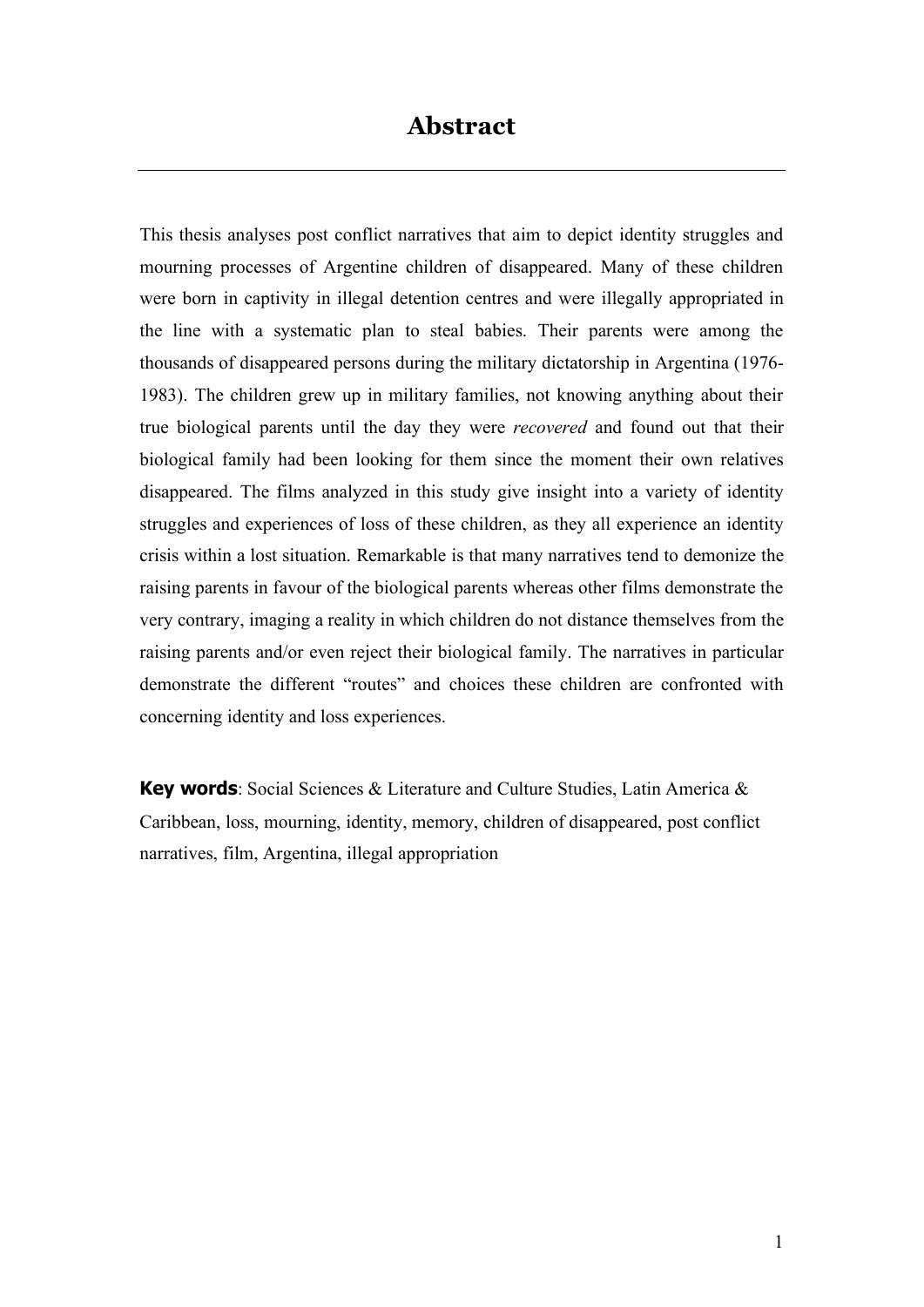## **Contents**

| Introduction                                               | 3  |
|------------------------------------------------------------|----|
| 1. La historia oficial                                     | 6  |
| Introduction                                               | 6  |
| Section 1: True history and identity                       | 9  |
| Section 2: Military regime, symbolism and characteristics  | 12 |
| Section 3: Resistance                                      | 14 |
| Conclusion                                                 | 18 |
| 2. Cautiva                                                 | 19 |
| Introduction                                               | 19 |
| Section 1: Identity, what has changed and what to do next? | 22 |
| Section 2: Loss and comfort, the crucial role of the other | 27 |
| Conclusion                                                 | 31 |
| 3. Eva y Lola                                              | 32 |
| Introduction                                               | 32 |
| Section 1: The shock, the dilemma and the new route        | 34 |
| Section 2: Experiencing loss and sadness                   | 40 |
| Section 3: The accused                                     | 44 |
| Conclusion                                                 | 47 |
| 4. Los rubios                                              | 49 |
| Introduction                                               | 49 |
| Section 1: The fragility of memory                         | 51 |
| Section 2: Identity                                        | 55 |
| Section 3: The experience of loss                          | 58 |
| Conclusion                                                 | 62 |
| Conclusion                                                 | 64 |
| <b>Bibliography</b>                                        | 67 |
| Filmography & Accessed websites                            | 69 |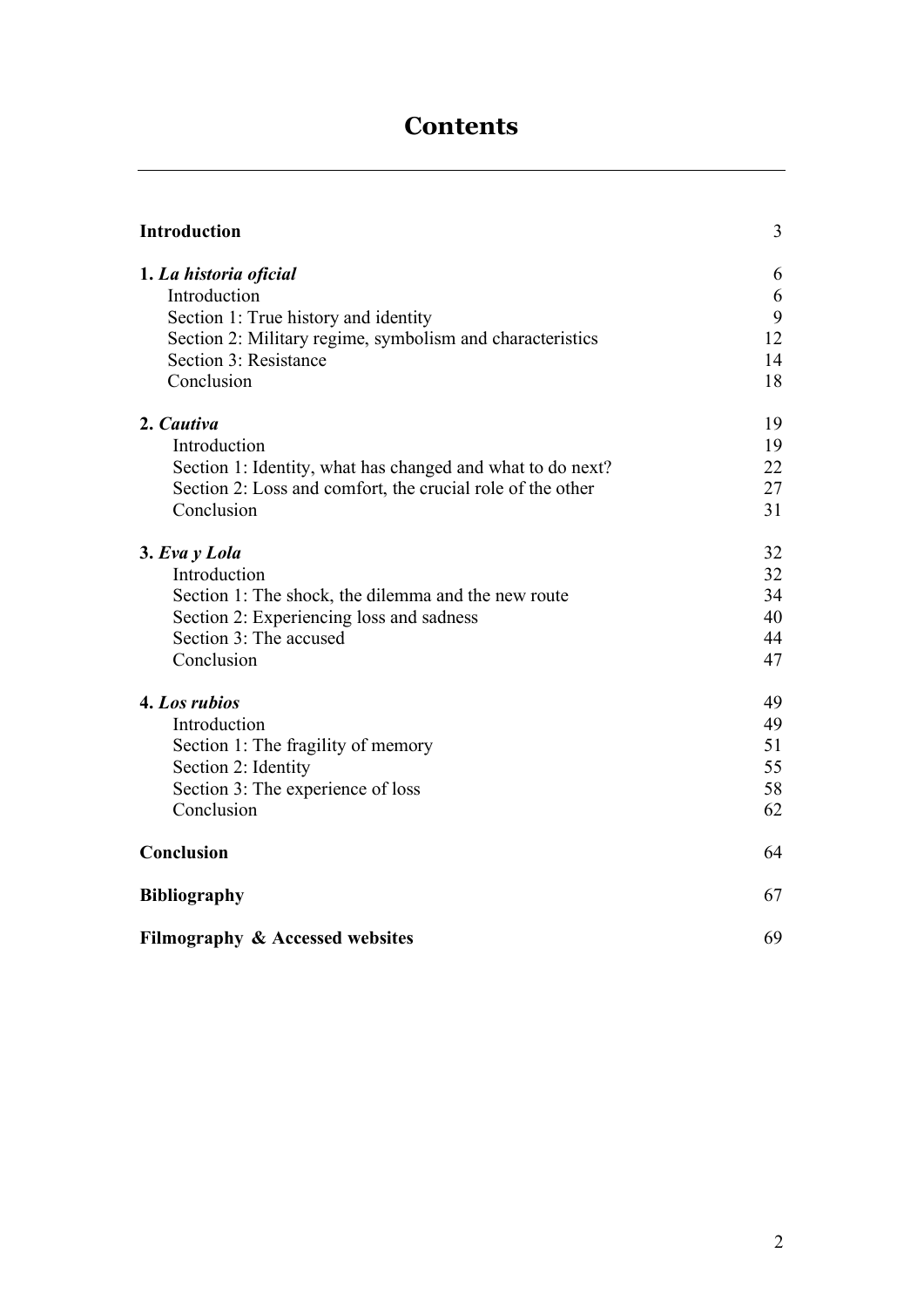The psychological legacies of the political violence of the 1970s and 1980s in Argentina continue to influence children that were born during the military dictatorship (1976-1983) of whom the parents have been disappeared in these years of state terrorism. This thesis analyses post conflict narratives that aim to depict struggles of this specific generation. Many of these children, in the meantime adults, were born in captivity and illegally appropriated by military families. To the perception of the military they were saved from their "subversive" parents and they grew up not knowing anything about their true parents, until the day that they were *recovered* and found out that their biological families had been looking for them since the moment their own relatives disappeared. The insights acquired in this research are not only relevant for the way we look at those children, to understand their experience of loss and struggles, but also for the way the perpetrators are being perceived. Before expounding on the main argument and different narratives used in this study, I provide some historical background.

During the military dictatorship in Argentina that lasted from March 1976 until December 1983 the military junta was responsible for the disappearance of thousands of people. It is estimated that the number of disappeared or killed people ranges from approximately 9,000 to 30,000. The majority of the victims that were imprisoned, tortured and assassinated during this regime ranged from left-wing insurgencies (guerrillas) to popular movements and human rights groups, among them all people that had been engaged in social or political activities. These groups together with labour unionists, peasant leagues, students, journalists, intellectuals, politicians and artists were perceived as "subversive" and belonged to the wide range of targets of the military junta (Armony 2005). The brutal state repression was part of the Process of National Reorganization, which was initiated by Jorge Rafael Videla at the beginning of the regime. It was a process during which Argentine society had to be reorganised in the line with western and Christian values (Van Drunen 2010).

The military regard themselves as defenders of the state, of tradition, family and property. Their perception required that children of political dissidents had to be removed from their parents, due to the assumption that the parents would educate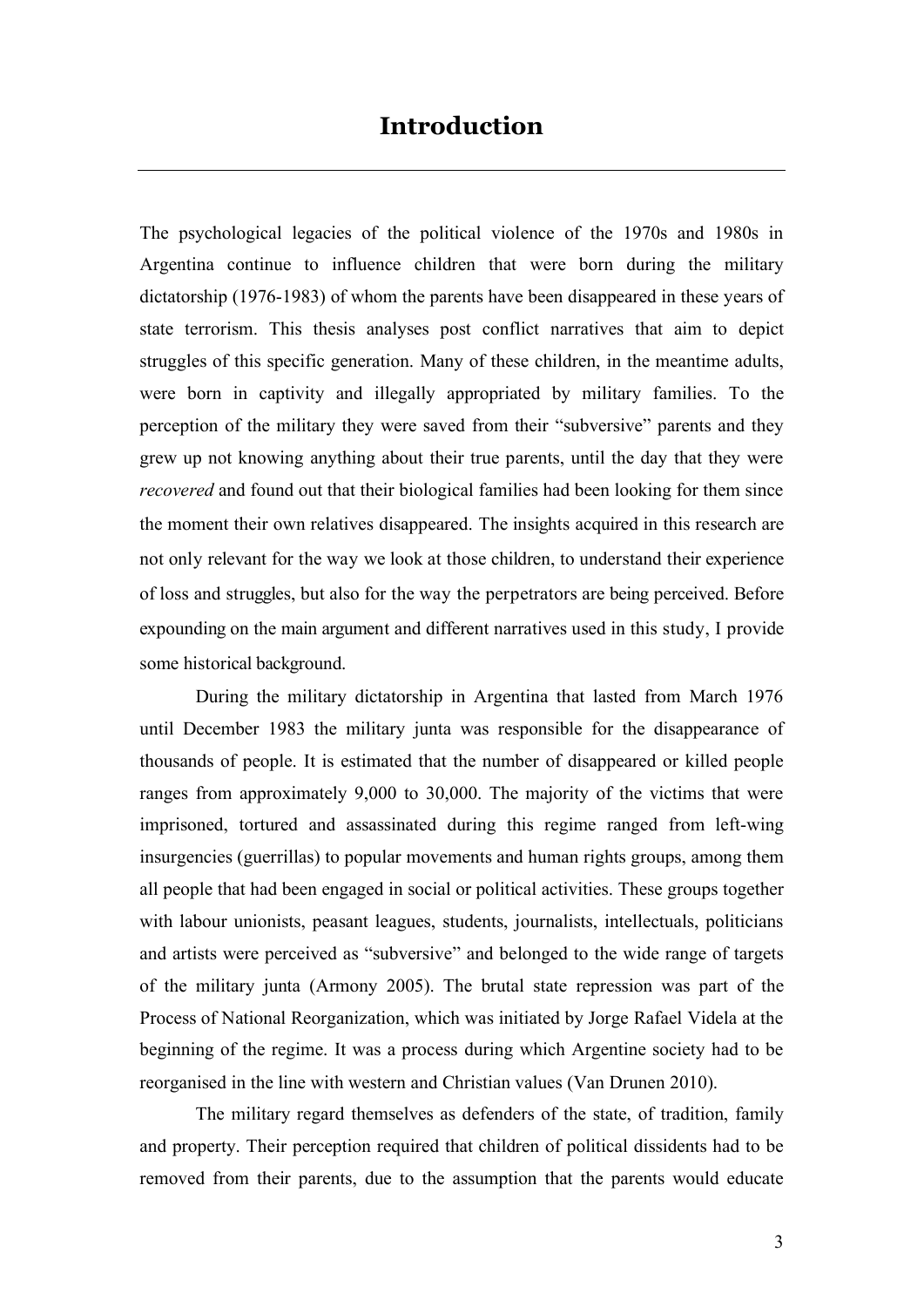them into subversion. Children were thus given to "good" families as "botín de guerra" (war booty).<sup>1</sup> The military believed that they had saved these children (Arditti and Lykes 1992, Armony 2005). Thirty percent of the disappeared victims were women and ten percent of these women were pregnant (CONADEP 1984). About five hundred children were born in captivity under severe circumstances and were immediately taken away and given to other families who in many cases could not have children themselves. In these cases the "adoptive" family provided false information for the "adoption" and manipulated the illegally appropriated children; they changed the identity of the children, erased the memory of the past and all possibilities to get in contact with the biological relatives (Arditti and Lykes 1992: 466). In Argentina there are still around four hundred "children" that have not yet recovered their true origin.<sup>2</sup>

On 28 February 2011 former dictator Jorge Videla and last head of the military junta Reynaldo Bignone, six ex-military officers and one ex-civilian doctor appeared on court to face charges for 34 cases of baby theft that took place during the military dictatorship.3 The *Abuelas de Plaza de Mayo,* which have initiated this charge, investigated that the military worked in accordance with a systematic plan to steal babies from political prisoners. Although births took place in every detention centre, there were also strategic maternity centres.<sup>4</sup> Other trials have been planned throughout the year, during which around 350 witnesses will testify against them.<sup>5</sup> Among those present at the first trial was also Victoria Donda who is one of the stolen babies that already has recovered her origin in 2003 with the help of the *Abuelas*, and on whose story is based the film *Eva y Lola* (2010, Argentina, Sabrina Farji), analyzed in chapter 3 of this study.6

Donda and other recovered children's experiences of loss and struggles for identity emerge in many narratives in various ways. There are dozens of narratives that are concerned with this "stolen baby" case, which differ from visual material

 $\frac{1}{1}$  $\frac{1}{1}$  <http://www.abuelas.org.ar/>, consulted on February 1, 2011.

 $\frac{2 \times \text{http://www.hijos-capital.org.ar/>}}{\text{http://www.hijos-capital.org.ar/>}}$ , consulted on February 1, 2011.

<sup>&</sup>lt;sup>3</sup> <http://www.clarin.com/politica/Acusaron-Videla-robo-bebes-desaparecidos\_0\_436756361.html>, consulted on March 3, 2011.

<sup>&</sup>lt;sup>4</sup> <http://sur.elargentino.com/notas/el-robo-de-bebes-en-la-dictadura-entendido-como-plan $s$ istematico >, consulted on April, 3 2011.

<sup>&</sup>lt;http://www.memoriaabierta.org.ar/materiales/pdf/la\_construccion\_del\_archivo\_oral.pdf>, consulted on July 16, 2011.

 $6 \leq \frac{\text{http://www.cij.gov.ar/nota-7292-Lesa-humanidad-cerca-de-80-testigos-ya-declararon-en-el-juicio-}{}$ oral-por-robo-de-bebes.html>, consulted on July 16, 2011.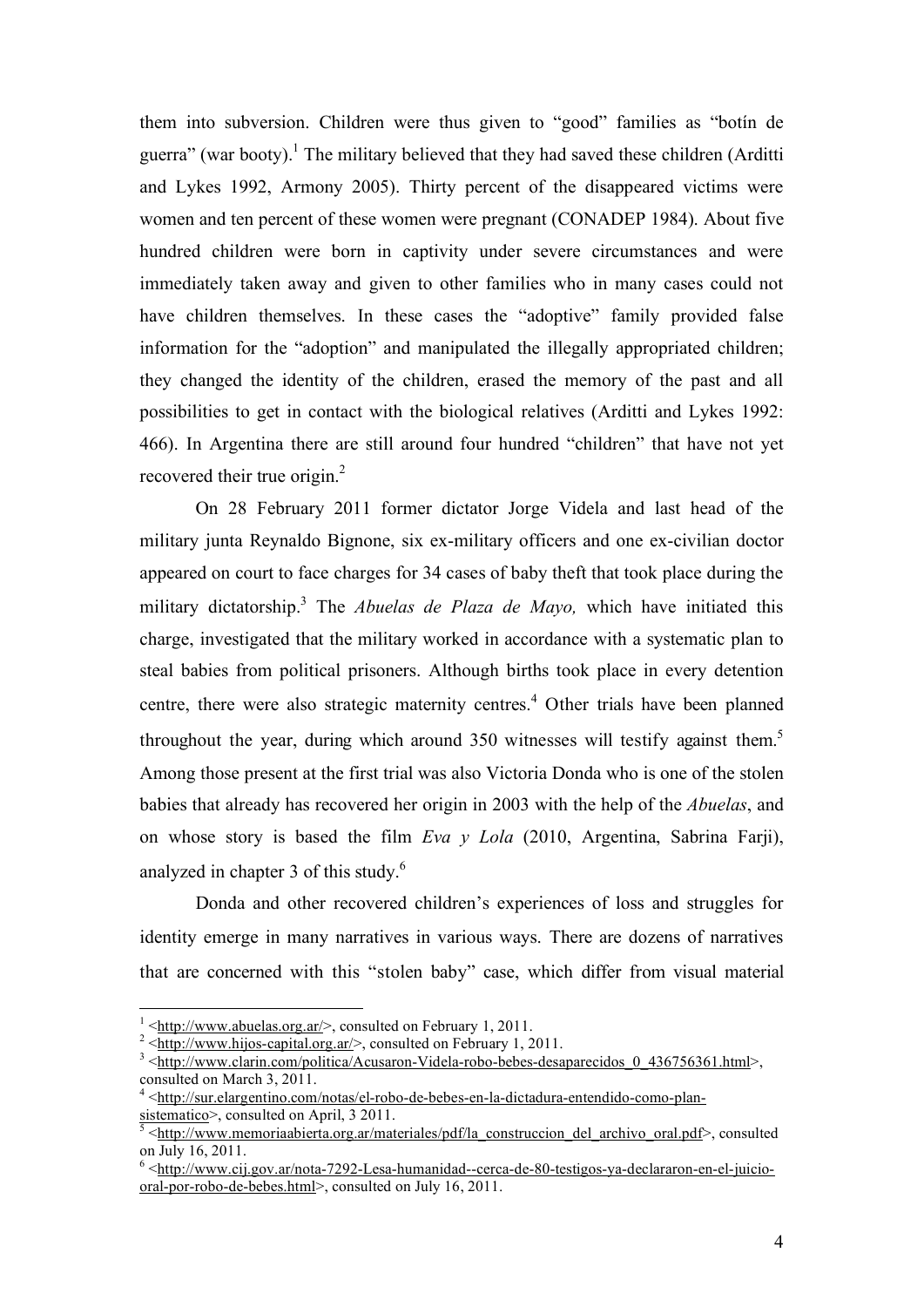(documentaries, films, television series, etc.) to written narratives (novels, biographies, etc.). Especially visual material reaches a wide public, for it is shown on television, on film festivals and in cinemas all over the world. Film and television makers bring into vision their own interpretations, some being objective, others untruthfully. My passion for films started long ago, taking this together with my interest in Argentina and its legacy of the dictatorship, I ended up with the subject of my research, the main question being: *How do post conflict narratives contribute to understand identity struggles and mourning processes of Argentine children of disappeared?* For this study I analyzed three Argentine films that have been made during the last ten years (between 2000 and 2010) and one film that came out merely one and half year after the military regime, the film *La historia oficial* (1985, Argentina, Luis Puenzo), analyzed in the first chapter.

Chapter one examines the discovery of the baby theft in which the *Abuelas de Plaza de Mayo* played a crucial role. Puenzo broaches the debate around the importance of the truth and gives insight into forms of protest and some fundamental characteristics of the military. In the second chapter I analyze the film *Cautiva* (2003, Argentina, Gastón Biraben)*,* which is a portrait of a girl who just found out she was illegally adopted and who is extremely shocked. Biraben clearly indicates his vision, which is strongly different from the other films. The third chapter discusses *Eva y Lola*, giving a truthful representation of the struggles of two children of disappeared, both based on true persons, both experiencing different dilemmas. I conclude with *Los rubios* (2003, Argentina, Albertina Carri), the final chapter, deviating from the other films in its genre: a mixture of a (feature) film and a documentary with director Carri as principal role. This narrative demonstrates "another" side of the story, as a different "route" emerges. For the analysis of the film I use documentaries concerning this matter, scholarly literature and written narratives (news articles, interviews, novels, etc.).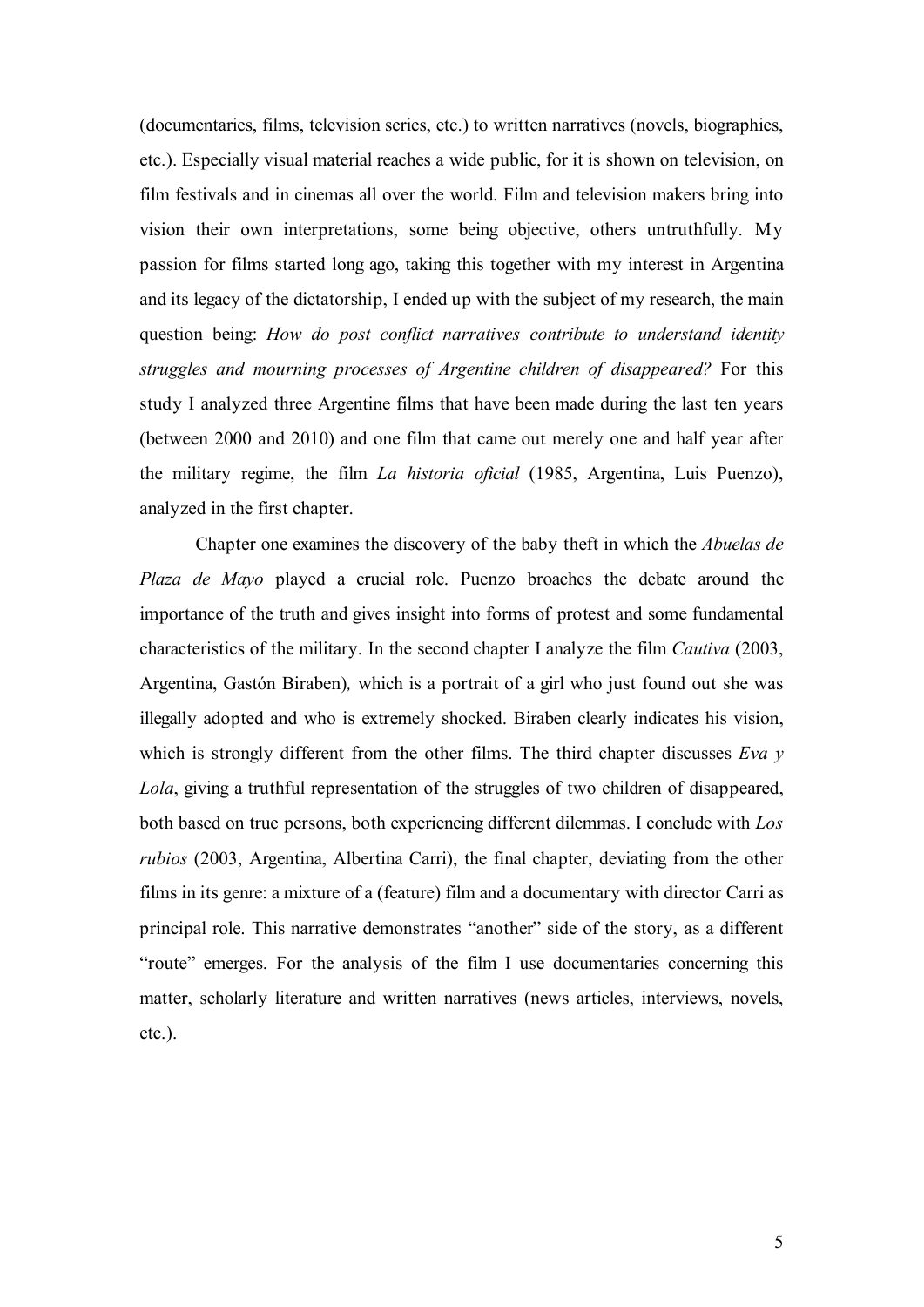#### **Introduction**

Luis Puenzo was a pioneer in bringing the "stolen baby" case onto screen with *La historia oficial* (The official story) (1985, Argentina). The film takes place during the eighties in Buenos Aires, a time that has marked Argentines history. The main theme of the film is the discovery of the illegally appropriated children issue during the military regime by the *Abuelas de Plaza de Mayo.* The film exposes this problem, it examines on expressions of grief and protest of opponents of the regime and on the debate about the importance of the truth. The film has been featured at many international film festivals all over the world and won various awards, including an Oscar for best foreign film in 1985; a Golden Globe award for best foreign language film in 1986; and Argentinean Film Critics Association Awards for amongst others best actress, best cinematography, best director and best film in 1986.<sup>7</sup> This chapter functions, just like the film, to introduce the main theme of this study and to give relevant background information about the history of children of disappeared, about what happened to their parents and it examines the organization *Abuelas de Plaza de Mayo* which were concerned about the search for the stolen children.

The film has one particular scene that exposes the main theme. It is evening. Alicia and her long-time friend Ana have not seen each other for seven years; they are sitting on the couch, drinking eggnog and laughing out loud about memories of the past. Then Alicia asks the question we are all waiting for: Why did she leave the country without telling anybody and why did she never contact her? While still giggling, Ana starts telling what happened all those years ago. She tells about the day "they entered my apartment and tore the Gardel poster to shreds", they stormed in, threw a sweater over her head and destroyed everything. Alicia and Ana are still laughing, but gradually the sphere changes. Ana tells she was hit with a rifle and was taken into a car. When she awoke she laid naked on a table where they started torturing her. When she got out of there, she had been there for 36 days; she had lost

<sup>–&</sup>lt;br>7  $\frac{7}{100}$  Shttp://www.imdb.com/title/tt0089276/awards> consulted on January 17, 2011.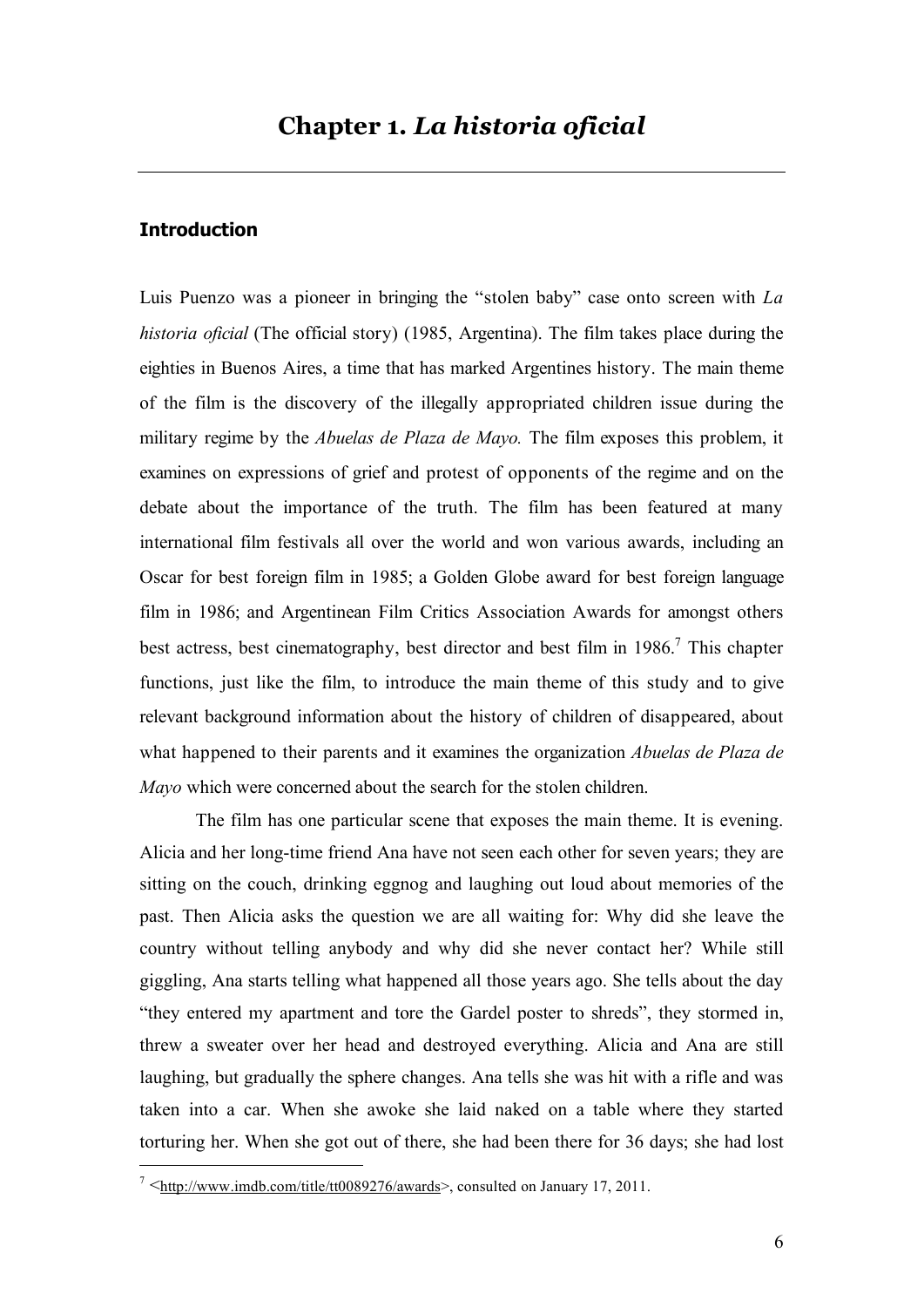27 pounds and had undergone all their treatment. She continues that after seven years she still feels she is drowning, which was one of the treatments she had undergone and that she is still terrified everyday to hear again the voice of the man who kept her for himself to rape.

Alicia subsequently asks her why they did this to her and she responds it was because she had a relationship with Pedro who was "very involved". Then the camera focuses on Gaby who is sleeping in her room and the conversation between Alicia and Ana changes tack. Ana proceeds with her story and tells that there were so many people that she sometimes did not even know whether the cries were hers, or someone else's. That there were also pregnant women who lost their babies there and others who were taken away, but always returned alone. The babies went to families who bought them without asking questions. Then, the conversation ends when Alicia asks: "Why do you tell me that?" Ana dries her tears and says she has never told this to anyone. When she is gone, Gaby enters the room while Alicia is still cleaning; she is frightened and accidentally pushes a glass of eggnog over a picture of Gaby.

This significant scene of *La historia oficial* is a turning point in the film. Alicia was never really aware of what happened in her country. Ana fled the country and suddenly she is back and puts the attention to this case. She stresses the fact that there were pregnant women in the clandestine centres and that their babies were taken away. Alicia is shocked; these facts seriously move her. But at the same time, she wonders why Ana told her this. Was there a specific reason for her friend's revelation? The last shot on the picture of Gaby's face immediately suggests that Gaby also plays a role in this story. From that moment on, Alicia realizes she has an "adopted" child of whose parents she knows nothing. She starts wondering whether Gaby is also a missing mother's child and starts her investigation toward the truth about the past and the real identity of Gaby. This scene herald in the main theme of the film and also contains other important elements mentioned below.

*The official story* tells the story of upper middle class history high school teacher Alicia and businessman and lawyer Roberto who had "adopted" baby girl Gaby in the late seventies. After five years Alicia starts wondering about the biological parents of Gaby, in fact she gets suspicious that Gaby may be the daughter of forced disappeared persons. This is because her friend Ana told her that children were taken away from their mothers in secret detention centres and given to other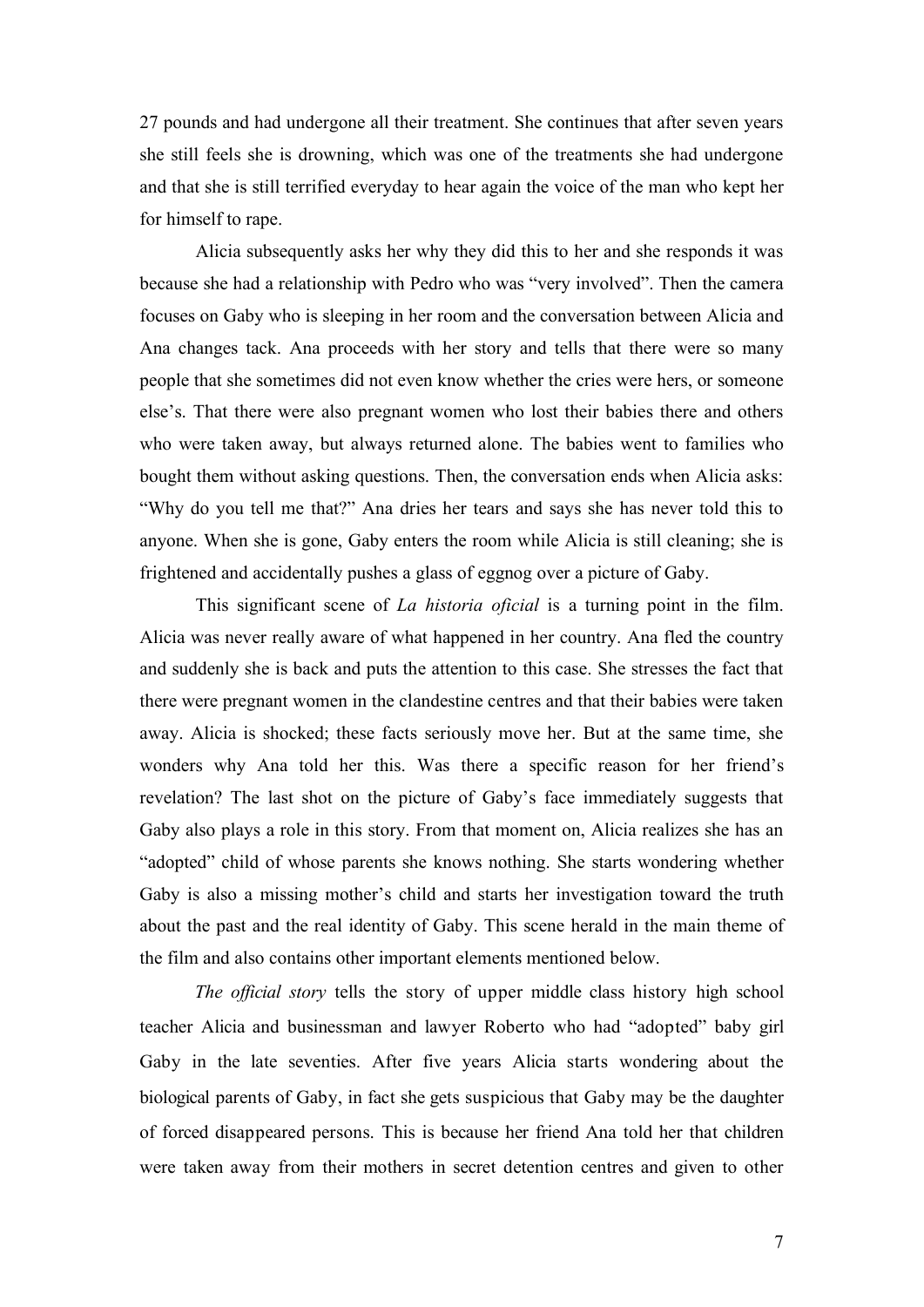families by paramilitary forces. When she confronts her husband with her suspicions, he insists to forget everything about it, as this was one of the conditions of the "adoption". However, it is obvious that Roberto, who has close ties with the military junta, has something to hide. Given that he will not help her further, Alicia starts going and investigate this problem on her own.

That is why she establishes contact with the organization *Abuelas de Plaza de Mayo* and meets member Sara, who could be Gaby's biological grandmother. She brings Sara home. However, Roberto is unfavourably disposed toward the fact that she might be real family of his "adoptive" daughter, therefore when he hears the news, he immediately asks her to leave. When Sara is gone, Alicia and Roberto got a serious argument when Roberto asks where Gaby is. However, Alicia makes him face the facts saying that it must be hard not knowing where his daughter is. He is than so angered that he gravely assaults his wife. During this conflict the phone rings; it is Gaby who wants to sing a song for her mother before going to bed. However, Alicia is packing her bags to leave. The film ends with the scene in which Gaby is singing her song, swinging in a rocking chair at her grandparents' home.

Director Luis Puenzo takes the viewer with *La historia oficial* to the stirring eighties of Argentina, a time during which severe state terrorism was carried out by Jorge Rafael Videla's military junta. Videla and his successors were responsible for the arrest, torture, killings and forced disappearances of thousands of people. Among these people were also pregnant woman that were brought to secret detention centres where they gave birth to their babies in severe circumstances. Their babies were taken away, illegally adopted and raised by families who had close ties with the military (Arditti and Lykes 1992, Armony 2005, Van Drunen 2010). The central theme of the film is the discovery of this specific matter with the help of the organization the *Abuelas de Plaza de Mayo* that played an important part in exposing this case. The theme is subdivided into different sub themes. One of these topics the film brings to the foreground, and which is also suggested by the title, is a discussion about the true history intertwined with the truth about identity. The debate about the true history in the film is represented in almost every scene: What is the true history? What is the truth? Who is Gaby? What is Gaby's true history and real identity? These are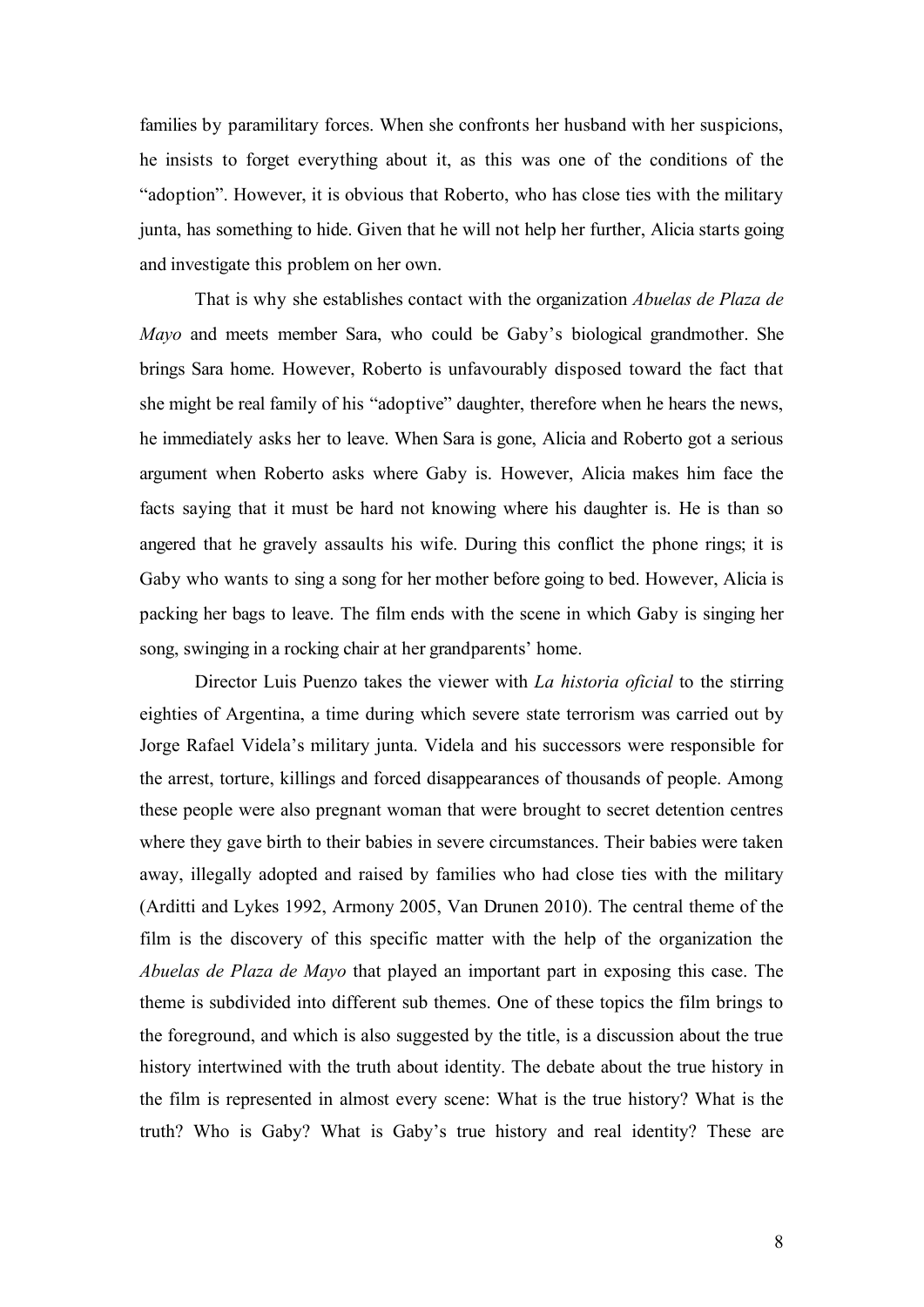questions arising in the film. In the first section I therefore examine the importance about the truth.

Another theme is the introduction with the military junta, both by the use of symbolism as well as directly described by victims. Different characteristics of the regime come to the foreground in the film and give us a reproduction of how the military acted in times of state terror. The film creates a determined image of the military, which is important for the way they are being perceived. Different from the other main films in this research, the mourning processes of children have not been portrayed in *The official story*. In this case, the child is too young and does not know anything about her situation yet. Therefore Puenzo did not examine the way the child experiences the major changes in her life. In this section I thus focus on the grief of family members of disappeared, particularly on the expression through taking action. In the film the theme of grief approaches the one of resistance: these two elements converge in the social movement *Abuelas de Plaza de Mayo*. The reason of these grandmothers to convene was initially because of their personal struggles, which became later a reason for their collective resistance. Protest also appears in the actions and statements of the student generation who critically expresses their disaffection with the military regime.

#### **Section 1: True history and identity**

The theme "the search for the truth" in *La historia oficial* starts at the beginning of the film. However, we do not know what the truth will be at the end of the film, therefore we can only speculate about it. Discovering the truth about history and about the real identity of her "adoptive" daughter Gaby has for main figure Alicia one and the same meaning. During her journey to the truth she develops herself from a conservative to an open-minded woman, for she represents in the beginning the formal and intellectual upper middle class of society, who seems to live in lies and close their eyes for true facts. In the end however, we experience her as a woman that leaves the lies behind, the truth being the only thing that matters. Alicia's parents died in a car accident when she was just five years old. However no one told her the truth until she was already grown up. Her grandmother even invented letters from her parents. She used to sit in a rocking chair waiting for hours for her parents to come home.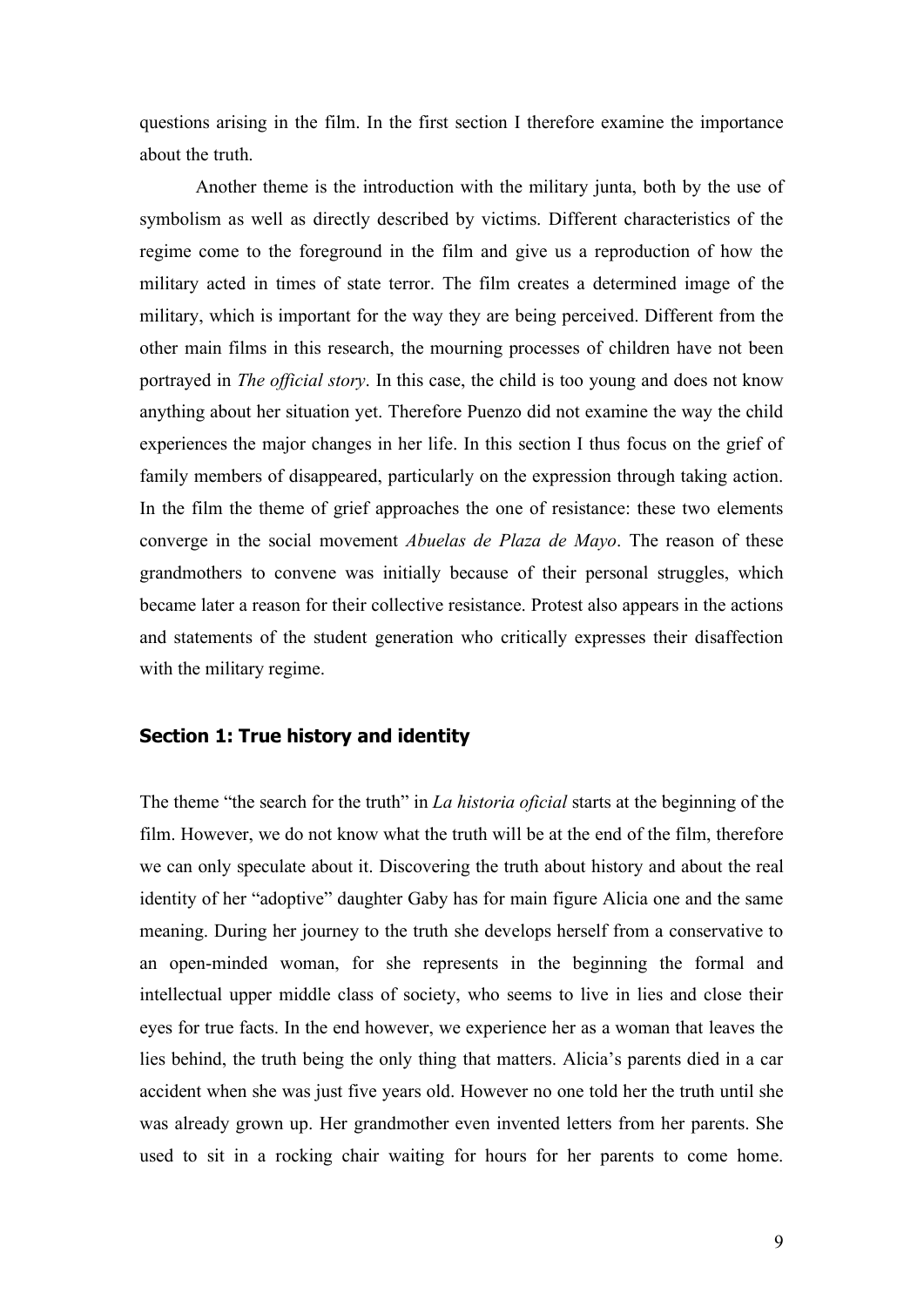However they never came back and she always thought that they had left her behind. This sadness has always followed her until she knew the truth, until then she could not leave it behind. Here, a parallel with Gaby's story is made: she also frequently sits in a rocking chair, just like her "adoptive" mum used to do, which seems to predict that Gaby awaits a similar fate.

To protect Gaby from being hurt, Alicia starts her own journey to find out who Gaby's real parents are and what her real identity is. She does not want to hide the truth for her daughter; she wants to prevent her from having similar feelings of being left behind. The rocking chair is a returning object in the film, which refers to the bond between parent (especially mother) and child. It is symbolic for the parent's swaying arms. In such a way, the child who is sitting in the chair experiences a similar safe feeling as in the arms of the parents. When a child feels alone or sad the negative symptoms will fade away or will weaken owing to the sway in the arms of the parents or, in case of absence of the parent, in the rocking chair. This is not only the case with Alicia – she spent many days sitting in the chair waiting for her parents – as with Gaby – who many times calls her parents while swaying in the chair. It thus suggests that the child always needs its parents, as the bond between him and them is unbreakable. Remarkable at the same time is that the presence of the rocking chair refers to the absence of the parents. For Gaby this alludes to the fact that her parents are *desaparecidos* (disappeared persons).

The truth about Gaby's history and therefore the truth about the identity of a person are of great importance for Alicia. Harvie Ferguson (2009: 77) confirms the importance to know your past as he states in *Self Identity and Everyday Life* that it is important to know your history, because history is your background and your foreground; it is a scene on which life can be understood and a specific social-cultural identity can be constructed. Dan Ben-Amos and Liliane Weissberg (1999: 7-10) endorse the importance of grasping your past for the understanding of a person in *Cultural Memory and the Construction of Identity*. They argue it is important "to understand who and what each person was, he or she had to extend his or her being in time, reflect on his or her past as an imagined community of self", which implies that a story of a person can be constructed within a "larger historical setting and driven by the memory of past events". They thus state that memory is important for the understanding of the past, that it is a means to understand who you are. Ferguson as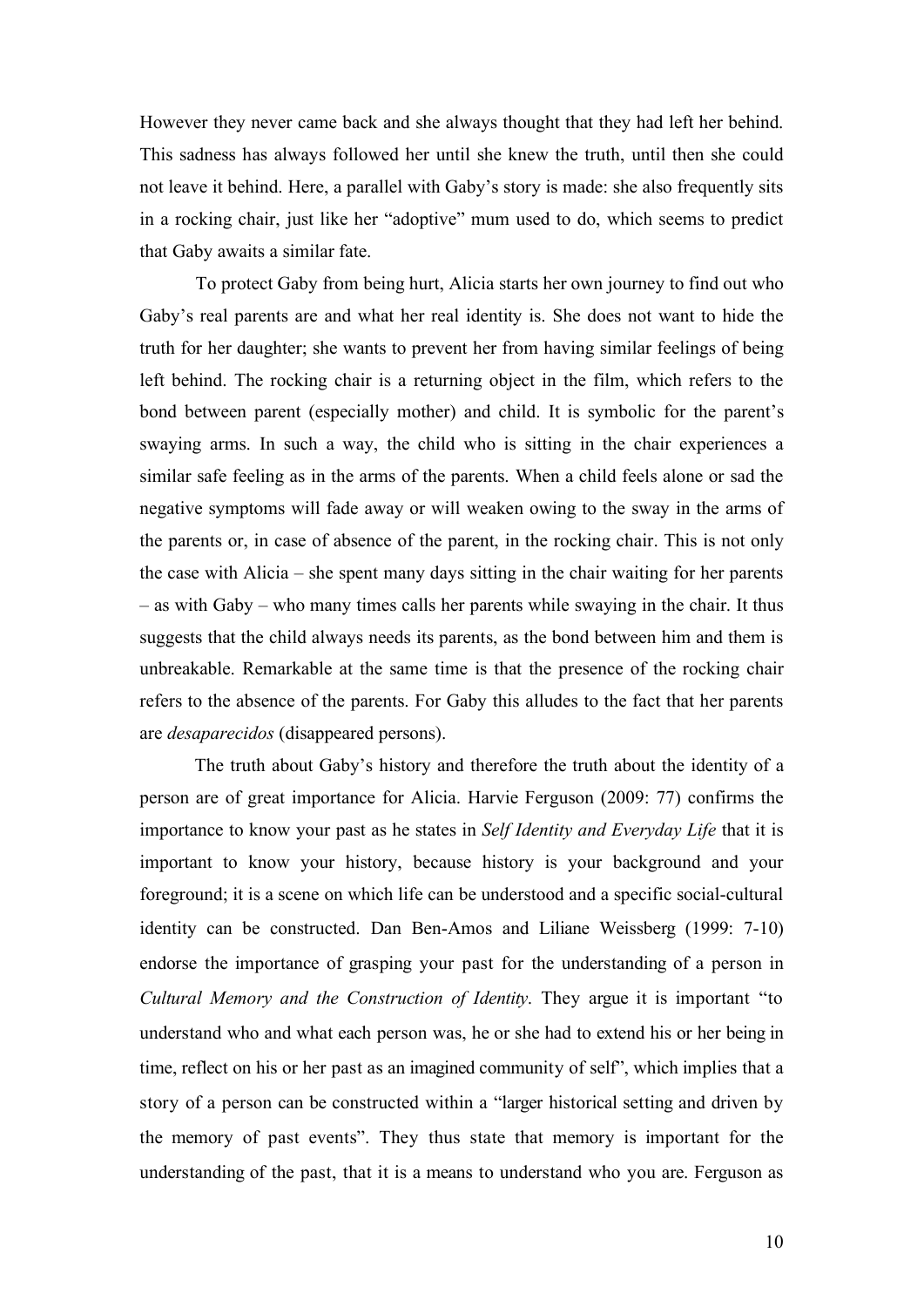well as Ben-Amos and Weissberg consider memory as a tool for the construction of identity, as it relates the past to who a person is in the present (1999: 7-10). In chapter 4 (*Los rubios*) I extend on the meaning of memory for children of disappeared parents.

It is thus important for the identity formation to know one's past. Alicia also considers important to get to know the truth about the past, especially as it was not the parent's voluntary decision to cede the custody of the child. Therefore her quest for the truth has serious consequences for Gaby. In the last scene we see Gaby sitting in the rocking chair shot from behind, we do not see her face, this practically confirms that on the one hand her parents belong to the thousands of disappeared ones and on the other hand, it refers to Gaby's "missing" identity. This thus affirms the importance to know the truth; otherwise she will always have a missing identity. Moreover, she is singing the song *En el país de No-me-acuerdo* (In the country of I-don't-remember) (Maria Elena Walsh) which has an underlying political meaning and in fact bears reference to Gaby herself; she became victim of the country's failures and shortcomings of the past – the military regime, the Falklands War, high currency inflation, corruption – amongst others resulting in a missing identity and an insecure future. The film has an open end, which means it will be unspecified what will happen to Gaby in the future. Here, Gaby represents other children of disappeared, for which the future is still unknown.

During Alicia's journey to the truth she has to face several ordeals. The rejection of three social institutions belongs to her discovering of the truth: family, religion and education. To start with the latter, education is the first social institution that put Alicia to the test. The most important thing for her as history teacher is to teach relevant and important events of history that are – most important – also written in history books. Her faith in facts however, clashes with  $-$  in the beginning of the film – her blindness for the truth. However, her students try to convince her that there are many facts that have not been written about in history books, that these often consist of one side of the story. To make their statements even more persuasive they hang up recent news articles in the classroom that have not been discussed in class and all have been covered up.<sup>8</sup> Keeping Ana's story about stolen babies in her mind, Alicia the more throws doubt upon the educational establishment. She discovers it is a

 $\frac{1}{8}$ <sup>8</sup> In the last section I give more details about the specific news articles and statements of the students.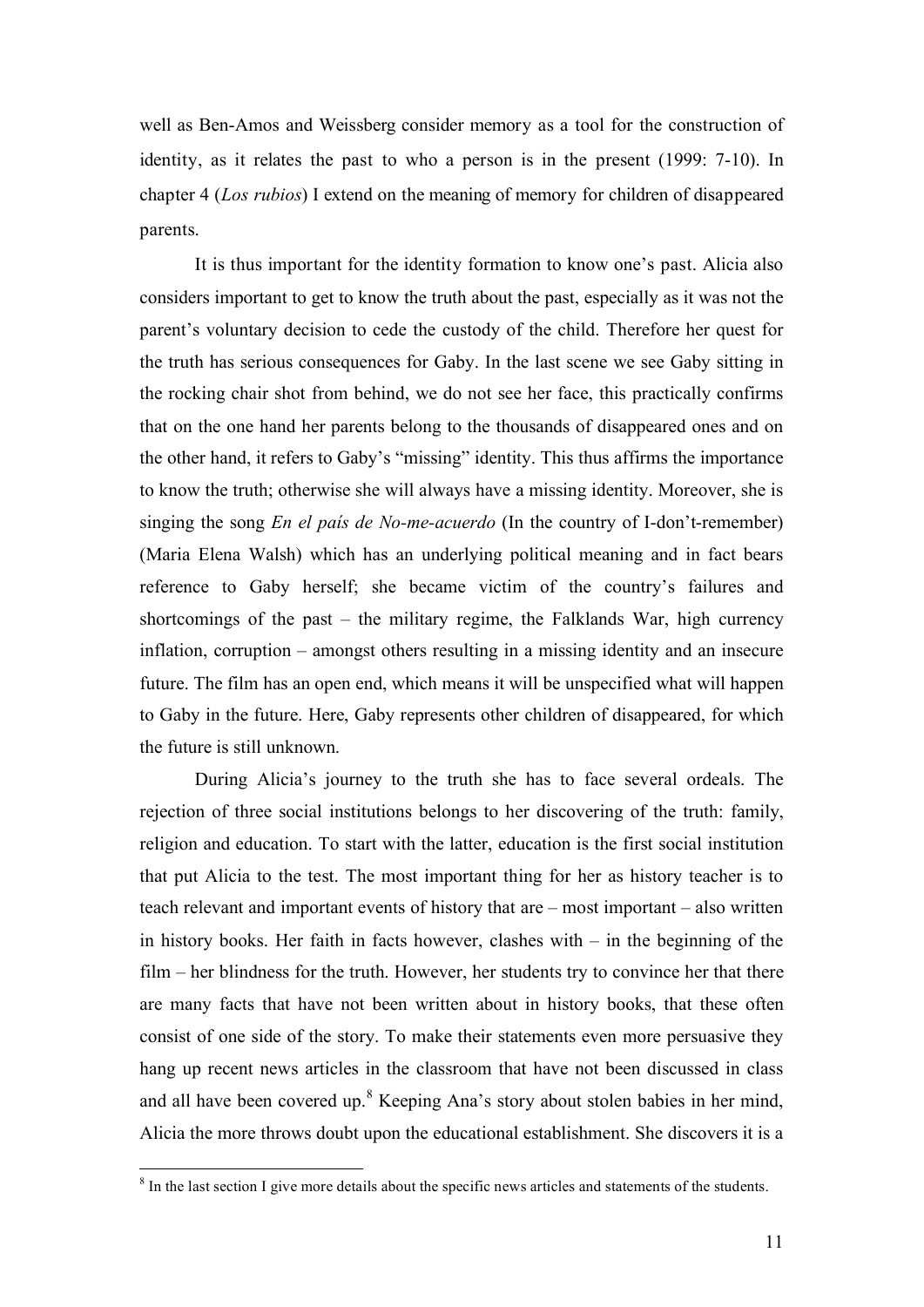conventional institution not oriented toward the truth, but based on lies and deception.

Alicia also discovers that the values and standards of the traditional family and her friends fit in the same line as the educational institution. She becomes aware that her friends believe in the same corrupt ideals as her husband, as one of them responds hypocritically to a story of a friend whose son is arrested and disappeared, that he must have done something wrong otherwise he would not have been picked up. Besides that, her husband Roberto always has withheld the truth about their "adoptive" daughter and he was also not going to change. The only thing that matters to him is elevating on the social ladder, whether in a good or bad way. When she cannot find support at home anymore, she tries to find comfort in the church. However, when she makes her confession and tells the priest that she might has "adopted" a child of disappeared parents, that she does not know what to do anymore and that is in desperate need of help, the only thing he says is that God has forgiven her sins. Thus, daring to face the truth can signify disclaiming ideals you once believed in, turning your back against traditional social institutions and people you love, suffering the opposition who will try to silence you and most of all risking to lose your most precious "gift", your daughter.

#### **Section 2: Military regime, symbolism and characteristics**

In films like *Garage Olimpo* (Olympic garage) (1999, Argentina, Marco Bechis) and *Crónica de una fuga* (Chronicle of an escape) (2006, Argentina, Adrián Caetano) we obtain a look from inside the organization: the practices of the right-wing paramilitary forces therefore take a central position, which means that the viewer is an eyewitness of the atrocities – kidnappings and tortures – they commit. In films like *Andrés no quiere dormir la siesta* (Andres doesn't want to take a nap) (2009, Argentina, Daniel Bustamente) and *La historia oficial* however, we do not see their actual deeds; nevertheless we obtain a clear picture of some of the characteristics of the military activities, which appear in *La historia oficial* in a symbolic manner. This section has not only the function to give an introduction to some essential features of the regime, but also to give answer to the question, what has actually happened to the children's disappeared parents?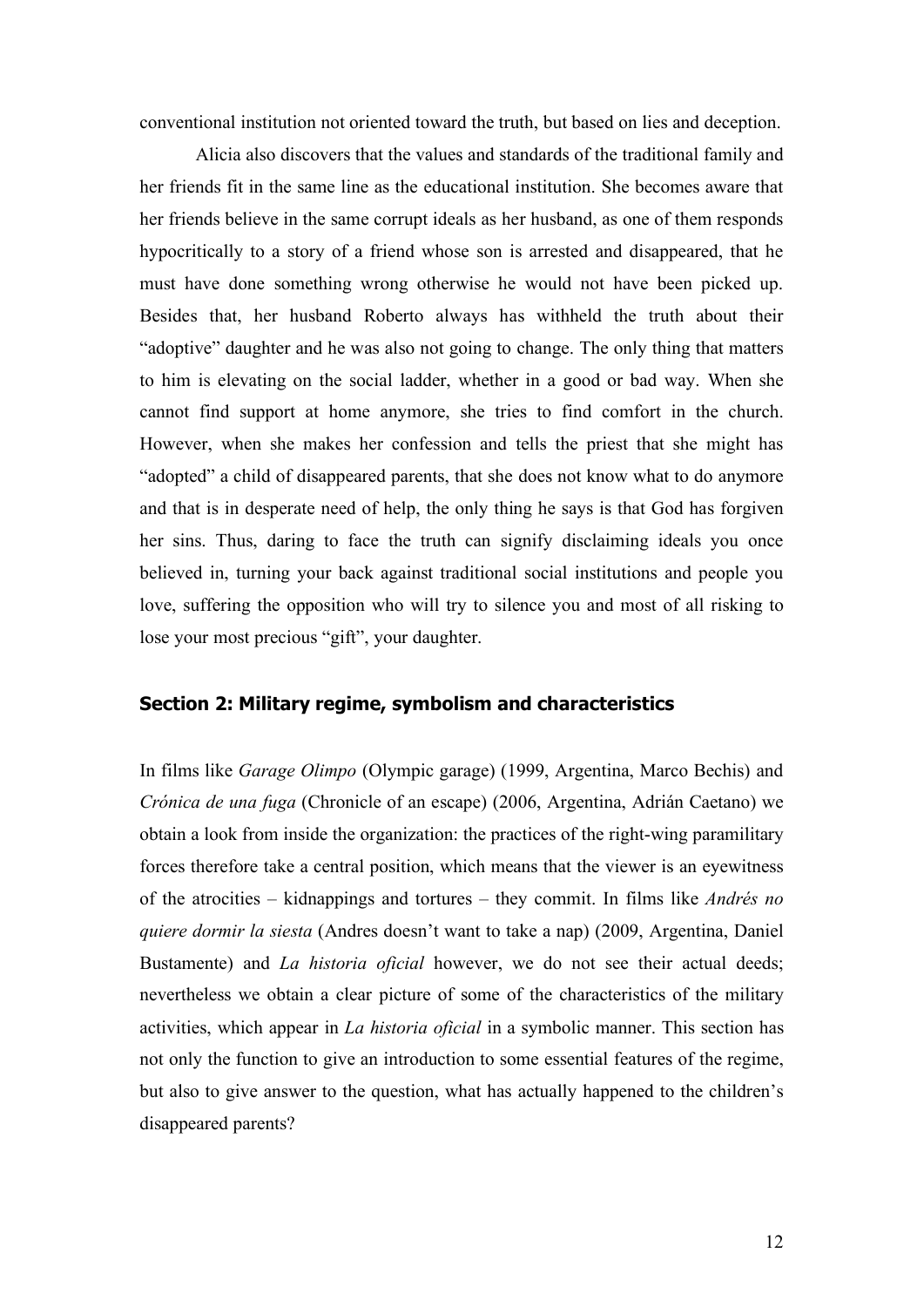Remarkable in *La historia oficial* is that doors are often being closed, in such way it is suggested that the viewer is not allowed to see what happens behind the doors, or the camera just gives a shot of closed doors. For instance, when Alicia investigates Gaby's true birth data in the hospital where she was "adopted", she hears a woman screaming and when she curiously takes a look inside the room, the door is rudely shut in her face. These closed doors symbolize the secrecy the military forces considered of great importance. They always acted in secrecy; they brought their victims to secret detention centres where they were exposed to extreme tortures (CONADEP 1984, Armony 2005). These cruel tortures appear in the film in a symbolic way during a scene of Gaby's birthday: first a magician picks a balloon with a sharp-pointed stick without bursting it, than he pretends doing it again with a pigeon, but he does not get through because of the upset children who do not want him to harm the bird. This cruel incident refers to the tortures executed by the military forces during the dictatorship. Torture was considered a legitimate technique and a routine practice during the interrogations in the clandestine centres. Disappearances and tortures were a resolute tactic to create fear among the guerrilla combatants. The fear to betray others or to reveal sensitive information during tortures weakened the opposition's willingness to fight. However, although at first directed at opponents of the regime, the terror soon affected the whole civil society (Robben 2000: 71, Armony 2005).

Another characteristic that appears in the film is the transgression of the personal environment. This violation of the home emerges in the following scene. It is Gaby's fifth birthday party. She escapes the attention and goes to her room upstairs to play with her new baby doll: she looks after her doll, saying that she must go sleep and do not worry, because "mummy is here". Suddenly, the door is kicked open by three of her cousins, they burst into the room screaming and shouting with plastic pistols and turning the room inside out rushing around like lunatics. Gaby, terrified, starts screaming and crying, taking her baby doll with her to protect it from being hurt until Alicia rushes toward the noise to see what is going on. This scene is a typical example of how the military forces worked: they forced an entrance into the home and destroyed everything possible. Nearly two-third of all disappeared were abducted at home (CONADEP 1984). This invasion on one's privacy is clearly depicted in *La historia oficial*. The intensity of how frightened people must have been during these interruptions is represented by Gaby's reaction. The military forces preferred arresting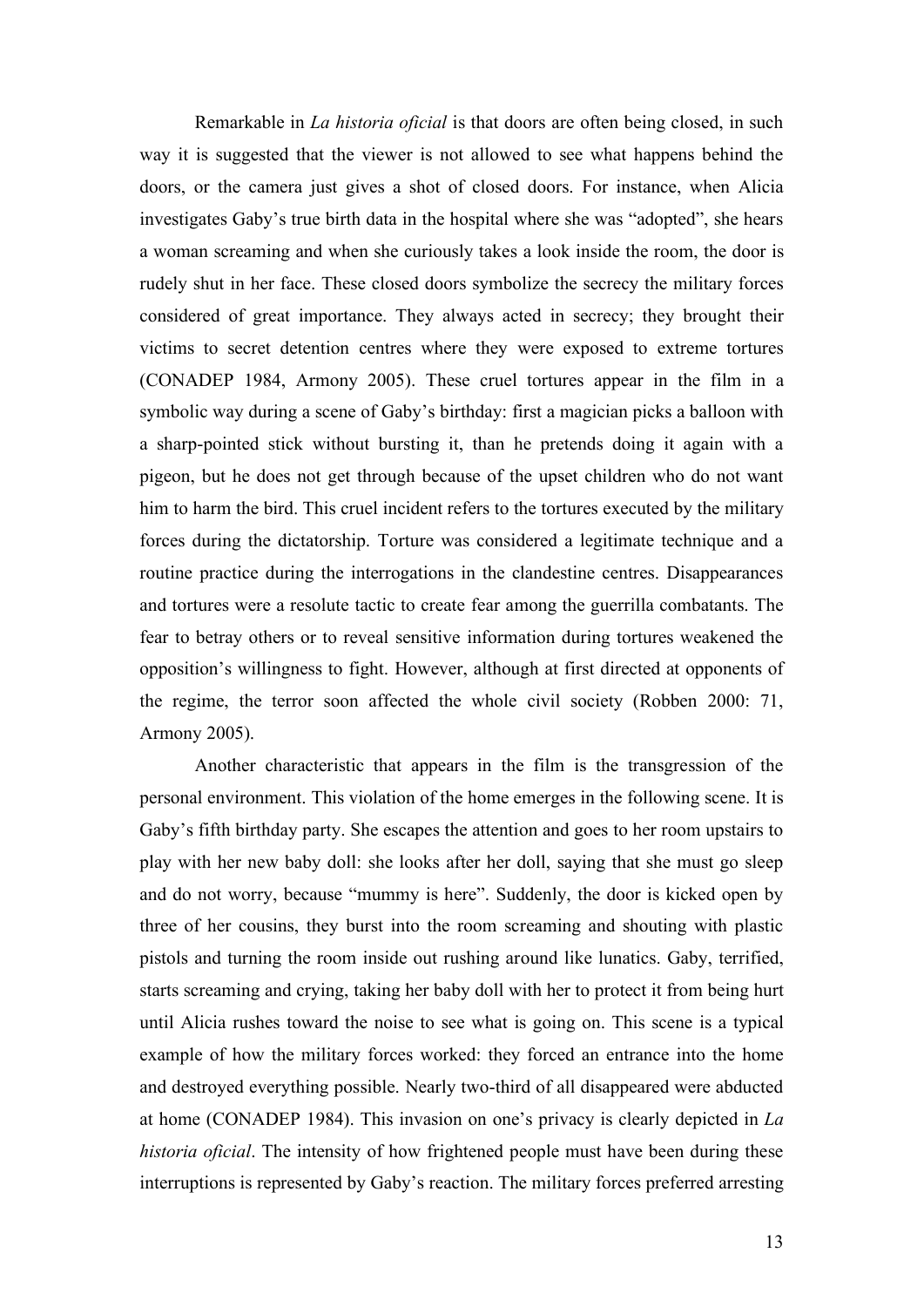political suspects at night when most people were asleep, because a persons' defence mechanism is most weak if he is just awake. Apprehension and torture at home were common matters, which harmed the emotional, physical and social-cultural protection a home usually offers, given that a home is a base of trust and safety (Robben 2000: 74-75).

The military forces' tactic was not only to sow fear and terror among the opposition, but also to erase every piece of evidence including speaking about it by its partners in crime, which also stresses the secrecy mentioned above. This is demonstrated in the film in the reaction of the Father in the church when Alicia makes her confession. In fact, the film suggests that the priest was involved in the baby robbery of Gaby. He gave the impression that he knew something, because he did not disavow his share in this matter nor did he admit something. In fact he ignored Alicia's prayers for help. The only thing he remarks with respect to content is that she has protected Gaby from "evil and dangers", which also suggests that he is somehow involved. It is obvious that Father was a partner in crime and that he was commanded to be silent upon this case. This caused uncertainty and powerlessness among the relatives and other persons involved. In this case it thus meant that Alicia's faith in God would not help her any further and that the religious institution has taken its place next to the familial and educational institution. The unremitting suspense about the disappeared persons was also part of the regime's strategy. They killed the victims, destroyed their corpses, buried them as *Nomen Nescio* (name unknown, NN) or threw them drugged, but still alive, from airplanes (CONADEP 1984), so that all remains would disappear and there would be no evidence against them. The corpses of the dead became a symbol of victory and the military hoped that the search for the disappeared would disrupt political opposition from further activity or participation (Robben 2000: 71). However, as we will see in the next section, sorrow, fear and the disappearances of relatives did not obstruct people from resistance against the regime.

#### **Section 3: Resistance**

In this section I examine on an important organization that played a major role in exposing the stolen baby case in Argentina, as well as in the search for these children. The military's attempt to silence the opposition was in some cases counterproductive,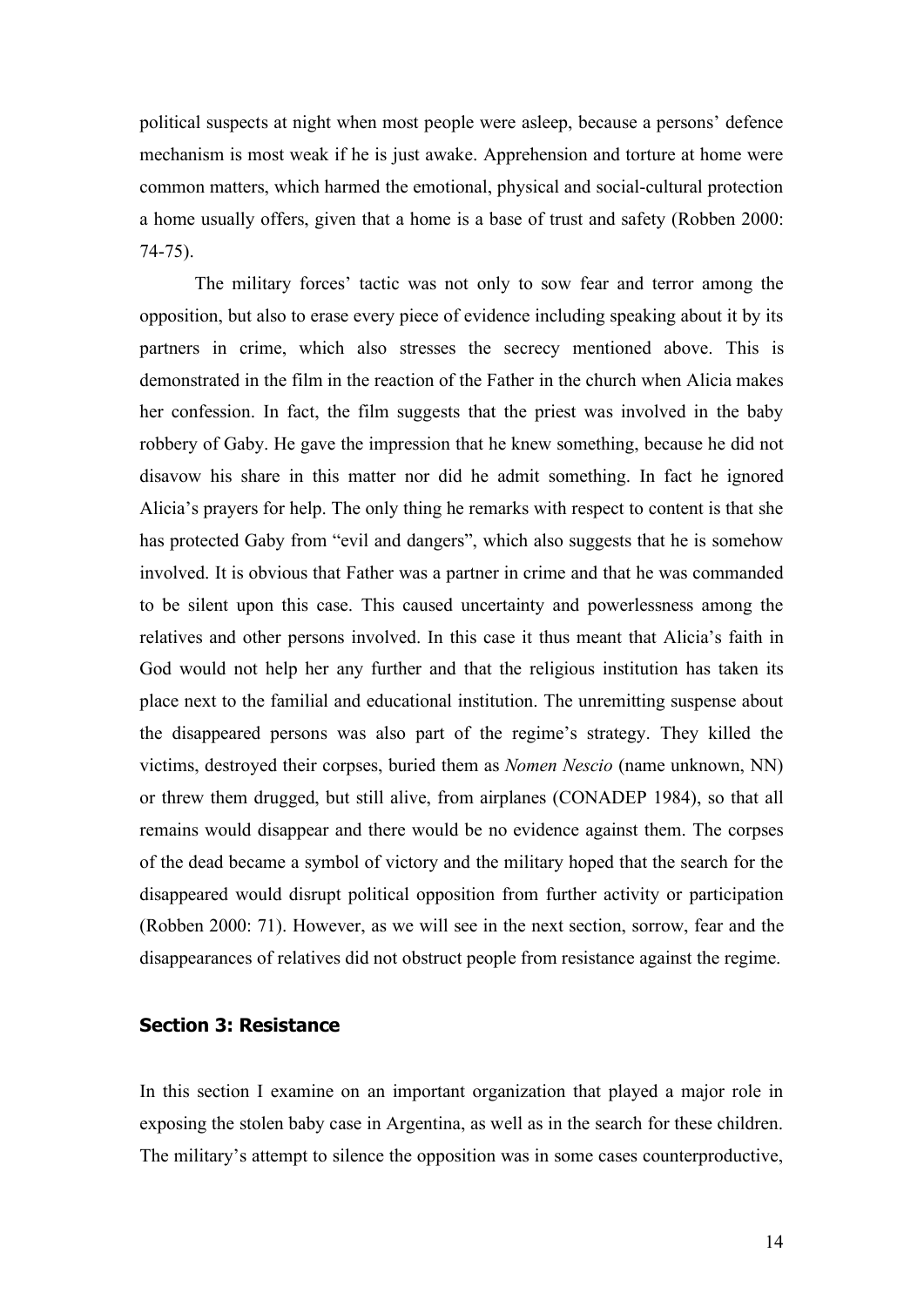as it resulted in the rise of human rights movements. One of these was the *Abuelas de Plaza de Mayo* formed of mothers that had lost their daughters that had been pregnant when they were abducted and which was established in October 1977. These grandmothers are still concerned about the search for the approximately five hundred missing grandchildren that were kidnapped, after their parents had been killed, or that were (supposed to be) born in captivity during the military regime.<sup>9</sup> Their goal is to find these children, to restore them to their family, but particularly to let them recover their real identity through revealing their past. The reconstruction of history for these children, but also for Argentina's society is of great importance for these grandmothers (Arditti and Lykes 1992: 461-465).

Resistance is also a theme in *La historia oficial*, which expresses itself in both the organization mentioned above as in the students in Alicia's class. The *Abuelas* appear for the first time in the film when Alicia is getting suspicious about the origin of her "adoptive" daughter. A glance at a march of the mothers gave us the more the impression that Gaby is also a daughter of disappeared. Protesting on the streets is a popular form of resistance under the *Abuelas*. Together with friends, family members and other parties involved they walk along the streets, with giant images of their missing children, calling for attention. In this way they do not only speak for themselves, but also for their disappeared children, who cannot fight for their rights (and those of their missing children) anymore (Peluffo 2007, Simpson and Bennett 1985). The reason of these grandmothers to convene was initially to share their feelings with other companions. Their personal struggles and pain became a reason for their collective resistance, especially when they realised they would probably never see their relatives again and they therefore started looking for their grandchildren.

Except from the marches, the *Abuelas* did everything to find their grandchildren: they visited courts, offices, hospitals, daycares; they hang up pictures of their loved ones; published articles and lists of disappeared persons' names in newspapers; they distributed leaflets and so on (Peluffo 2007, Simpson and Bennett 1985).<sup>10</sup> Some of their actions also appear in the film. I already mentioned marching as a type of protest in the film; the visits of daycares and hospitals also come to the foreground. For instance, Alicia gets in contact with grandmother Sara when she is

<sup>-&</sup>lt;br>9

<sup>&</sup>lt;sup>9</sup> <http://www.abuelas.org.ar/>, consulted on February 1, 2011.<br><sup>10</sup> <http://www.abuelas.org.ar/english/history.htm>, consulted on July 2, 2011.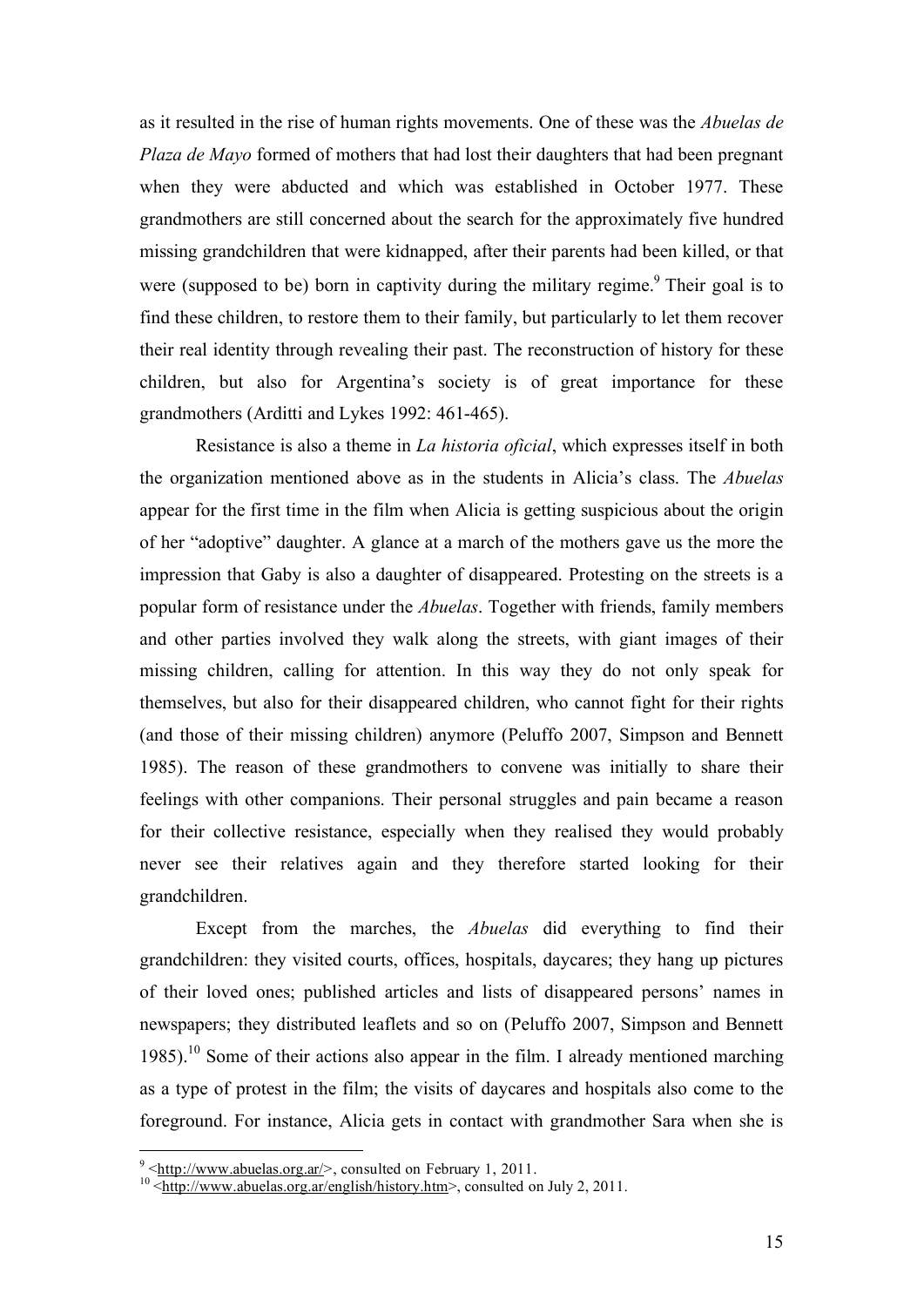gathering data about the birth of Gaby in a hospital. Sara immediately sees through that Alicia is also looking for data about a baby. What she does not know is that Alicia is not looking for the baby itself, but only for details about the true parents. However, further on in the film Sara discovers that Alicia has lied about it, when she observes her taking Gaby from daycare. She thus finds out because she and some of the other grandmothers are looking for their missing grandchildren near daycares.

Protest also appears in the actions and statements of the students in the film who expresses their disaffection with the military oppression. In section 1 I already indicated that the students claim that history books are incomplete. In the film Alicia, as many other middle class members, is not aware of the abductions, tortures and killings that are actually happening in Argentina. During history class the students confront her with the fact that people are missing, including babies and other young children that have been abducted by sympathizers of Argentines military regime. They hang articles about stolen babies on the blackboard to confront their teacher with these facts that have not been written about in their books, but really happen. Her students accuse the school of having required and approved history books that were written by assassins and in which crucial elements were left out. After the students have received their papers back and Alicia asked Horacio Costa why he did not supply literary references, he responds: "Do you only believe what's written in books?" These statements are all types of protest to express their dissidence against the military regime. The military disappeared all corpses of the victims, which implies there is no evidence against them; this however certainly does not mean that it did not happen.

In *La historia oficial* Sara and Alicia meet each other in a cafe, where Sara tells about her missing daughter showing some pictures of her when she was just a child. One of the pictures shows Sara's daughter suspiciously looking like Gaby. The similarity is striking, which makes Alicia presume it is Gaby's biological mother. At the time the *Abuelas de Plaza de Mayo* could only speculate about the child's real origin with pictures and data that could probably match with the child. When they had located a child, they however had to prove that it was their real grandchild, which was not easily arranged. It so happens that in the time during which the story of Alicia and Gaby takes place this was not yet possible. It was however common knowledge that a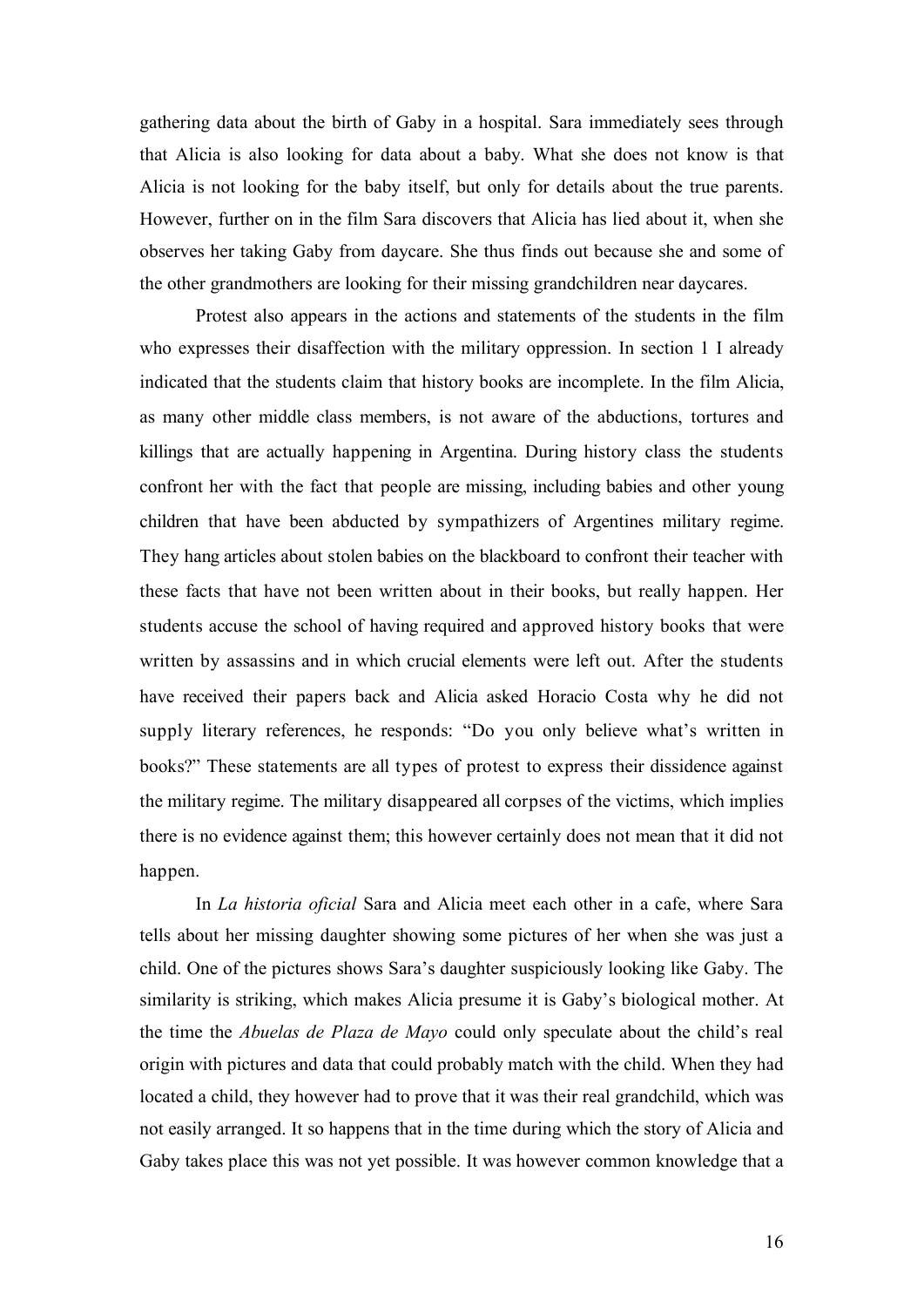biological bond between child and parent could be established through blood testing. Since the parents of most recovered children were amongst the *desaparecidos*, the relatives had to solve this through another way. That is why the *Abuelas* approached different scientists that could develop a grandmotherhood test, so that blood testing was possible with merely the DNA of the child and of the grandmother (or another relative, being a sibling or aunt/uncle). In 1984 the first child could be identified thanks to the test developed by human geneticist Mary-Claire King and her  $\text{lab.}^{11}$  To this very day 105 missing children have been traced, of whom only 93 are still alive and have been reunited to their biological families.12 In August 2011 *nieta* (granddaughter) 105 has been identified after having approached the *Abuelas* with doubts about her origin.<sup>13</sup>

On their website the *Abuelas de Plaza de Mayo* demonstrate their different running projects directed at localising more disappeared children. They work together with the National Committee for the Right to Identity (CONADI), which main effort is also to trace children that disappeared during the military dictatorship. The CONADI thereby assists youngsters who have doubts about their identity through screening documents about them, their families et cetera and referring them to the National Bank of Genetic Data, which conducts blood analyses. In addition, the *Abuelas* organize projects that are all related to this specific matter. Therefore they appear on festivals, concerts and other meetings where people get together in large numbers to campaign for their search for the missing children. In this manner, according to Van Drunen, they try to "socialize" this case, which implies they are not only looking for their own children to recover the identity, but also for all other missing ones. Van Drunen (2010: 101) states in her dissertation concerning this matter: "The message of the *Abuelas* was that, until the last missing child was found, doubts would continue to surround the identity of all the youngsters born during the military dictatorship". They therefore seek publicity for finding support, to reach a greater part of society, which would later express itself in *Teatro por la identidad*  (Theatre for identity) and other artistic expressions for identity (Van Drunen 2010: 101-102). It seems that *La historia oficial* that came out soon after the dictatorship

 <sup>11</sup> Abuelas de Plaza de Mayo, *Las Abuelas y la genética.* In 2008 the Abuelas de Plaza de Mayo

published this book about the genetic methods they use to identify kidnapped children.<br><sup>12</sup> On <http://www.abuelas.org.ar/> the localised children of disappeared are registered, the list can be consulted under *Casos de n* 

<sup>&</sup>lt;sup>13</sup> <http://www.noticiasargentinas.com/nuevosite/4596-abuelas-identifico-al-nieto-105.html>, consulted on August 8, 2011.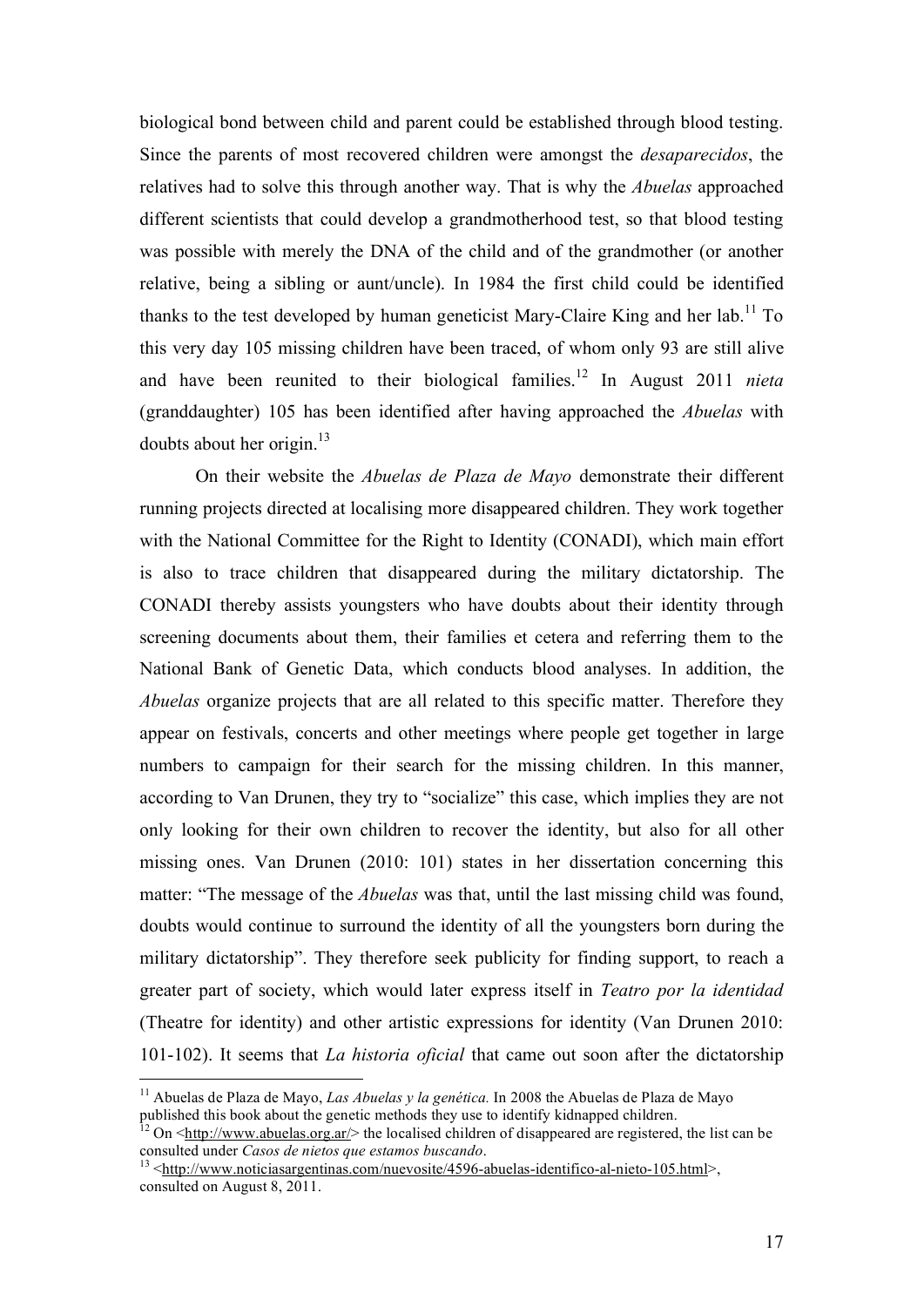and initiated the "children of disappeared" case, was one of the first "campaigns" that exposes the *Abuelas*' search for these children and thereby seek to find support and attention, which the *Abuelas* would continue for years.

#### **Conclusion**

As we can see this film gives a clear insight in the importance of the truth and thereby the importance of identity. Ana is the first one to indicate the truth, as she tells Alicia what is happening with babies in detention centres. It is suggested that she knows that Alicia is not her true daughter, and she thereby wants her to reveal the truth about Gaby. The second person that stresses the importance of the truth and identity for children of disappeared is therefore Alicia. In her search, she tries to convince her husband to admit that the situation around Gaby is wrong and that she must know who her real family is. It is even that important, that she gives up on him and on her faith. The father in the church tries to silence her, because he knows that she will discover and reveal the truth. Also Alicia's students strongly indicate this relevance through hanging up news articles about the "truth".

The last figures that even more emphasize the significance of recovering the identity of children are the *Abuelas*, they do this in a variety of ways like marching, visiting daycares, hospitals and so on. Everything around the true identity seems to be important and Puenzo seek to express this in *La historia oficial.* The message therefore is clear: one must do everything to prevent children from not knowing their origin and developing identity struggles. With regard to the experience of loss, Puenzo did not examine the child itself. He does explore the grief of the grandmothers, showing in particular how they cope with their loss. Because their children had been disappeared and were probably not coming back, they had to take care of the children of their children. They do everything to trace the grandchild, even inspiring scientists to develop a grandmotherhood test to determine the child's identity with certainty. Besides demonstrating the importance of the truth, Puenzo also indicates that the child must return to its biological family. He thereby relates the "adoptive" family to the military and its corrupt activities to show a negative image about the raising family, to reinforce even more the importance of the truth.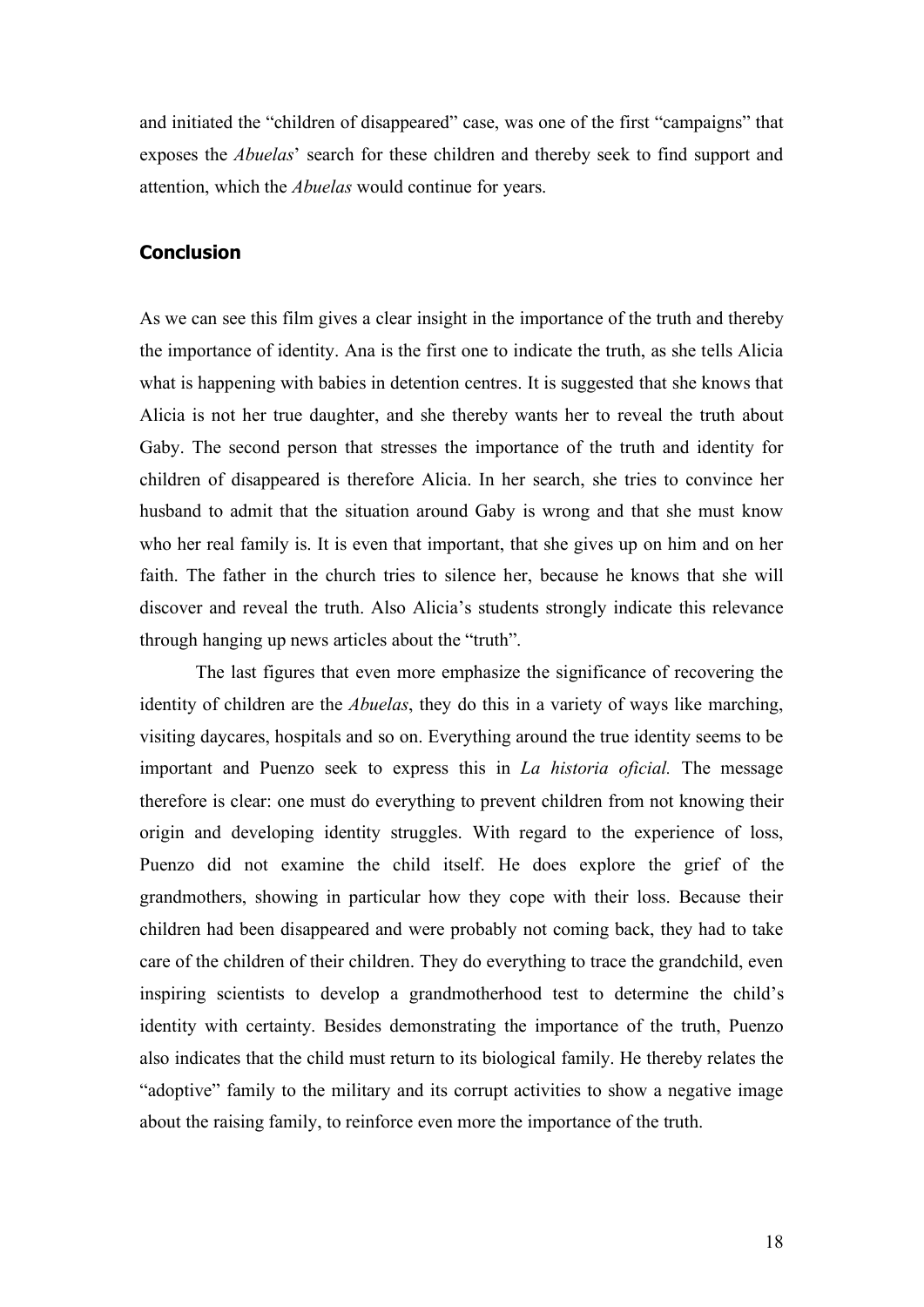#### **Introduction**

It is June 25, 1978, an unforgettable day for Argentina who won its first FIFA World Cup football in the final against the Netherlands. It is also because of this memorable day that Martha, who at the time worked as a nurse in the hospital in the Olmos Penitentiary in the film *Cautiva* (Captive) (2003, Argentina, Gastón Biraben) remembered the exact date of birth of a baby girl named Sofía Lombardi. The girl's name is now Cristina Quadri; she is one of the babies that was born in captivity and taken away from her mother to be raised by a military family. Director Biraben has dedicated *Cautiva* "a los miles de ausentes cuya voluntad de permanencia nos ha acompañado, y cuyas historias han sido la fuente de creación de esta película" [to the thousands of missing people whose persistent and iron will has guided us and whose stories have inspired the making of this film] which is indicated at the end of the film. *Cautiva* is therefore an emotional reproduction of one of the legacies of the military activities: the remaining child's struggles to find its real identity and its experience with loss. *Cautiva* is like *La historia oficial* featured at many international film festivals all over the world. The film has won various prices including two Silver Condor Awards for best costume design and best supporting actor; a Horizon Award for best director at San Sebastián Film Festival; a Special Award for best director at Havana Film Festival; a Fipresi Award at the Toulouse Film Festival and it was the winner for the best film at the Mar del Plata Film Festival in 2003.<sup>14</sup>

The key scene of this film is one of the first scenes, during which Christina is told she is a child of disappeared parents. District attorney Horacio Gómez and psychologist Liliane Bernstein picked up teenage girl Christina from school with an official order to bring her to the courthouse. Christina reluctantly enters the judge's office and a man immediately steps up to her introducing himself as Miguel Barrenechea, a federal judge, and asks her to show her identity card. Christina feels uncomfortable because her parents do not know she is taken from school. The judge informs her it is time she learns the truth and tells her that her real identity and age are

<sup>&</sup>lt;sup>14</sup>  $\leq$ http://www.imdb.com/title/tt0362496/awards>, consulted on February 1, 2011.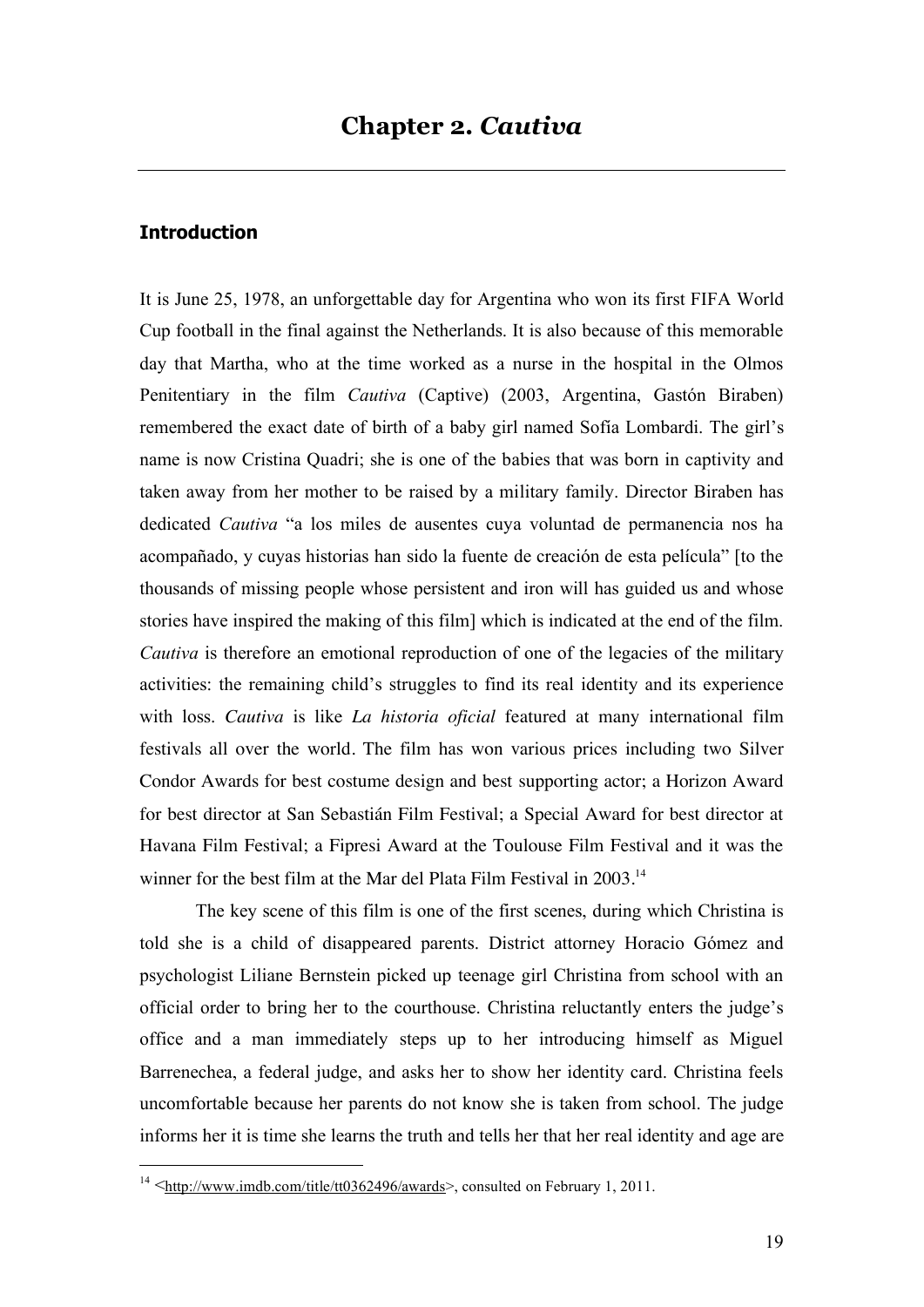different from the ones indicated on her ID card. Three tests were done, one in Argentina, one in the USA and one in France, they all showed that her blood matches the Lombardis' and Dominichs', her biological family. He continues that her parents were two architects kidnapped by security forces during the military dictatorship in 1978 and that many youngsters like Christina are just now learning the truth. Christina repeatedly asks if her parents know about all this. The judge responds that this is exactly the case, "they are not your real parents". The fact is the blood tests have proven with 99,98% certainty that her real parents are Leticia Dominich en Agustin Lombardi. He explains this case is called "appropriation", which means that the transfer of her custody was not executed with her parents' permission. Christina is really confused and shocked. After the judge has told that her real family has been searching for her ever since and now that she has been found, are claiming her, she is introduced to her biological grandmother. Christina however, is bewildered, takes her bag and runs out of the office.

I have chosen this key scene, because it clearly depicts the difficulty of this case. The judge proceeds with extreme caution, which implies how difficult it is to tell a young girl that her parents are not her real parents and that her biological parents have disappeared. The scene contains many disclosures that will change Christina's life for good. The uncertainty and confusion is written all over her face for the reason that she might have no parents anymore. The shock that her raising parents are not her real parents is immense. After this scene the search for answers about her past begins. The scene also suggests the girl will have to face a difficult mourning period, given that she finds herself in a situation without parents, which means that she has to mourn the lost situation. The gap between her past situation and the new one is large; that is why it leads up to an intense confusion about her identity. She does not know what to believe and she therefore doubts who she really is.

This scene is especially outstanding, because it clearly demonstrates the shock these children experience. Consequently life has turned upside down and changed for good from one moment to the other. This happens also to stolen child Victoria Donda (2010) who after she experiences the same shock, during months barely could eat, cried for days and who withdrew entirely from public life. It took a year before she could dedicate herself to her political work again. It was even more shocking for recovered twins Matías and Gonzalo Reggiardo Tolosa who were very happy with their raising family and suddenly were forced to live with another family when they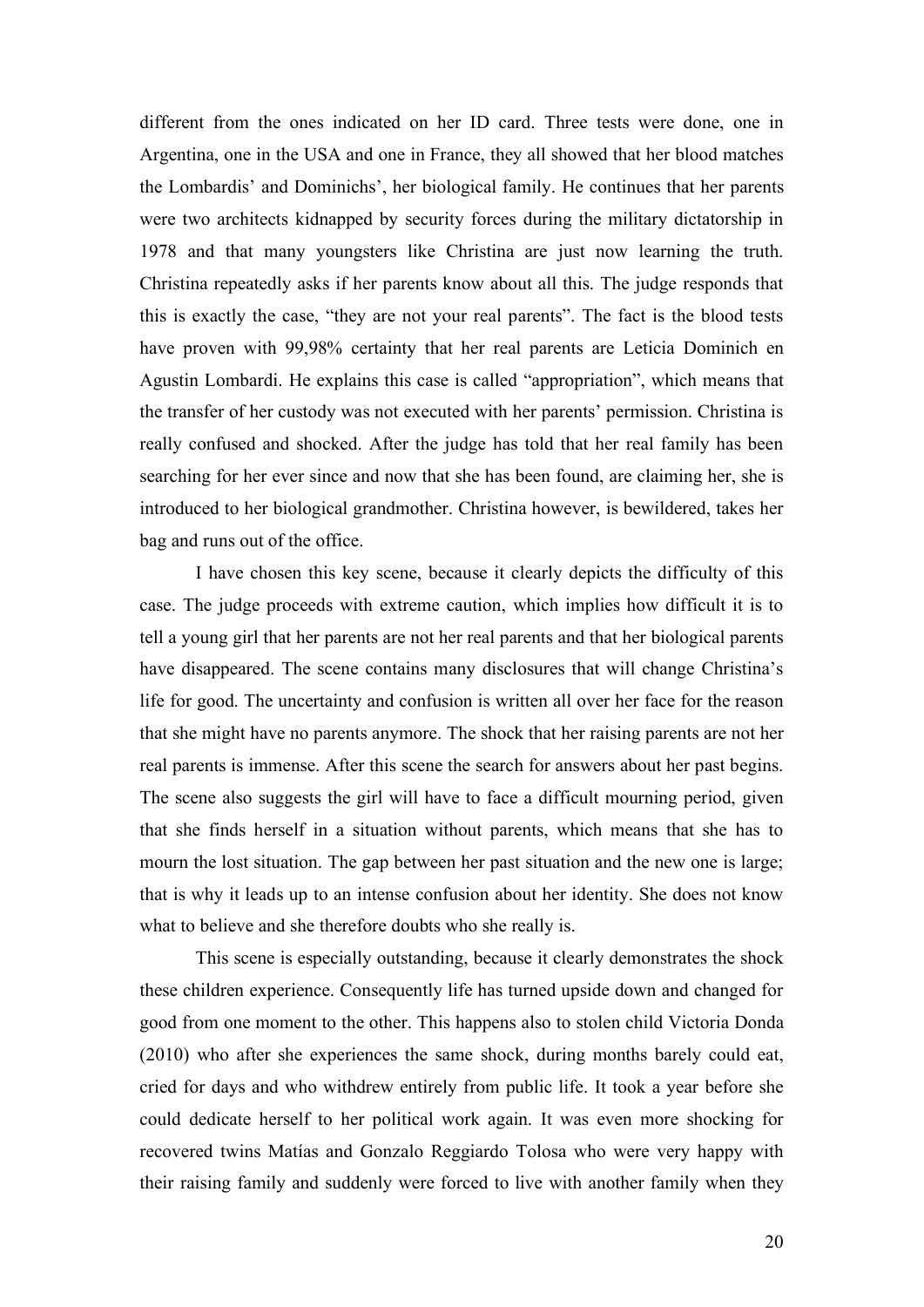were just ten years old. Their whole life changed, they were moreover mostly scared to lose their raising parents.<sup>15</sup>

In the next three paragraphs follows a short synopsis of the film. The protagonist of *Cautiva* Cristina Quadri is fifteen years old when she finds out she is the child of two missing persons. Her real name is Sofía Lombardi. Cristina, confused and upset, does not know what to believe and only wants to go home to her "adoptive" parents. However, she is forced to live with her biological grandmother Elisa who has been looking for her for the past sixteen years. When she meets her grandmother for the first time, she runs away and takes the first train she can get. After she has called her mother, her father picks her up. Nevertheless, the federal police arrive before leaving and a policeman explains he has an order for the detention of Pablo Quadri, Cristina's raising father. At the courthouse judge Barrenechea explains to Christina's "adoptive" parents that her birth certificate is an invalid, false document. Therefore, Cristina will be a ward of the state until the situation is solved.

At the beginning Cristina is hurt and confused, but eventually she starts the search for her past and to find out how much her "adoptive" parents actually knew about this. Together with friend Angélica, who has also a disappeared father, she starts investigating the truth about herself and her real family. Soon they find out that her parents were first taken to the Moron Police station and subsequently brought to the detention centre *La Chave*. Moreover, Angélica arranges a meeting with nurse Martha who worked in the hospital in the Olmos Penitentiary sixteen years ago and who was one of the last persons that saw Cristina's mother alive. She tells them that Cristina's pregnant mother was brought in blindfolded on a gurney and that she had to help deliver the baby. One of the rules was that they were not allowed to talk to the detainees, however Martha quietly told Cristina's mother that her baby was a girl.

Cristina's mother whispers to the nurse that her daughter's name is Sofia Lombardi and then begs her to bring the baby. Martha told she was moved to see mother and daughter together. When she secretly goes to the woman the next day, she is gone. She saw blood on the sheets and a message written on the wall: "Agustín Lombardi, Sofía Lombardi nació, te quiero, Leticia". That is why Martha knew exactly who Cristina's parents were. She remembered the exact day of birth, because

<sup>&</sup>lt;sup>15</sup> <http://www.diarioperfil.com.ar/edimp/0323/articulo.php?art=11729anded=0323>, consulted on June 21, 2011.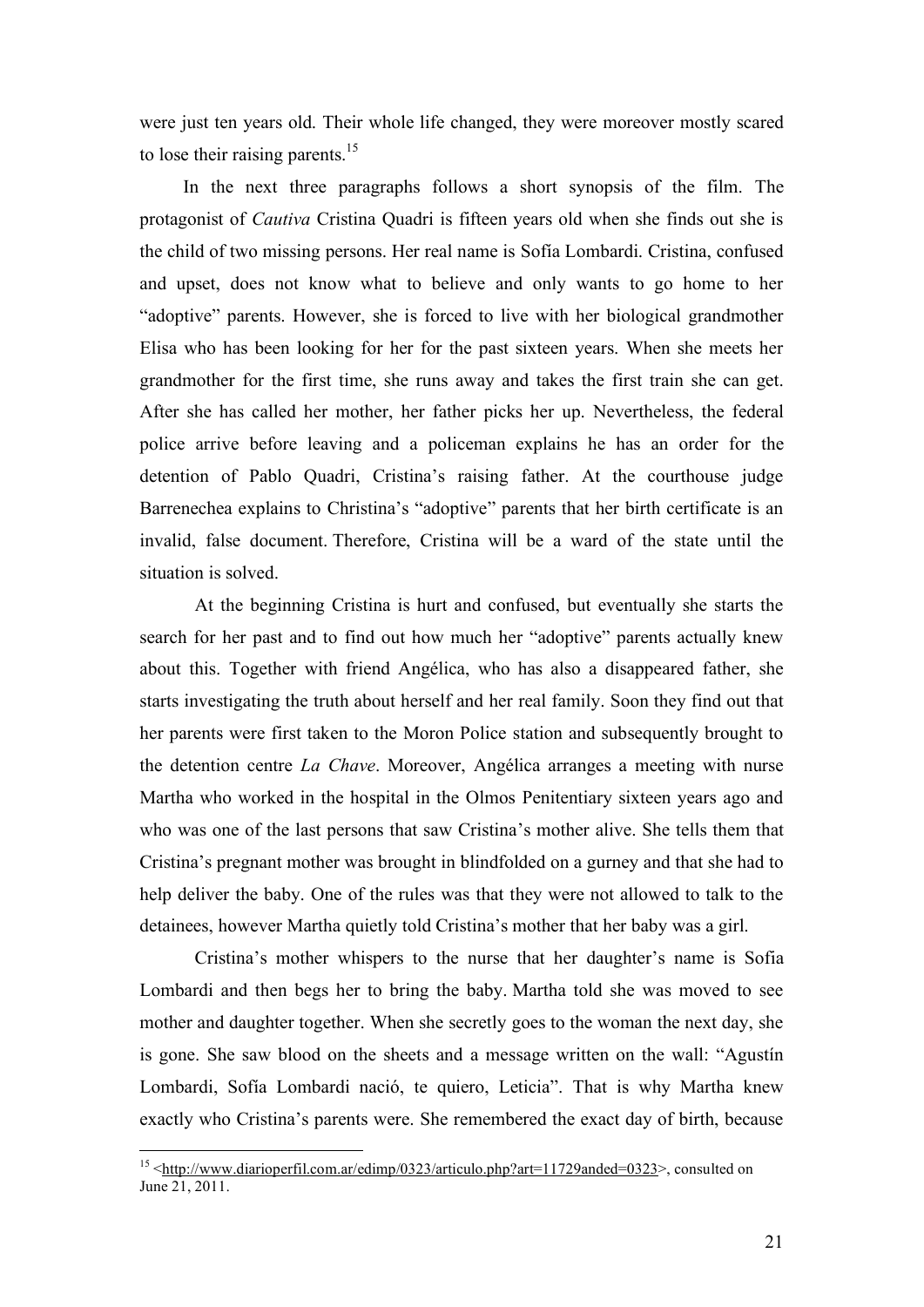of the cheering on television owing to the winning World Cup. Cristina asks if she recognizes someone on the picture she brought along. Martha points at a man that probably took the baby. She named him "Tuco" (glowworm) and informs her that there were good ones and bad ones and that Tuco was one of the worst. Everybody feared him. Cristina realizes the man she is describing is her godfather Jorge Macias, a very good friend of her "adoptive" father.

The central themes of *Cautiva* are the quest for the true identity and how to keep one's head above water. Christina is merely fifteen years old when everything she was sure of in life turns out to be a delusion. She feels she is captured in a web of lies. Her parents had never told her she was not their real child and when they submit, they still distort the truth. The trust is extremely harmed and the girl feels miserable. Suddenly her real parents are dead and her raising parents are involved in illegal practices. She is messed up in a struggle with her true self and the ones who pretended they were her parents. Therefore reality becomes more blurred than ever. In the first section I therefore pay attention to these identity struggles and to the importance of having contact with other children of disappeared parents. Besides that, Christina finds herself in a confused and sad situation, which bears reference to the second theme I discuss: the experience of loss. Christina has to face a lost situation. The film suggests that the collective experience of loss is a significant way of coping. How Christina manages her new situation together with other people forms the second section of this chapter.

#### **Section 1: Identity, what has changed and what to do next?**

According to James Fearon (1999) the notion of identity is a commonly used concept that has many definitions. In the article "What is Identity, as we use the word now?" Fearon sums up about fourteen different used definitions of scholars, to show the complexity of the concept that differs in what context you use it and varies from time to time. He managed to define the concept in a way that all types and forms of identity fit in the definition. He argues that the concept in the first sense refers "simply to a social category, a set of persons marked by a label and distinguished by rules deciding membership and (alleged) characteristic features or attributes. In addition, in the second sense of a personal identity, an identity is some distinguishing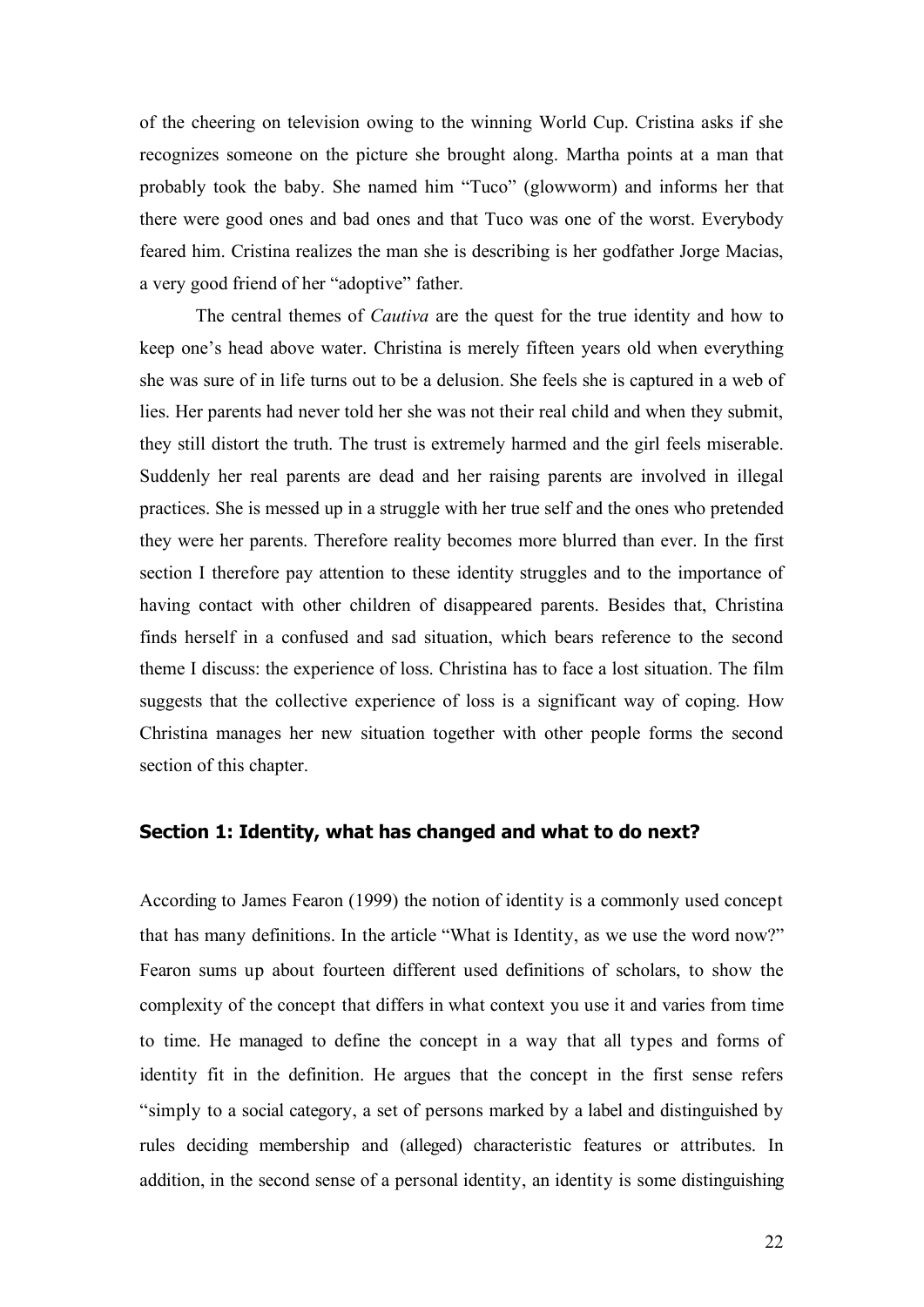characteristic (or more than one) that a person takes a special pride in or views as socially consequential but more-or-less unchangeable" (1999: 2-3).

To give a more extensive definition of the latter, as stated by Fearon the personal identity is "a set of attributes, beliefs, desires, or principles of action that a person thinks distinguish him or her in socially relevant ways (...) and form the basis for his or her dignity or self-respect" (1999: 11). There are thus two meanings: it refers to both social categories (and social identity refers to the membership in a social category) as to an individual's self-respect. In some contexts identity can refer to characteristics and does not fit in terms of a "social category" and in other contexts social categories can be seen as identities, whereas there is no connection to the individual or personal identity. Nevertheless, these two senses of identity can be indirectly intertwined with each other, as social identity constitutes personal identity (Fearon 1999: 3, 14, 16).

In *Identity and Modernity in Latin America* Jorge Larrain (2000: 24) elaborates on the construction of identity, in the course of which he mentions three component parts that influence the construction of identity. These are the need of people to be part of groups with specific characteristics (Fearon's "social category"), to have certain material goods and "the other". However, in this part I merely examine the first and the last. Beginning with the third component, which consists of the "other" (e.g. parents, friends, the state etc.) and his opinion, implying that the other and what the other thinks about someone, influence the identity of such person. Thus, the selfimage we create can be constructed through the opinion of others. Axel Honneth (1992) also endorses this in *The Struggle of Recognition* as he states the construction of identity is a process of mutual recognition between persons, which is expressed by means of (mutual) love and concerns of the needs of persons and (mutual) respect for the rights and contributions of the persons. Moreover, important is that selfrecognition is the key to the formation of identity; self-recognition consists of three elements, namely self-confidence, self-respect and self-esteem, which thus together form self- recognition (1992: 92-95, 129).

However, the formation of the identity can be problematic and can create social conflicts, the result being that a person experiences difficulties with maintaining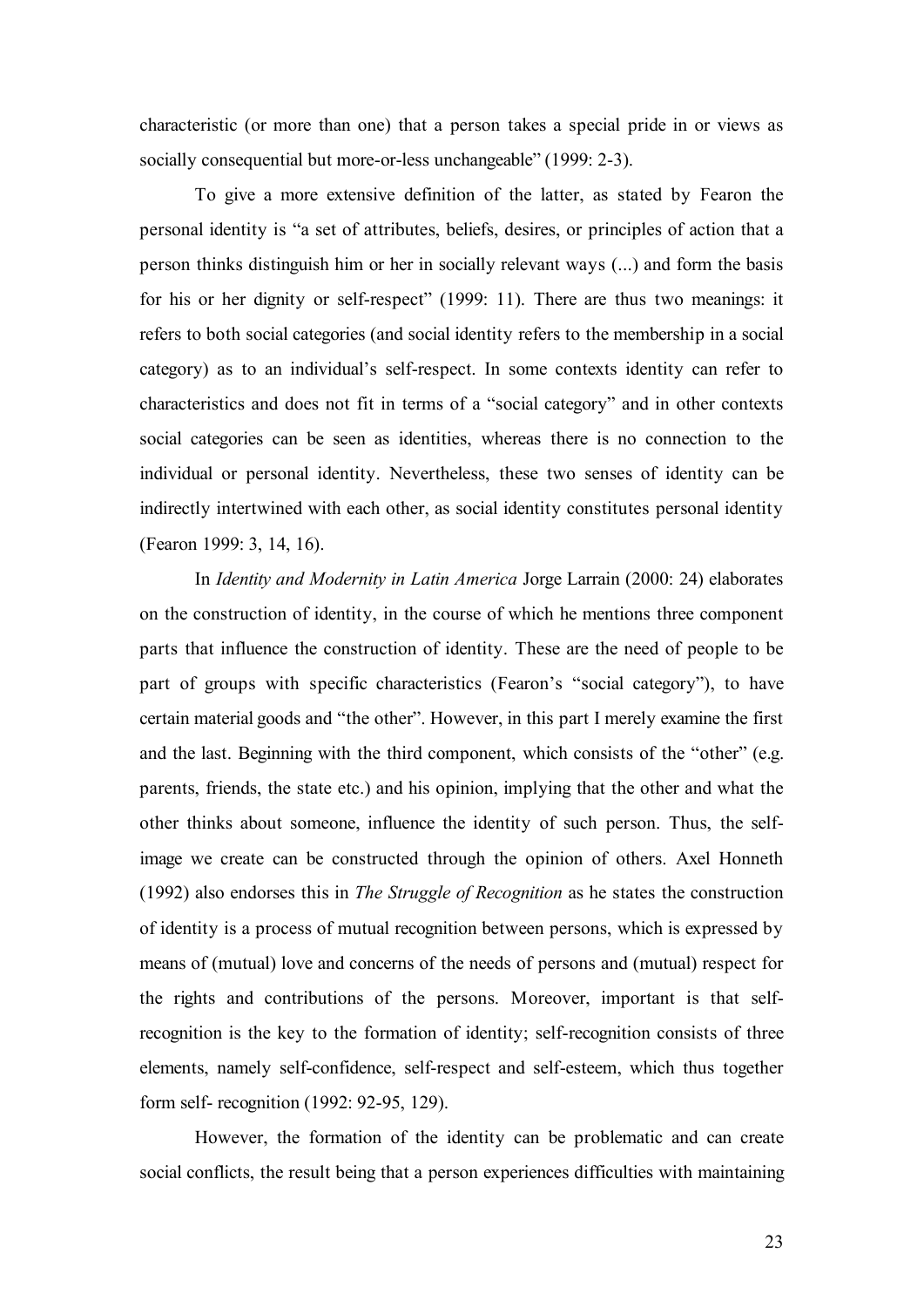the three-abovementioned elements. According to Honneth there are three forms of disrespect, which are also the counterparts of the three components that together form one's self-recognition. I only pay attention to the one that harms the second form "self-respect", because the other two are less or not applicable to the main figure in the film. This form of disrespect implies that when a person is systematically and structurally excluded from having certain rights the self-respect of a person can be extremely damaged, which results in a problematic construction of the identity. This is also the case with Christina in the film. Her raising parents have systematically and structurally excluded their "adoptive" daughter from the right to know her biological family and the possibility to remember the past, or in other words from the right to know the truth. They more or less erased her past and lied about it during her life. A logical consequence is that if a person found out that he has been restrained to discover his true origin and moreover that he has been lied to about it, developing a well-integrated identity could work out problematically, due to the fact that the selfrespect is harmed.

The case with Christina is that she feels betrayed by her parents because they have excluded her from the right to know the truth and therefore she cannot trust them anymore. In addition, she does not know to whom she has to turn with her problems. Because her self-respect is damaged, she has the feeling that she must make a "new" start to figure out who her raising parents exactly are, who her true family is, what they have done and thereby she also has to find out how to reconstruct her selfrespect. Furthermore, she is forced to live with other people than her raising parents, therefore she must rediscover where to find love, trust and safety in this environment, surrounded by new people and new rules. To put it briefly, her life has been disturbed and changed for good and she realizes she has to follow a new route. To sort out what is going on and to rebuild her self-respect, Christina is obliged to do research and to approach people who might be able to help her.

Therefore, one of the first things she does when she knows she is a child of *desaparecidos* is making contact to another child of disappeared namely Angélica. She is aware that Angélica has also a disappeared father and she hopes the girl can help reconstructing her past. Angélica is very friendly and genuine and immediately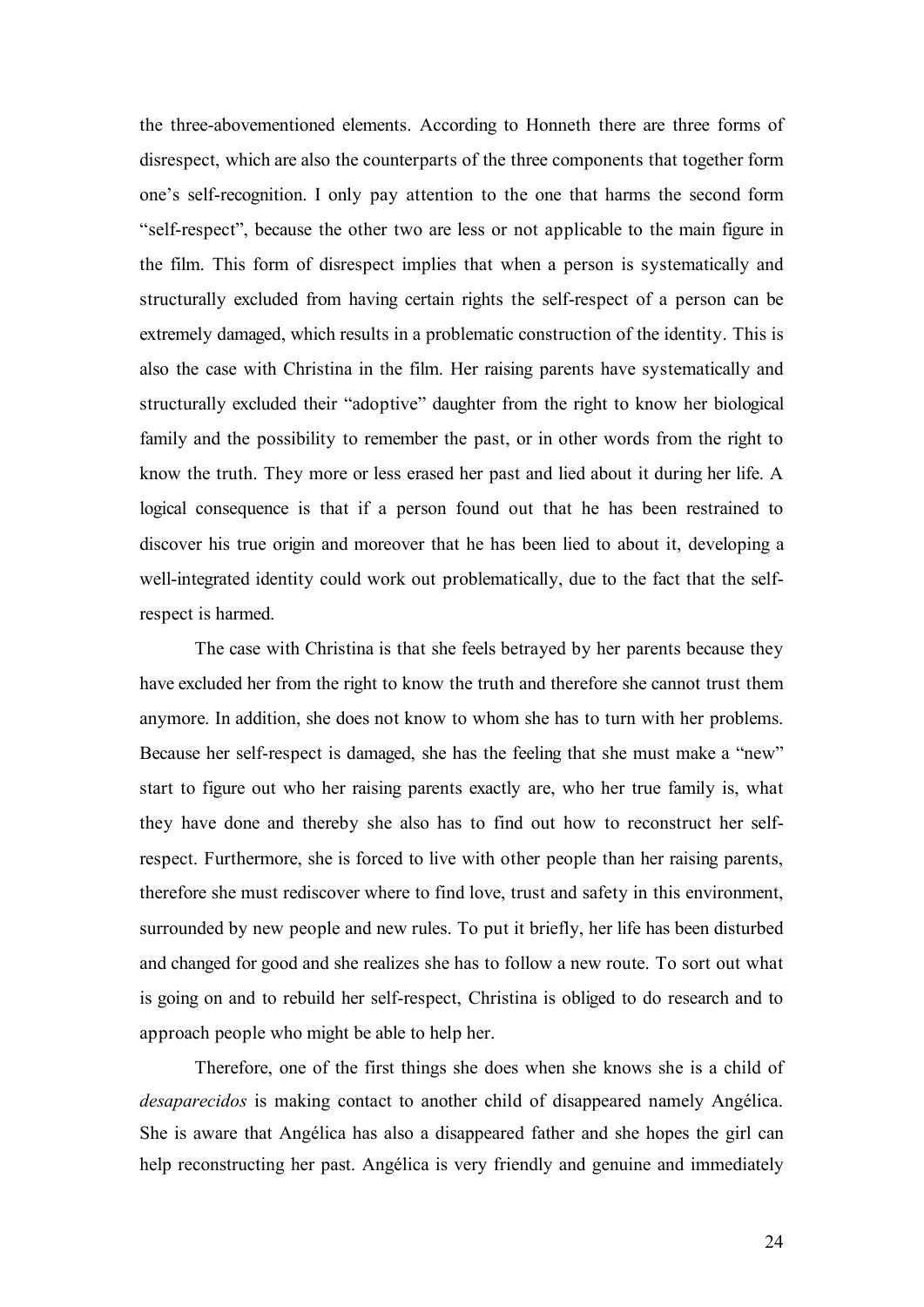throws herself into this case. It is obvious that she has more experience with it, for she has already found records, newspapers and witnesses of Christina's parents' disappearance after a few days. Angélica also participates in a group with other children of missing parents that frequently come together in a secret basement. Christina also becomes part of this group. This new situation therefore could lead to a new environment. Particularly being part of a group or category with members that have the same difficulties can be very supportive for people who have struggles constructing the personal identity or whose identity has been damaged. As already mentioned above, Larrain (2000) also claims that being part of an imagined category is one of the component parts that would positively influences the identity formation. This membership can be especially suitable for children of disappeared in Argentina or other countries - that have to overcome struggles for recognition and identity. Thus there are two imagined categories for Christina, the one with her raising family, of which she was part of until she found out she was illegally adopted and another one of which she becomes part after the disclosure. The film thereby demonstrates that the first category becomes less valuable than the new imagined category, the latter being a "better" place, which has been idealised and justified through disdaining the other.

For many children of disappeared the collective identity becomes important when they start "looking" for their own identity within social movements, just like H.I.J.O.S.: a movement dedicated to the search for identity, demanding for justice and against forgetting and silence.<sup>16</sup> It is not explicitly mentioned that the organization in the film that Angélica and Christina are part of is H.I.J.O.S., but the group also constitutes of children of disappeared parents. Within this movement the members are able to form both a collective as well as an individual identity. Fearon (1999) also argues there is always an implicit linkage between these two; a collective identity can be part of a personal identity. Polletta and Jasper (2001: 285) have defined this notion of collective identity as "an individual's cognitive, moral, and emotional connection with a broader community, category, practice, or institution. It is a perception of a shared status or relation, which may be imagined rather than experienced directly, and it is distinct from personal identities, although it may be part of a personal identity". The function of being part of such organizations for Christina is that it can help recovering her individual identity and self-respect, and the membership

<sup>&</sup>lt;sup>16</sup>  $\text{http://www.hijos-capital.org.ar/>},$  consulted on February 1, 2011.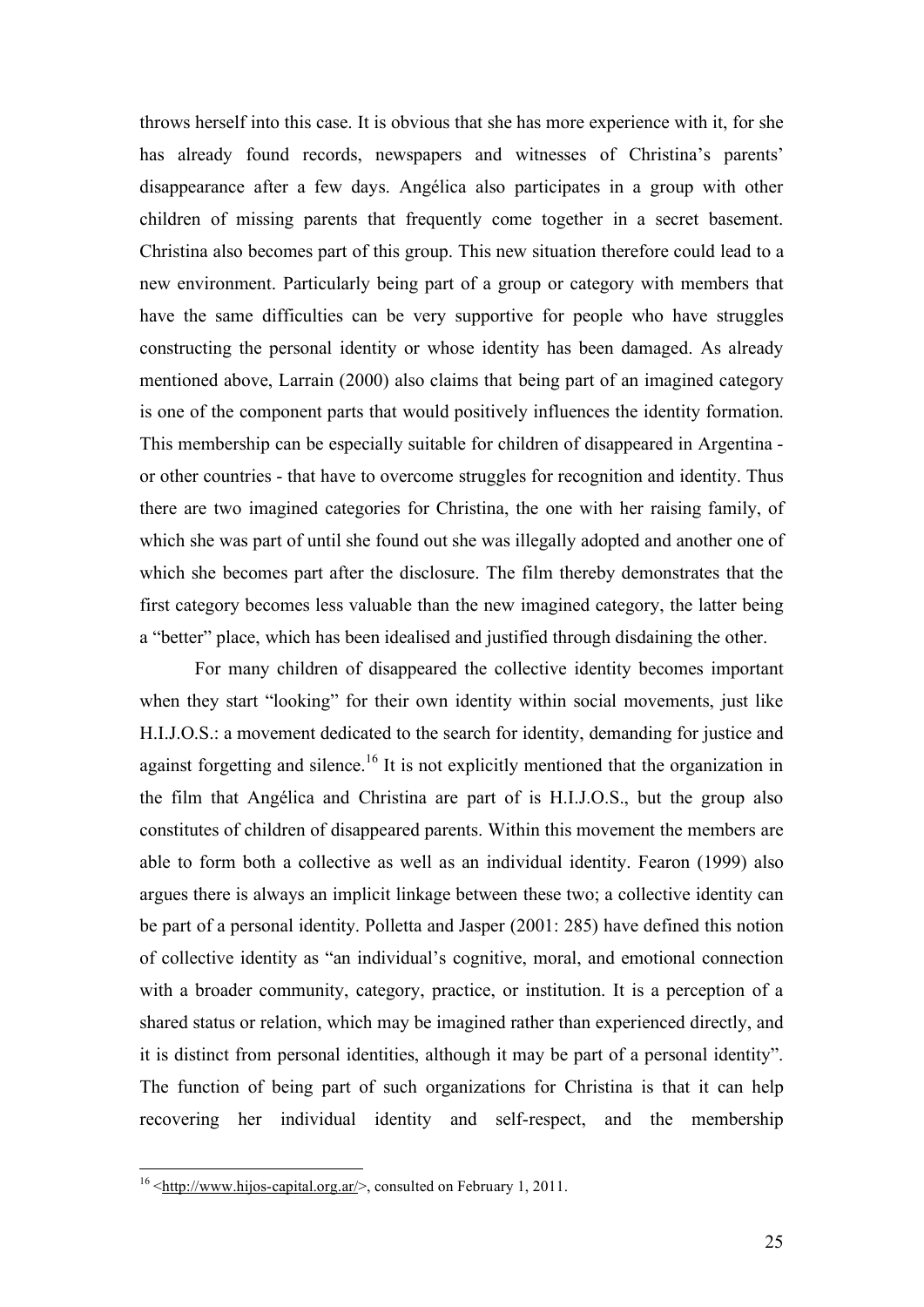simultaneously lead to a collective or social identity. However, it is important to note that membership of this imagined category is merely a surrogate for her lost situation. The film thus again represents that the "old" situation has to be substituted because it has been considered inferior to the new surrogate situation.

The collective search for identity is also a perspective of new social movements that were created since the eighties (Laraña et al. 1994: 10) and H.I.J.O.S. is one of these. Although the members of H.I.J.O.S. created a collective identity - they were all children of the disappeared and in most cases found out who they were when they already had grown up - the individual identity also played an important role in the association. The relation between the collective and individual identity became more or less blurred. As Laraña et al. also points out with regard to new social movements and what also can be applied to H.I.J.O.S. "(...) the movement becomes the focus for the individual's definition of himself or herself, and action within the movement is a complex mix of the collective and individual confirmations of identity" (1994: 8). Thus as we can see, through participating in a social movement Christina seems to confirm and justify her new identity.

The members are thus searching for their individual identity through participating in the movement and at the same time they are creating a collective identity. This collective identity is again important for the collective action (Holland et al. 2008: 97). Melucci (1995) also emphasizes the importance of identity for the solidarity within the group and for individual belonging. For the members of H.I.J.O.S., or other similar organizations, sharing their memories and struggles through participating in activities plays thus an important role for the strengthening of the solidarity and for both the individual as the collective identity. Thus, the collective struggle for memory is important for the construction of an identity. *Cautiva* therefore seems to contribute to a solution of how to overcome struggles for identity of children of disappeared in case of having rejected the old situation. However, it is also possible that children of disappeared do not choose to substitute the situation with their raising parents simply because they do not consider it to be bad, or because they cannot identify themselves with *hijos.*<sup>17</sup>

 $17$  In Chapter 2 and 3 I extend on other possible ways of experience.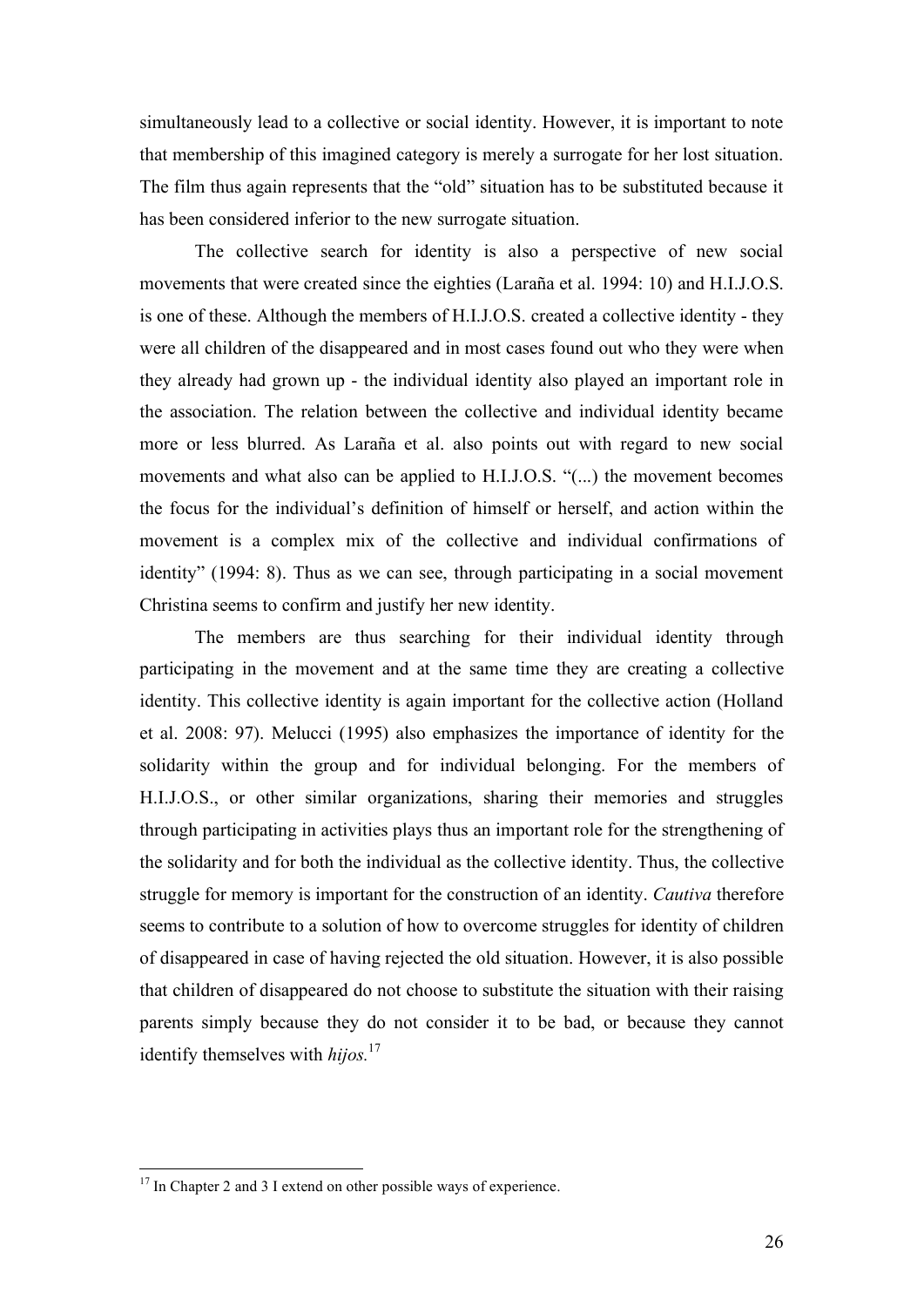#### **Section 2: Loss and comfort, the crucial role of the other**

As already mentioned above, main character Christina approaches another child of disappeared parents when she has found out that she is one too. Although it is hard to believe she is, she still has to deal with the new situation. Christina's biological parents are dead and her "adoptive" parents might have played a part in their death or are somehow involved. However, it is even more traumatic that her raising parents are not her real parents. Initially she is afraid that she is going to lose them, as they might have to spend some years in prison for illegal appropriation. The shocking information about her "adoptive" family changes her life. She has to cope with the lost situation, although this is mostly an intern process, extern factors also play a significant role in the recovery. This already became evident in the previous section, in which I showed that being part of a group could help reconstructing one's identity. For people that are faced with a traumatic experience it is important that they are taking action; it does not matter whether this is only a simple action like calling someone or an extensive activity like signing up for a three-week class (Janoff-Bulman 1992).

Other persons not only play a crucial role in one's identity construction, but also for one's recovery of a traumatic event and during a mourning process. Through taking action people find out that life is still worth it, which is usually because of the positive feedback they receive from other persons. Taking action contributes to a feeling that the world is not meaningless, because being part of an activity produces results that are worth it (Janoff-Bulman 1992). Action will not take away the pain or the trauma, but in time it will ease the negative emotion. This is also what we see in *Cautiva.* Christina exposes herself to Angélica. This happens first in a literally way, when they are facing each other under the shower after having played volleyball. The camera gives a shot of the two vulnerable naked girls from the side, which marks the beginning of a deeper metaphorical exposure of Christina's life. Angélica's social support helps her to go on during her mourning process, as her new friend is eager to assist Christina with recovering her psychological well-being. There are different sources of support that Christina receives in the film that helps her to recognize her situation. Her friend Angélica for example gives her information about what happened to many people during the military dictatorship in their country. She gives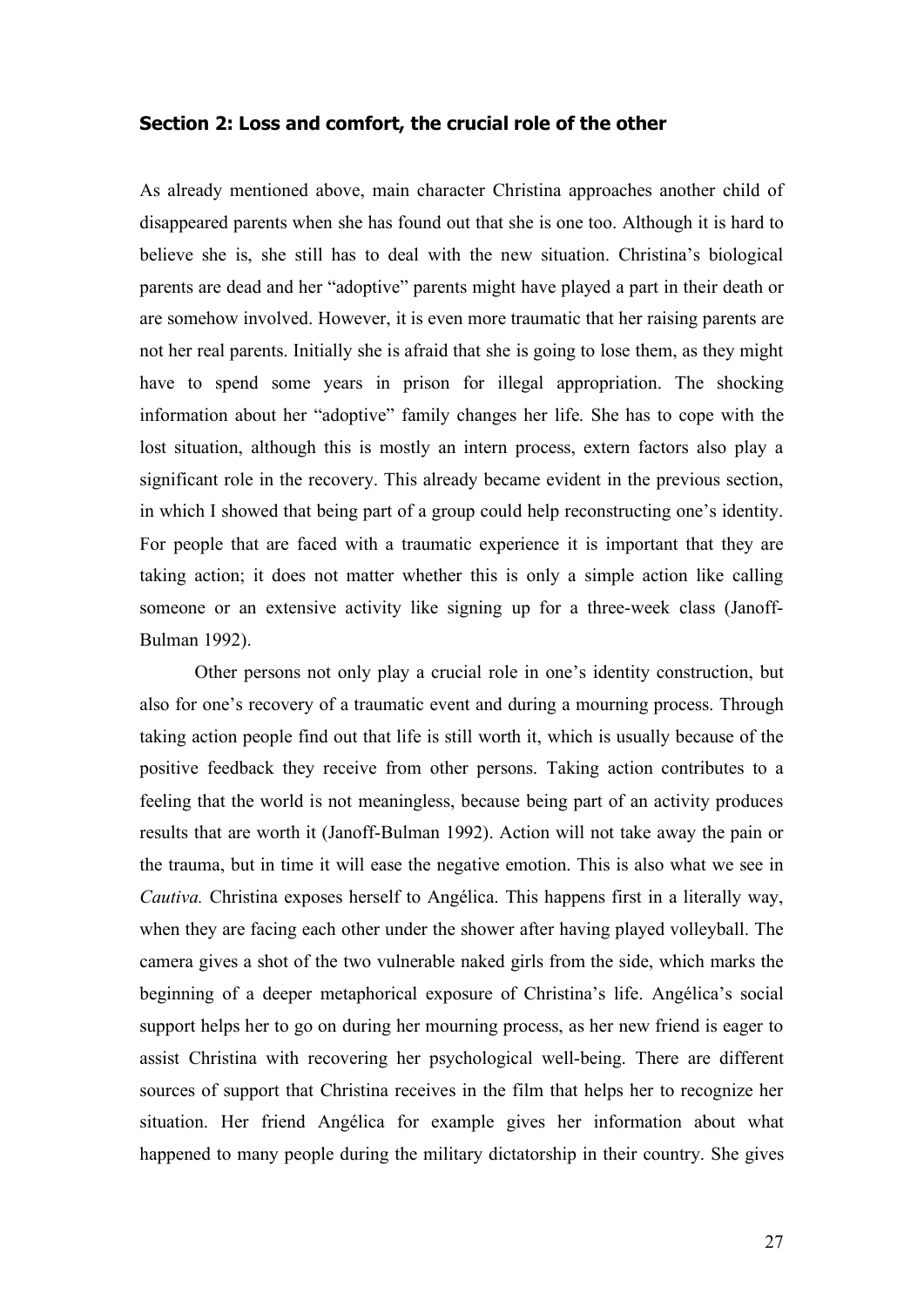her concrete data about her missing parents, including the place where they were arrested, the police station where they stayed and the detention centre where they were detained. The information confirms that her raising parents are not her real parents.

Moreover, Angélica assorts numbers that were given to prisoners and who could be witnesses of her parents' captivity and eventually she also arranges a meeting with one of these witnesses. This type of support is classified "informational support", which implies information that will help for a better understanding and to cope better with a problem (Janoff-Bulman 1992). For Christina this is all significant information that helps her to accept and understand that her lost situation is real. Important here is the informational (also instrumental) support the doctor provides, through giving the results of the DNA test that proves that her "adoptive" parents are not her true parents. In addition, also grandmother Elisa gives relevant information that helps Christina; she tells a lot about her biological parents' past, which makes her even more realize her raising parents are not her real parents and that she finds herself in a lost situation. In fact, the information also contributes to the acceptation of the surrogate situation with the new family.

Another type of support is social companionship (Janoff-Bulman 1992), which Christina finds at her aunt's, uncle's and cousins' place. The visits are informal activities that provide pleasure: they have dinner in the garden, they laugh and they play football together. Christina feels like she has a real trusty family and the support gives her courage to go on without her raising parents. Her biological family, including her grandmother, also provides esteem support, which entails that they give her information that she is worth it, esteemed and accepted in the family. They impress her she is always welcome at their place, to ask help for anything. Christina accepts this warm-hearted gesture and visits her family more often. Her family tells about her real parents and provides her the music collection of the Beatles that were once her mother's. The last form of support can also be subdivided in instrumental support, which consists of people who help one another with needed services (Janoff-Bulman 1992). Other instrumental support that grandmother Elisa provides is offering her the home where her real mother used to live, new clothes and other material resources that will help to rebuild her life.

Christina is fifteen years old when she finds out that her real parents have been disappeared and her raising parents are not her real parents. Her experience of this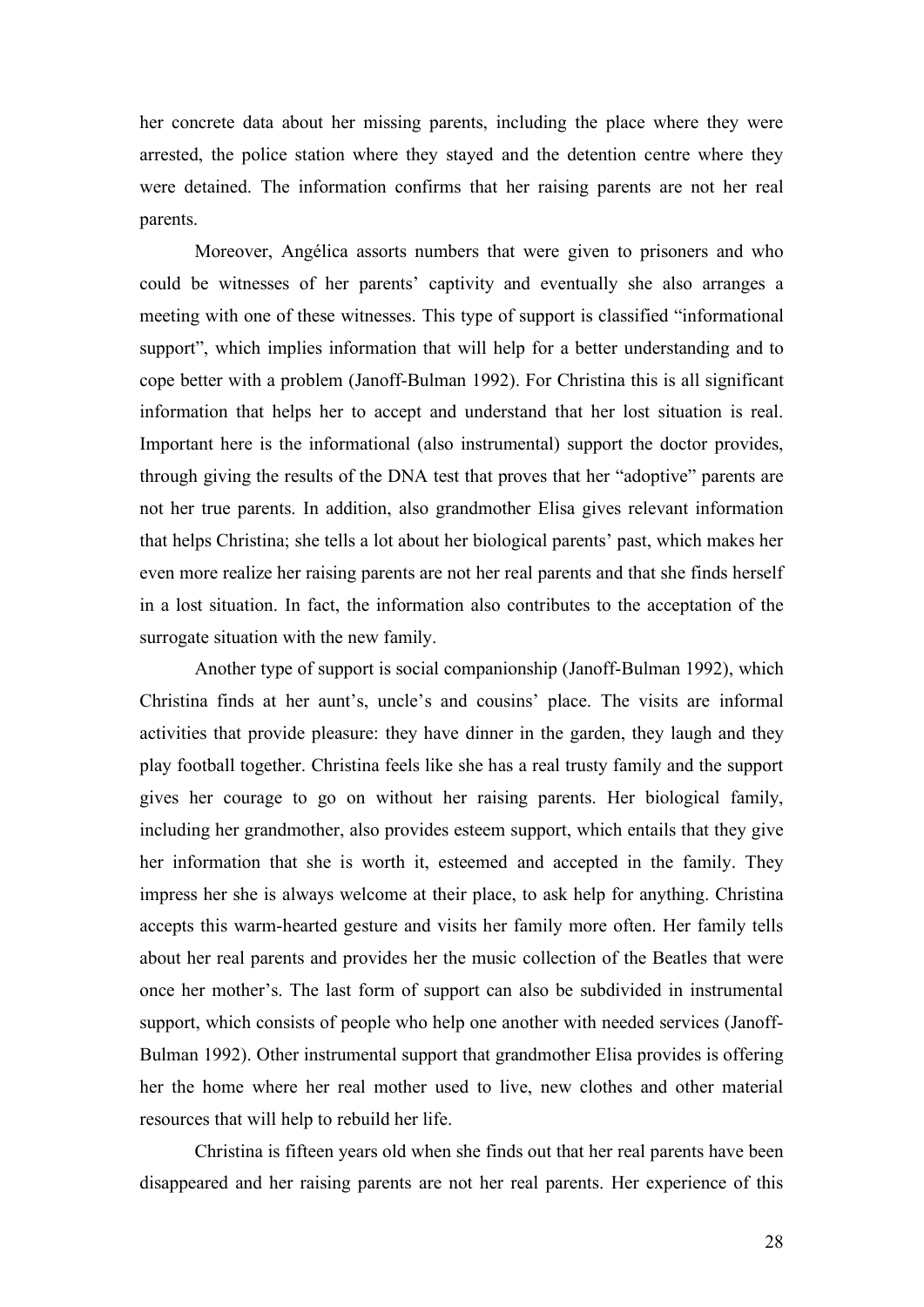loss is immense, for she finds herself in a situation without parents. She asks her grandmother if the disappearance is forever, however, her grandmother does not respond, Christina therefore starts crying in the arms of her grandmother, which the more emphasizes her lost situation: she really is alone now, her raising parents are gone and she thus has no parental figures in her life anymore. The sadness seems to be eternal. However, Bonanno (2009) states that sadness because of loss, like all other emotions, is ephemeral, although it seems to last long at the moment of sorrow, it will always ease. Hence, sadness is not the only emotion people have during the mourning process; one could also experience positive emotions like happiness and gaiety. Mourning therefore does not imply an endless road of being sad all the time, instead, mourning people do have moments, days or weeks of happiness, which make them see that the mourning process may end some day (Bonanno 2009: 33, 43).

This is also depicted in the film: Christina experiences moments and days of happiness: especially when she is at her aunt's and uncle's house, she is laughing with her family, playing piano with her grandmother, in sum, she is having good times. However, the image created here also resembles that of a perfect "happy family", it thereby seems that Biraben intended to emphasize that the biological family is more valuable then the raising family and that the former is best for Christina's recovery. Christina's experience of loss is thus not merely a sad experience, which in general belief is expected, but it also entails periods of rehabilitation, the latter particularly being when she is with her biological family. The whole social world has changed for Christina: the relationships with her raising parents, with old friends and old family members are being ignored, and new friends and her biological family comes to the foreground. Therefore, it is not a strange phenomenon that other emotions than sadness appear, as all these changes produce a variety of emotional reactions (Bonanno 2009). Nevertheless, the film makes us believe that these positive emotions mainly appear when Christina is with her biological family. The film therefore creates an image, in which the traditional biological family, from which the victim has been deprived, is being romanticized and idealized. Afterwards, it suddenly seems that Christina's raising within the lost family always has been bad.

Bonanno furthermore argues that the mourning process implicates a regular oscillation (like waves), which implies an alternation between a "loss-oriented" period and a "restoration-oriented" period (2009: 41). The first one focuses on the loss experience and lost situation, the latter focuses on life – and how to go on – with the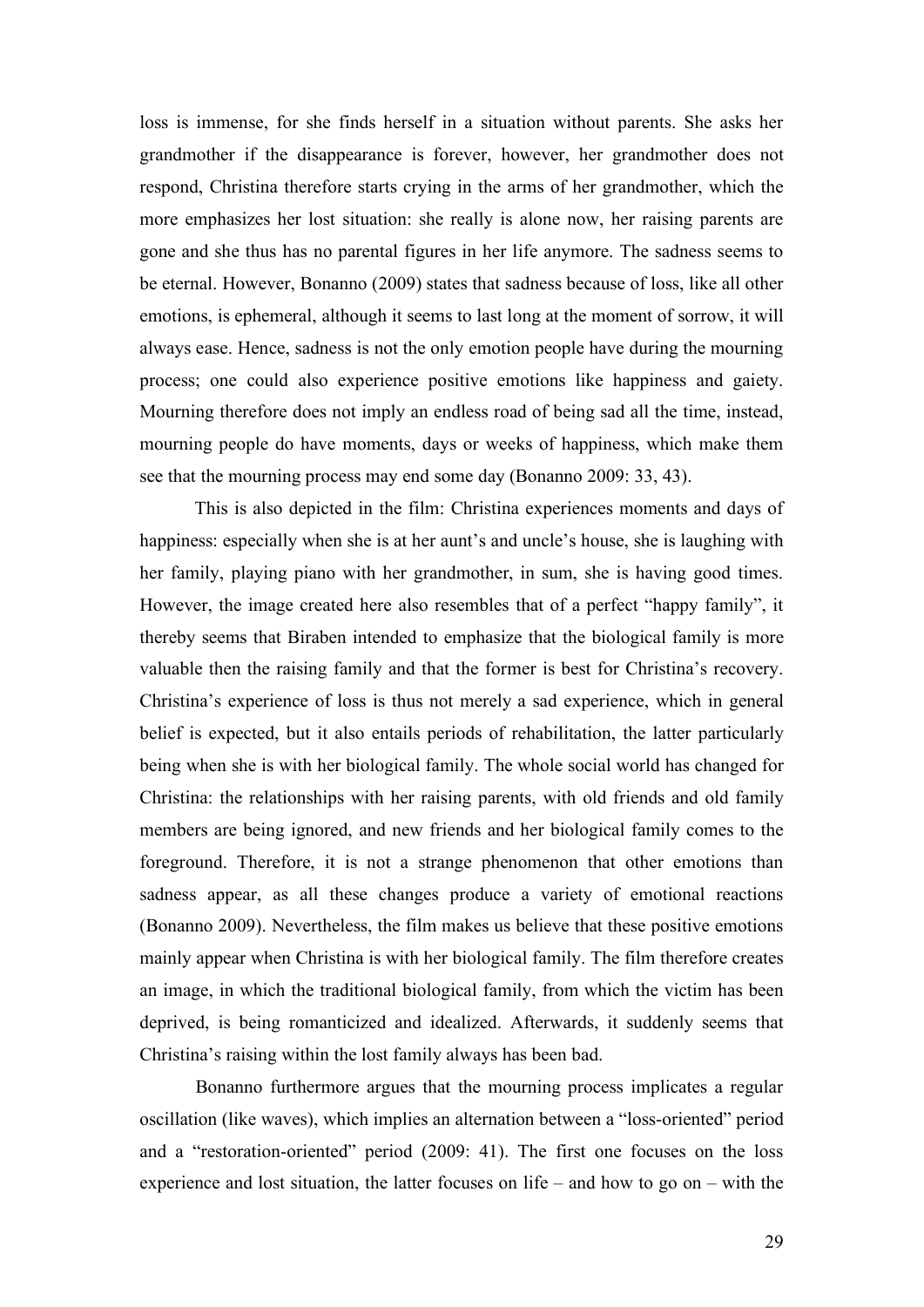lost situation. In the film Christina finds herself in a period during which she needs to find out everything about her disappeared parents to seek confirmation that her raising parents are truly not her real parents. First, she has to be acquainted with the fact that she has other parents than she has always thought, then she has to deal with the fact that the raising parents are "gone" and most important, that the parental safety is absent forever. She thus experiences a loss-oriented period during which she only focuses on her lost situation with her lost family. Although the film mostly encircles around this period, there are moments that Christina also finds herself in the "restoration-oriented" period as described above: she experiences how life could be at her "new" family's place as she might be going to live with her aunt, uncle and cousins in the near future. The film has an open end, yet it is clearly suggested that Christina is going to live with her biological family. Therefore, she will soon accept and substitute the lost situation.

Bonanno found out after many years of research that there are three common patterns of mourning, the "chronic grief" – about ten to fifteen percent of mourning people suffer terribly from chronic pain, by which it is impossible to go back to a normal daily routine as before the loss and who experience a significant change of life and identity  $-$ ; the "recovery" – people that at first suffer a lot, but experience that they can slowly go on with life – and the "resilience" pattern, that consists of people who cope very affectively, they do suffer, but manage to go on with life soon (2009: 6-7, 53-54). Bonanno reveals that this "resilience" pattern is the rule rather than the exception (2009: 47). Given these facts, it thus seems that Christina also suffers the resilience pattern. Although we do not know for sure whether she does, Biraben suggests that she will cope well because she is surrounded with her biological family. That is, after Christina just has discovered the truth about her life, she is confused and sad. However, she has enough energy to approach other people to help her to move forward. Although there are moments of sadness, she seems to manage her feelings well and with the support of relatives and new friends she experiences she is not alone and rediscovers a new reliable world.

The reason that mourning people often deal so well with loss, is because they are "well equipped": most people are able to feel and express sadness and to think positive, when they do this they thus often experience a better recovering of the mourning process. They are able to look inwardly, to reflect and to adapt oneself to life with loss and they talk about the lost situation, their pain, struggles and the care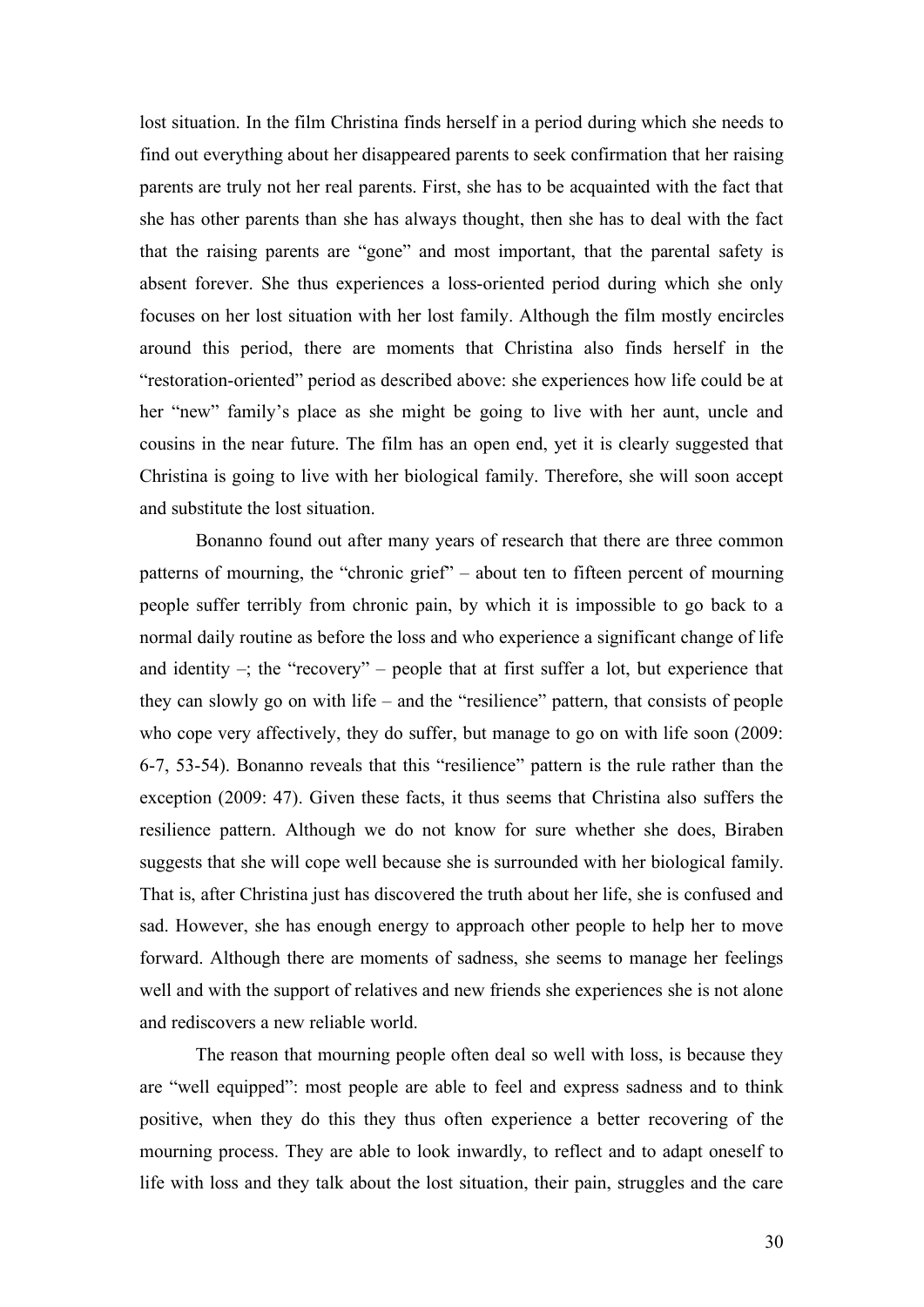they need during the mourning process (Bonano 2009: 78, 198). This also happens to Christina: she is able to cope well because she has the skills to survive and to ask help when needed. She distances herself from her raising family and finds comfort with her biological family and within the social movement.

#### **Conclusion**

Biraben creates a specific image of the identity struggles and mourning processes of children of disappeared. He thereby indicates that this generation mainly could seek safety in each other, through participating in social movements, in which they are able to develop oneself into a new person with a new (surrogate) identity, different from the ones they constructed within their raising families. They have been urged to do this, since their raising parents have damaged their self-respect. At the same time, it is suggested that the option to choose for a "new" life, obviously will lead to a happy existence. Biraben thereby clearly indicates that the biological family and – growing up within this family – is of great importance and withal indirectly demonstrates that everything with regard to the raising family is bad, keeping in mind the fact that these children had been illegally adopted, against the will of the true parents.

Therefore an image is created of Christina being unhappy, sad and angry and feeling insecure due to the lost situation owing to her raising parents. The disclosure of the truth implies that she has to mourn the lost situation, which is that her whole social world has changed and she has no parents anymore. According to Biraben knowing and revealing the truth is significant. He however loses sight of the fact that the child might have been happy with its "adoptive" parents and therefore will find itself in a very difficult situation. At first, *Cautiva* exactly points to the immense shock these children experience; however, it does not examine what these children really want, because they have no choice. That is why they are just children, they are being forced to change the situation: living with a new strange family, which however (in this case) seems to work out all right. Christina therefore takes the path toward a new home: with her friend Angélica (and the new social category) and her biological family. Thus, this new situation has been justified through rejecting and looking down on the raising family.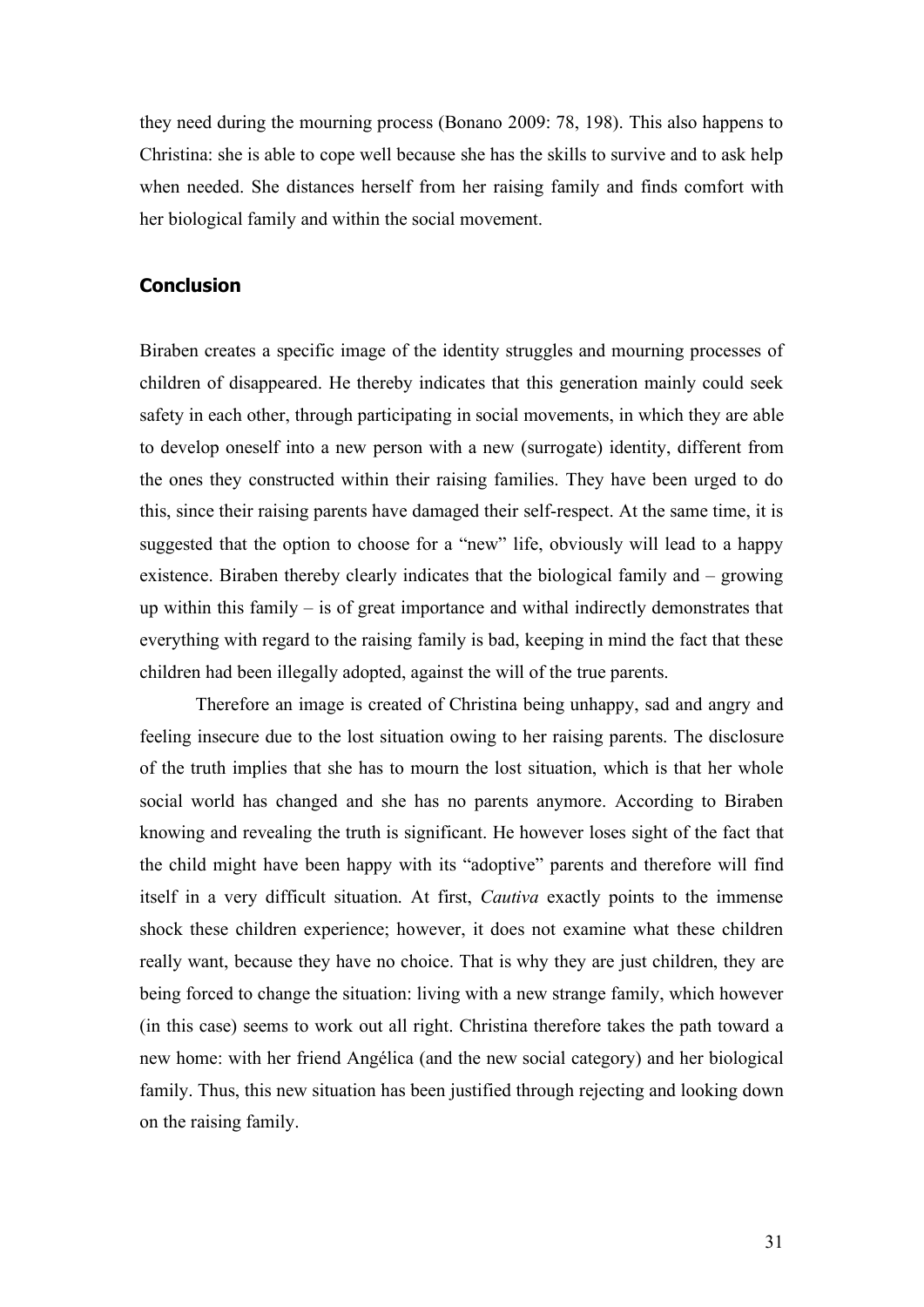#### **Introduction**

In *Eva y Lola* (2010, Argentina, Sabrina Farji) two young women found out that their life stories are even closer than they thought. The friends not only share the same passion, performing on stage, but apart from that also a part of their history, as they are both children of disappeared. *Eva y Lola* came out in 2010 and proves that the "children of disappeared" case is more than ever a current topic that nowadays attracts the attention of viewers all over the world as it is featured at film festivals in the USA, Europe and Latin America.<sup>18</sup> The narration is based on true stories of Victoria Donda and Victoria Griguera Dupuy, as a result of which the film gives a trustful representation of the different struggles concerning identity and loss. Director Sabrina Farji gives insight into the difficult problems that a child of disappeared runs into; she thereby represents the shock, the dilemmas and the consequences of the children's choices for themselves and their family.

The film contains different important scenes; there is however one scene in particular that exactly indicates the essence of this specific case. It is another day in theatre, Eva has just arrived and Lola is already waiting for her. In the dressing room Lola shows some new dresses, but suddenly changes the subject saying she is happy with her family and that "no one has the right to remove me from my family". Eva responds that she has already been taken away from her family. Lola however does not care and underlines that they have raised her and contributed to the person she is nowadays. There is nothing wrong with "adoption", she continues, it is a good case, because she is happy. When Eva reminds her of the significant difference between adoption and appropriation, implying that exactly her "parents" has taken her from her real family, Lola replies she does not want to argue about the truth. Eva thereby indicates she just cannot face it.

 $18$  <http://iffmh.de/en/Comp\_Eva\_y\_Lola>; <http://www.evaylola.blogspot.com/>, consulted on July  $29\overline{2011}$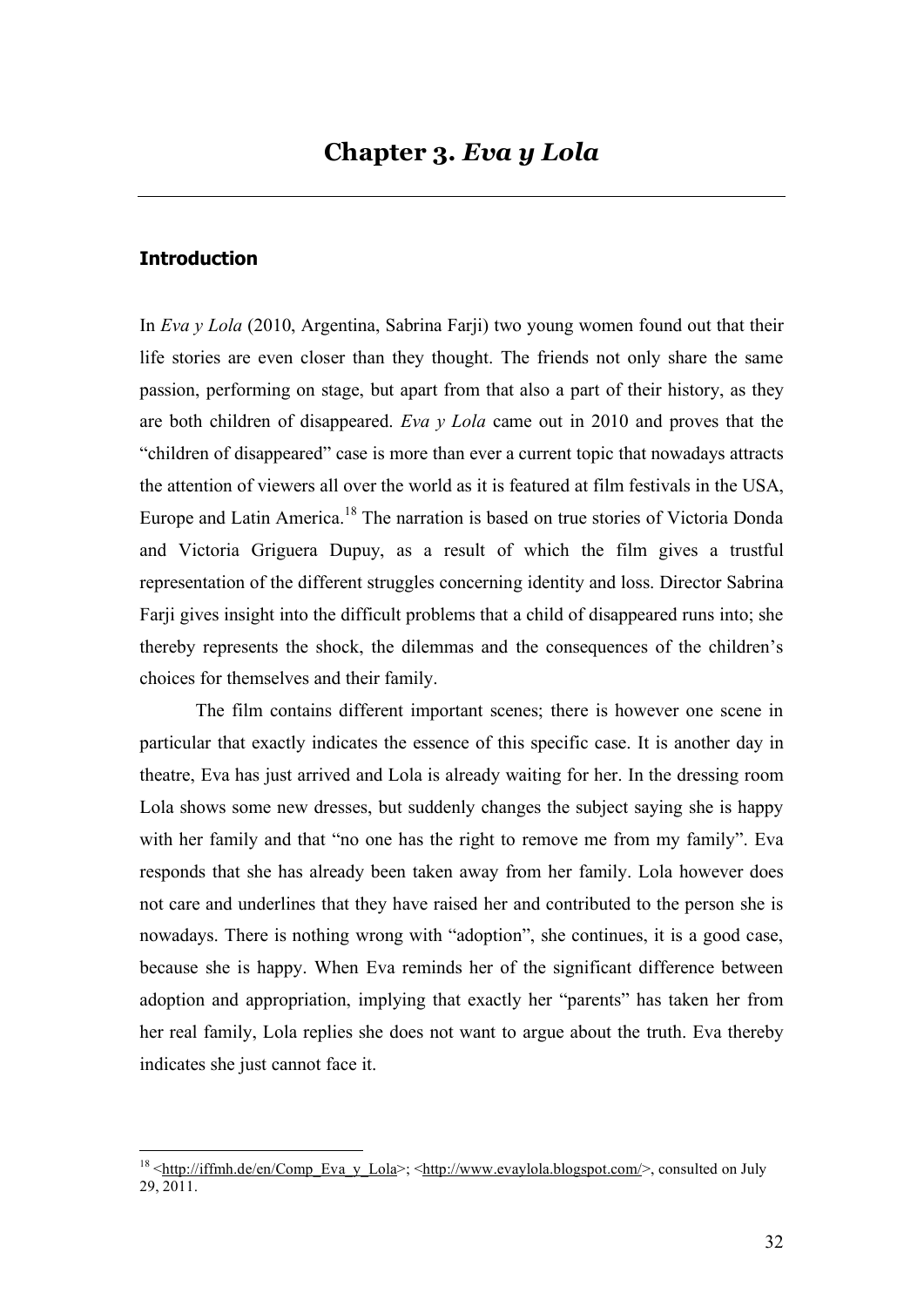Then, Lola angrily reacts to her friend that she herself has neither accepted the truth; the fact is that making daily imaginary phone calls with a disappeared father has everything to do with losing sight of reality. Due to this conversation both women are exactly confronted with the truth and they therefore feel miserable, reality turns out to be really hard. Especially this scene is important because it mainly contains a significant element that gives the film a twist concerning this case, which is the child's love for the raising parents. Although they have illegally appropriated her, it does not mean the raising as such was also bad. However, it is hard to accept she has no real parents and at that moment also no real family anymore. Eva finds herself in a similar situation, which is she has also no parents. Both girls are confronted with a lost situation.

*Eva y Lola* takes place in the period between Christmas and New Year's Eve in Buenos Aires. Best friends Eva and Lola are preparing a punk rock cabaret performance for a theatre show in Deluxe and spend a lot of time together on stage. It is during this time that Eva finds out that her friend Lola is an *hija de desaparecidos*, when she reads in the newspaper that Lola's raising father Attilo del Cerro tried to commit suicide. This attempt succeeded after the disclosure of his involvement during the military dictatorship, during which he was implicated in the kidnapping of newborns of imprisoned women and other crimes against humanity. Del Cerro was a prison camp commander, known as "the Bear" who, together with his wife, had illegally appropriated baby girl Lola. Eva, whose father also had been disappeared during this terrible regime and whose mother has passed away only a few years ago, does everything to help her friend accepting the truth.

The girls share a similar fate, since they both belong to the generation of children of disappeared. At first, Lola cannot really accept she is a stolen child; she thinks it belongs to the past and she is fine with the situation staying the same. Moreover, she loves her raising parents and does not want to hurt them. In spite of her refusal to get to know her real family and real past, she nevertheless feels uncomfortable that her real family might be looking for her and that she is simply ignoring it. Together with Eva she has her blood taken for a DNA test and eventually meets her real grandmother. Eva, on the contrary, has accepted that her father has been disappeared. Since her mother has passed away she lives with her homosexual uncle. However, she feels really alone. Therefore when she is on her own, she makes imaginary phone calls with her deceased father.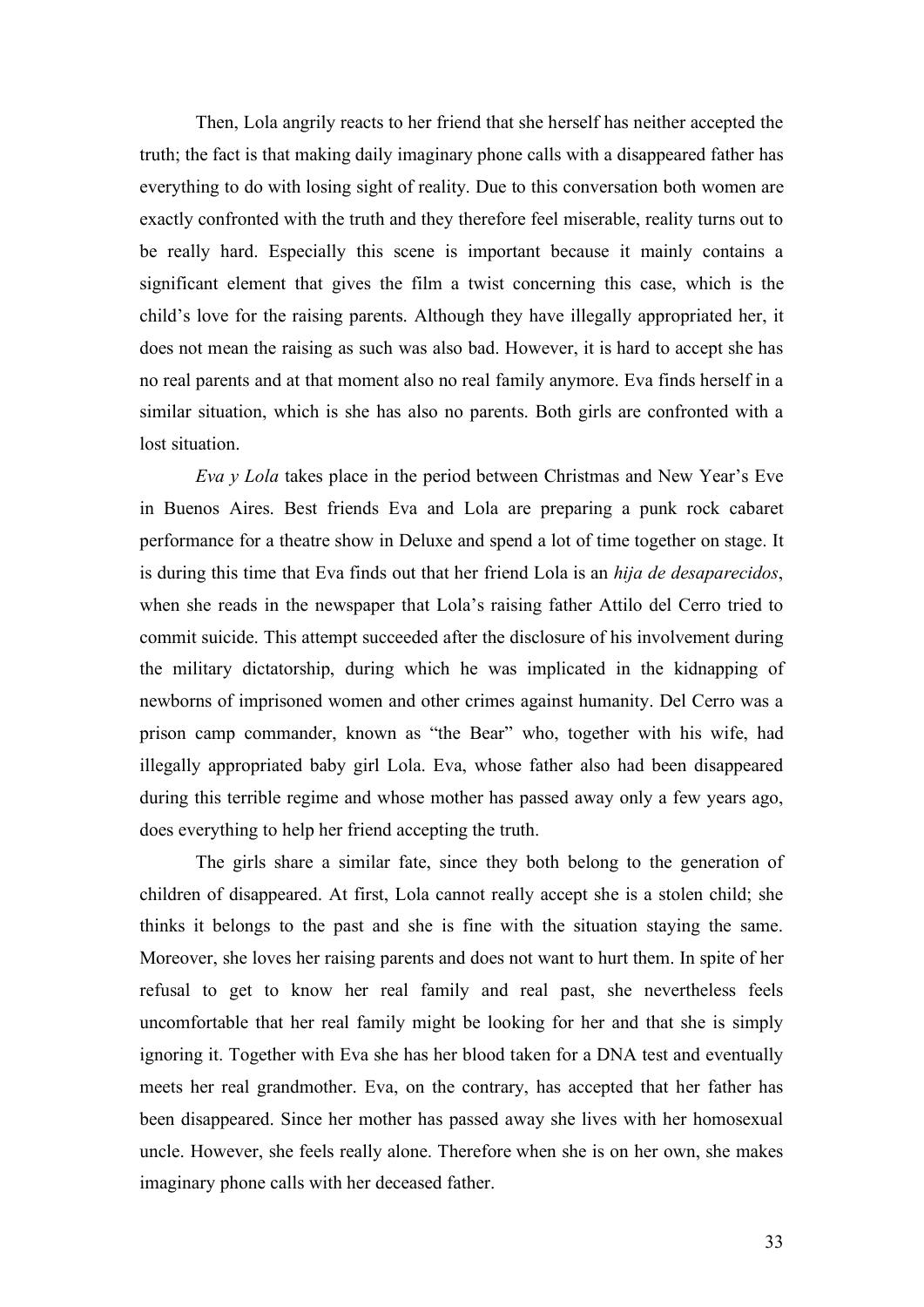*Eva y Lola* contributes to the understanding of struggles of children of disappeared. Already in the previous chapter it appeared that they experience an immense shock, when they found out in which position they are. Different from *Cautiva*, *Eva y Lola* gives insight into another possible reaction of these children, although they are in fact shocked, they are also really loyal to their raising family. Nevertheless, Lola is faced with difficult choices, prior to the decision to choose a specific route. Soon, it becomes entirely clear that, taking into account Donda's story, there are different paths these children enter. *Eva y Lola* demonstrates these ways and reveals different expressions of mourning, in the course of which also appear different routes, which could be linked with the ones they eventually select. Thus, we are also introduced to Lola's mourning process, who especially reveals always having been happy, and now is really confused, but still wants to go on how she is started. Besides that, there is also another side of the story, regarding children who experience a lot of anger and sadness and therefore want to distance themselves from their raising parents, because they think that the raising was bad from the moment it started owing to bad intentions. Then, the last theme comes to the foreground, which is the point of view of the raising parents (and supporters of military values) to "adopt" these children and whether it can be considered successfully or not.

#### **Section 1: The shock, the dilemma and the new route**

Given that *Eva y Lola* is based on the story of Victoria Donda and her friend "Vicky" or Victoria Griguera, I therefore use the story of Donda as a guideline to analyze the film. Donda, who in the first 27 years of her life listened to the name Analía found out that she was a child of disappeared parents in 2003, the year that marks the beginning of an arduous period of identity struggles and searching for the truth. Victoria was born in the *Escuela de Suboficiales de Mecánica de la Armada* (ESMA, Navy Mechanics School), a facility of the Argentine navy that was used as an illegal detention centre. Her mother Cori was five months pregnant when she disappeared. Testimonies of survivors elucidated that Cori gave birth to a girl in the ESMA in 1977 when her brother-in-law was the head of the intelligence service. Lidia Vieyra who was imprisoned together with Victoria's mother, explained that when the girl was born, Cori was strong enough to call her "Victoria" and she had wired a blue thread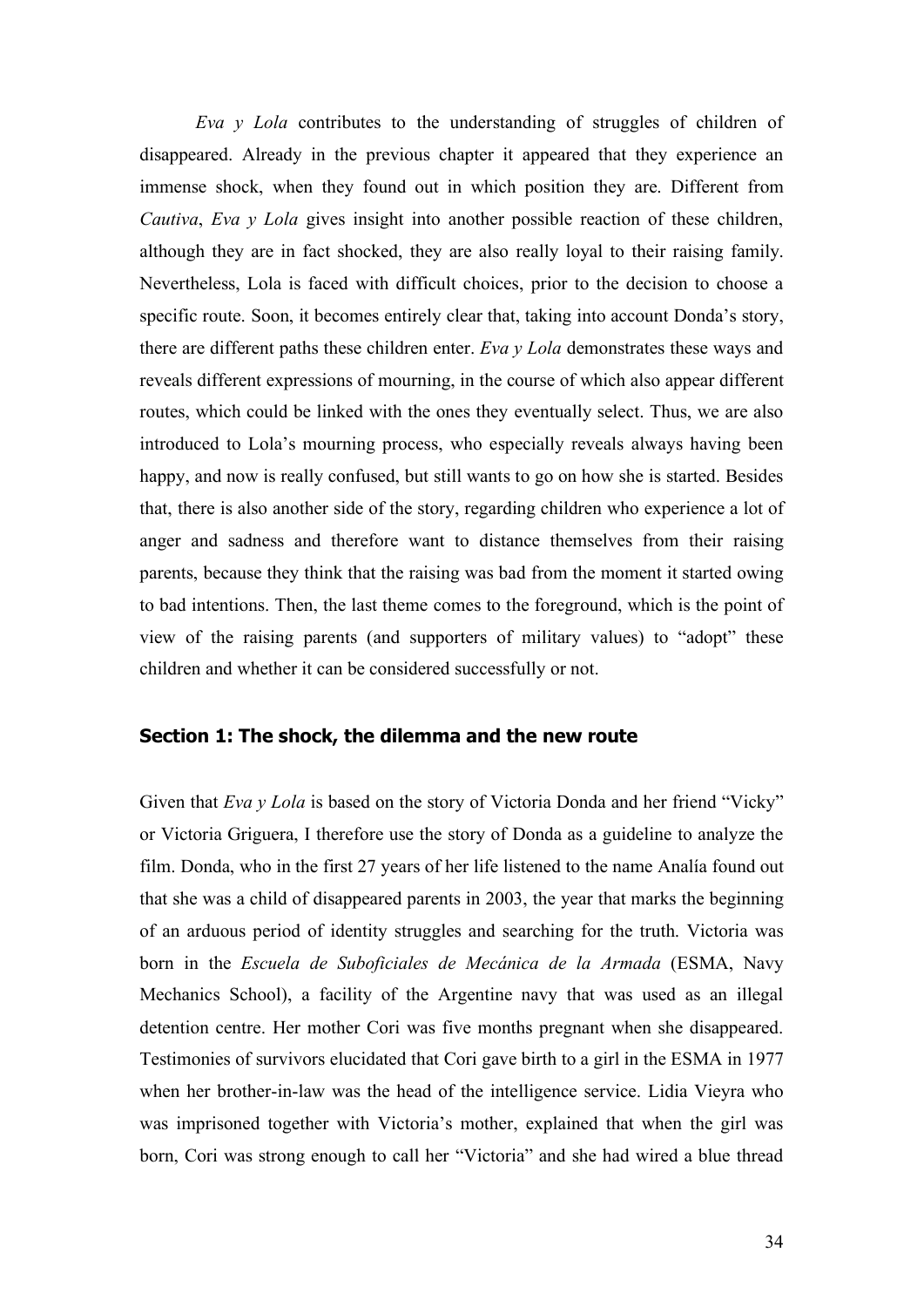through her earlobes, in hopes that someone would once recognize her daughter (Donda 2010).

Victoria's case is especially outstanding, because her biological uncle Adolfo Donda was involved in the disappearance, torture and murder of his own brother (her father) José María and sister-in-law (her mother) Cori. Moreover, Analía was a leftist militant activist, implying that this is the first case in the course of which a leftist activist daughter of a retired military man was at the same time a child of disappeared parents (Donda 2010). At the faculty of law Donda met Griguera who would later became one of her best friends. However their relationship started pretty complicated, as Griguera was the daughter of a disappeared (like Eva in the film) and Donda had a military family (Lola's role is based on Donda). At the time they both had no idea that they shared a history: the father of Griguera and the mother of Donda were both imprisoned in the  $ESMA<sup>19</sup>$ 

The consequential enforced psychological legacy of being a child of disappeared people has its dark sides. In *Eva y Lola* Lola encounters various intricate identity struggles when she found out she is a child of *desaparecidos.* It starts with the immense shock that she might be a child of disappeared, which in fact means she has no parents anymore; she is on her own now. It is because of this realization that she turns her back on the whole issue to move one, because why would she voluntarily distinguish herself from her raising parents if she is happy with them? Her best friend Eva however stresses the fact that her behaviour is in conflict with the truth. This new situation leads to confusion and disorder in her life. It is actually hard enough that her raising father tried to commit suicide. Lola experiences similar intense feelings like Donda: at the beginning, it is hard to accept that her life has suddenly changed drastically. Donda could neither believe what was happening. She felt her whole life was turned upside down; from one moment to the other her raising father had been changed from a businessman into a former tormentor, who eventually was not even her real father (Donda 2010: 18-19). This is exactly the case with Lola.

In the film Lola states that her "adoptive" parents raised her well, she moreover believes that her "adoption" is a good case, because they have made her happy and most important of all they contributed to the person she is nowadays, which in fact stresses the essence other "children" also might experience. Still, facing

<sup>&</sup>lt;sup>19</sup> <http://www.hcdiputados-ba.gov.ar/asuntos/asuntos13533.pdf>, consulted on July 29, 2011.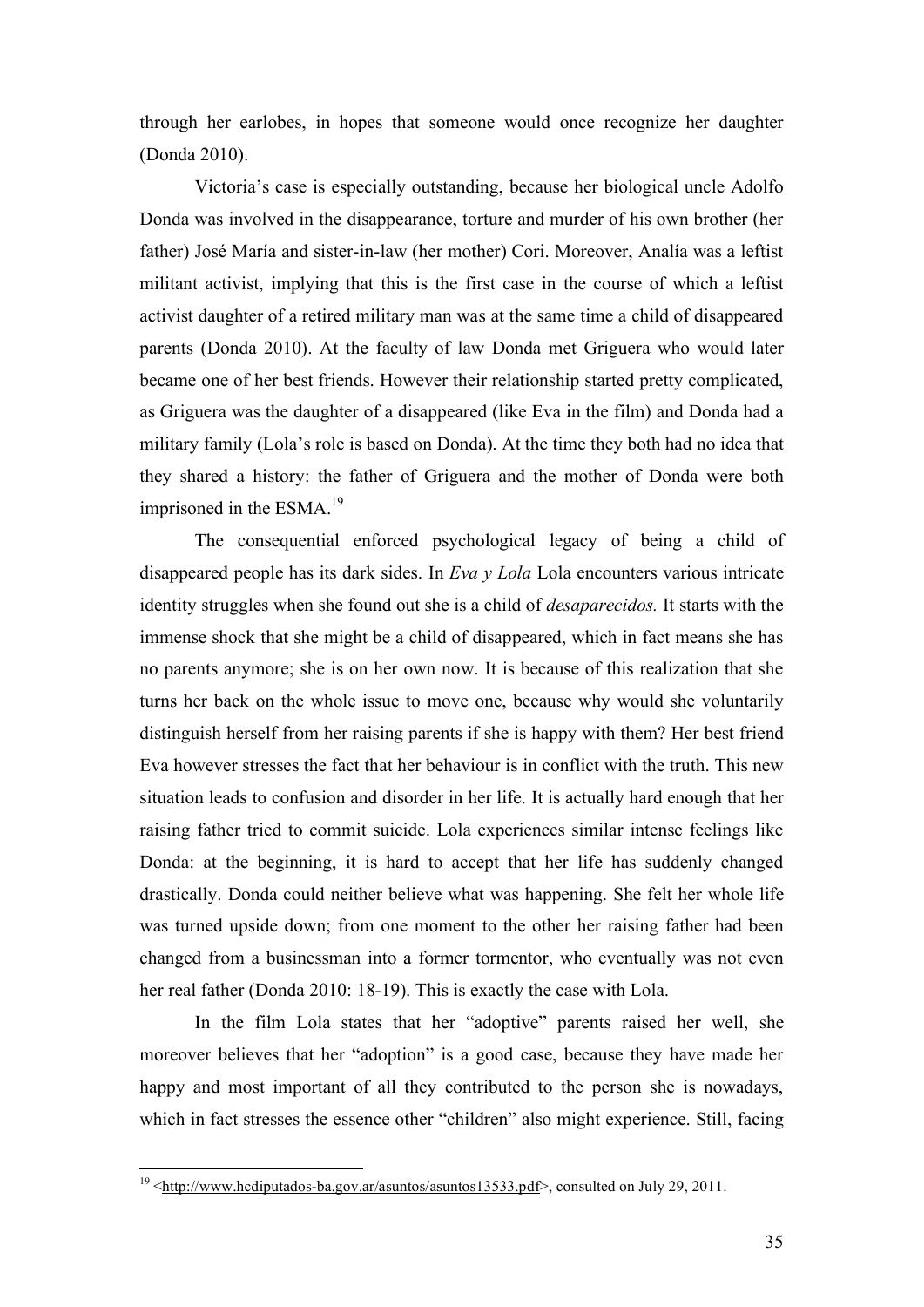the truth of not being the child of her raising parents causes doubts about the identity. Although this whole situation at first leads to a temporary identity crisis due to the feeling to be deceived and torn in parts, in the end it turns out that the real "self" has not really changed a lot. However, the time between the first signs of an identity crisis and the realization of being mostly the "same" takes time and entails a lot of confusion and powerlessness. In *Mijn naam is Victoria* (My name is Victoria) Donda (2010) explains she was inwardly torn because of the new situation; she had to divide it in little pieces, because she could not handle the situation all at once. She had to straighten out for herself who she was first. The shock because of the changed situation and of suddenly "being another person" also took a lot of time for Claudia Poblete – formerly Mercedes Beatriz Landa – child of disappeared parents, as she states in an interview:

It took me six months to take the decision to change my name. For a while, it was like having a split personality. I behaved in one way at home and in another way outside, maintaining Claudia and Mercedes as two separate people. It was only with time - and I continue to struggle with this even now - that I felt that I was only one person and could accept myself as such 20

Like Donda she had to combine the new "I" and the old "I", which was difficult because she felt the old "I" was based on lies. It turned out to be difficult to talk about her past as a reality, although she did experience it as such. Reality thus became blurred, which made everything even tougher (Donda 2009: 201-205). However, eventually she discovered that Analía and Victoria are one and the same person; a conclusion Lola also draws in the film before even knowing her real origin. After children of disappeared have experienced the first shock of "having no parents anymore" and "who actually am I?" they encounter a second identity struggle, implying the dilemma of what to do next.

After months of intense emotions during which Donda would rather hide herself to "protect" her from the past, she finally felt strong enough and decided to have a DNA test done, so that the truth would come to the fore. In fact, Donda (and other children of disappeared) do not have the choice to do this test, because the *Abuelas de Plaza de Mayo* are able to enforce DNA testing through taking the case to

<sup>&</sup>lt;sup>20</sup> <http://www.guardian.co.uk/lifeandstyle/2007/aug/04/familyandrelationships.family2>, consulted on June 21, 2011.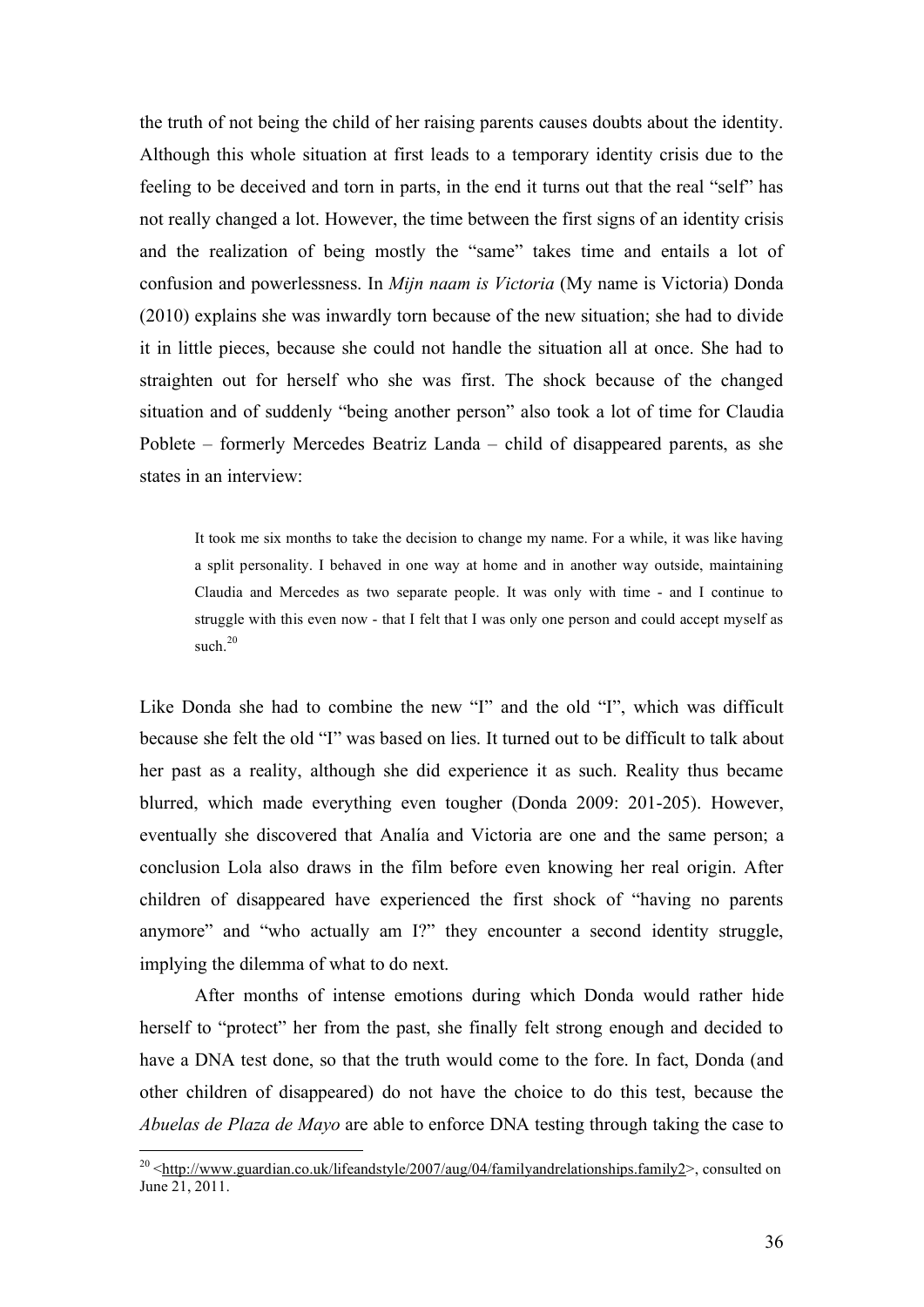court.21 However, the *Abuelas*' sense of humanity lets Donda take the decision, which in this case turned out well. In the film Lola also experiences this difficult "choice". The fact is she thinks she betrays her raising parents, if she agrees to search for the truth about herself and her real family: she really loves them, therefore why would she put herself first? They have always treated her right; hence she does not want to injure the harmony within her family and contribute to losing them. On the other side, her biological family has probably been looking for her since she was born and she cannot suppress the curious feeling inside to find her real family. Lola is confronted with the dilemma to start the search for her biological family (including doing a DNA test voluntarily) or not, which at the same time would imply an accusation against her raising parents for withholding the truth about the identity and the appropriation of a child. Especially the latter is the hardest reason that initially restrained her from making the decision, because it would even confirm what her raising parents have done.

This is also one of the identity struggles recovered children have to cope with. In her writing Donda (2010) narrates about the fear she felt before deciding to have her blood taken. At first, it was an almost impossible decision; she could not do the test because of fear for the consequences for her "adoptive" family who might end up in prison. On the contrary, deciding not to do a test was in fact out of the question, since she would never know her real origin. Poblete also experienced such a dilemma stating: "To begin with, I wanted to protect them, I was afraid of what could happen to them. Later on, I managed to make them feel responsible for their actions and to make them understand that they could face a trial for the decision to keep me the way they did".<sup>22</sup> Deciding to choose for oneself or for the raising family thus becomes a big dilemma. A broadcast on television during which a grandmother emotionally expresses she is looking for her *nieta*, makes Lola realize she is one of the missing grandchildren and it therefore helps recognizing her situation. Paralyzed with sadness she visits Eva to let her hair dye, which symbolizes her changing identity and the acceptation of the truth. It thereby stresses the fact she is going to face a changed social circle of family.

<sup>&</sup>lt;sup>21</sup> <http://www.elargentino.com/nota-66737-La-ley-de-ADN-Videla-y-el-caso-Noble.html>, consulted on August 8, 2011.

<sup>&</sup>lt;sup>22</sup> <http://www.guardian.co.uk/lifeandstyle/2007/aug/04/familyandrelationships.family2>, consulted on June 21, 2011.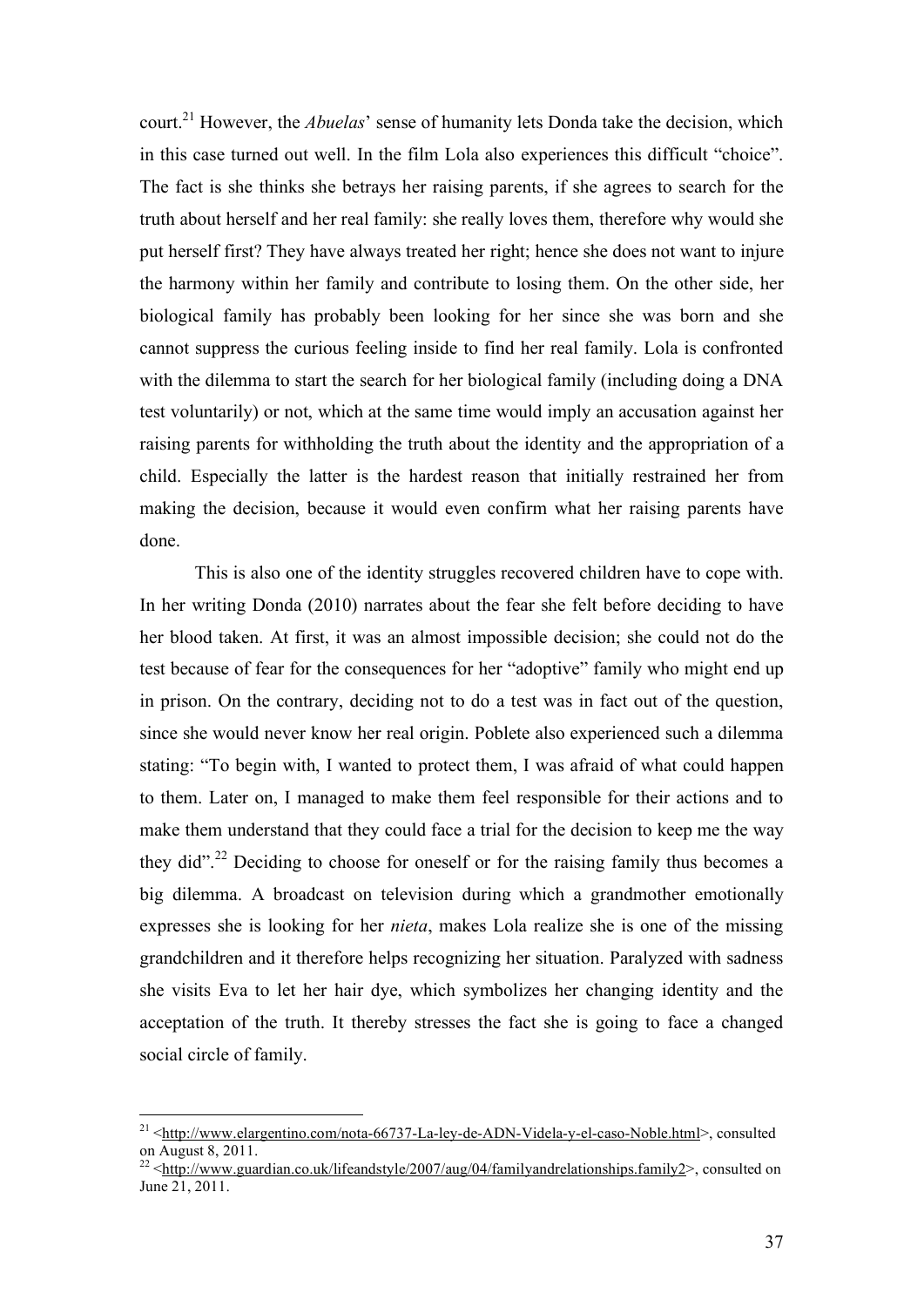As we have seen the generation of recovered children has to cope with different difficult dilemmas with regard to identity. Lola and Donda experienced it as an almost impossible choice to condemn the persons they have always called "mum" and "dad". The voluntary decision to do a DNA test would according to their view imply renouncing their biological family, which does not merely consist of their *apropiadores*, but also of brothers, sisters, grandparents and other family members. However, when Lola eventually decided to do the test, she is somehow relieved, which Donda (2010) in her case explains as finally having decided to start a new life and to participate in social and political life again. It confirms they have chosen to follow a specific path: searching for the real family and finally meeting the biological family.

However, finding the truth for children of disappeared does not always mean they distance themselves from their raising family. Now that they know who they are, they have to deal with two families. It usually begins with meeting the biological family, which also happens in the film. In the last scene Eva has arranged a meeting with Lola's biological grandmother Azusana. Lola and her grandmother walk away from the camera; Eva however approaches the camera putting a note with number 299 on it. This is a fictive number that implies that in the film there are still 299 children that have not yet been recovered. Earlier in the film Eva indicates that there are still 300 missing children. Now that Lola has been recovered, there are still 299 to go. Like *La historia oficial* and *Cautiva* this film has an open end that symbolizes again the uncertain future of this generation of which in fact about 400 children have not yet been recovered.<sup>23</sup>

Lola gets the opportunity to meet her grandmother and in the future possibly other members of the family. However, it does not always work out this way as in some cases members of the real family could have been passed away, live abroad or do not share the same willingness to reconcile with the other. A consequential difficulty around the struggle for identity therefore could imply that, like in the case with Donda, her sister Daniela does not want to have anything to do with her real parents and her true sister. She blames them (the parents) for rather being involved in criminality than in raising their own children. According to her they would have abandoned her (Donda 2010: 197). In contrary to Donda's opinion (represented by

<sup>&</sup>lt;sup>23</sup>  $\lt$ http://www.abuelas.org.ar/>, consulted on February 1, 2011.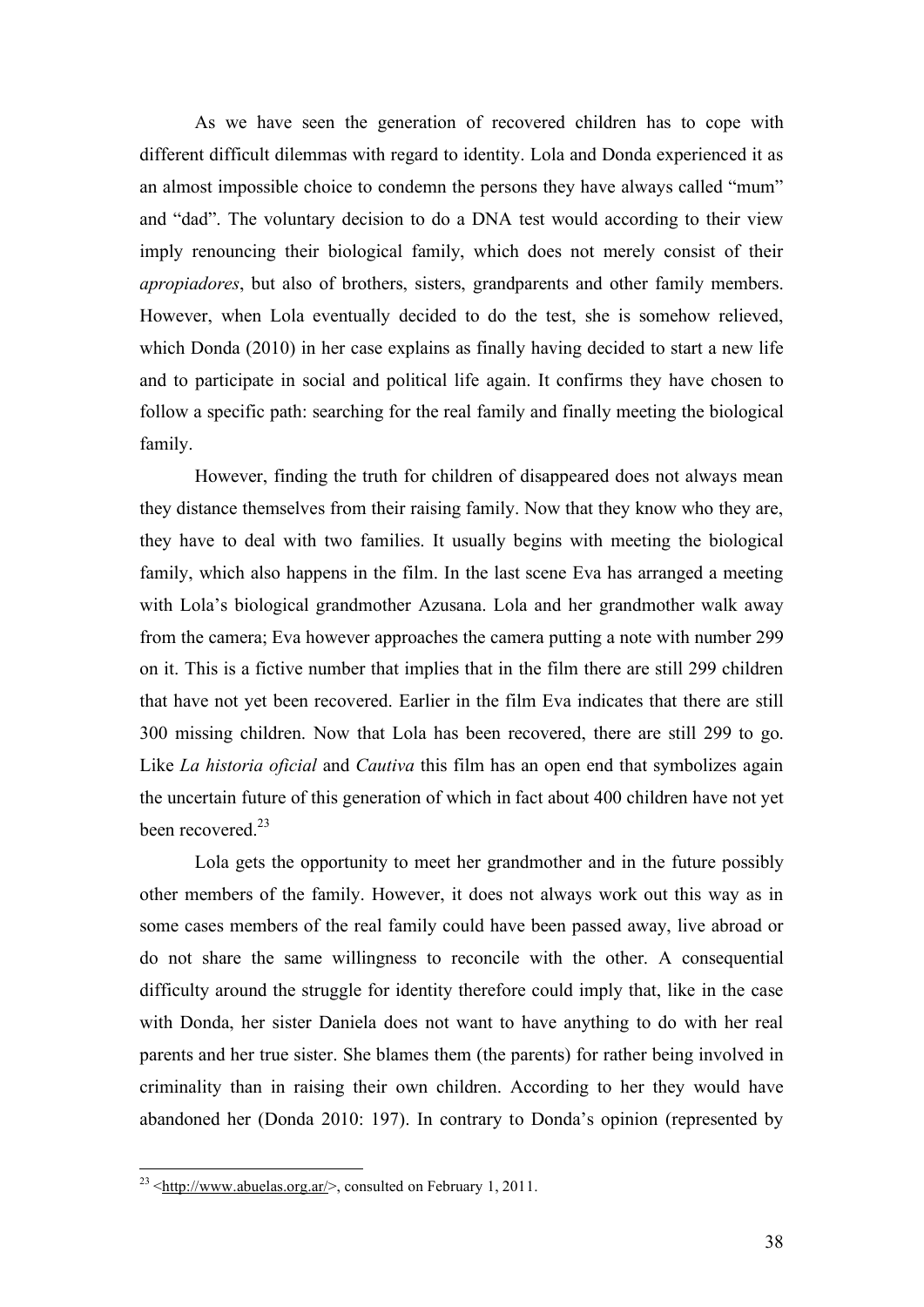Eva's view in the film), Daniela believes their *apropiadores* did nothing wrong (like Lola's view). Hence, another consequential problem is that her sister does not want to give her the only remaining pictures of their biological father, which eventually would lead Donda to institute proceedings against her. Donda thereby indicates that the sister she grew up with is more a sister to her than her biological sister (Donda 2010: 58). Obviously, this is not a strange phenomenon as the two girls developed a close bond during their lives, which she does not have with her real sister who she only met a few times.

In spite of the urge to recover the real origin and meet her relatives, Lola has also no uncomfortable feelings toward her "adoptive" family. On the contrary, she wants to help them and even suggests talking with the judge to mitigate the circumstances. Although she still wants to meet her real family, it is thus not suggested she would distance herself from her raising parents. She in fact chooses to stay in between. Donda thereby explains that her "family" did not shrink, but actually grew bigger: without making any value judgement, she draws a distinction between her biological family and the family she grew up in. Because she loves both of them, just like Lola in the film, she refuses to choose sides (2010: 206). She thereby finds herself particularly surrounded by friends (like Vicky) that could be considered a substitute family for her. In contrast with her sister, Daniela stayed with her appropriators, just like twins Matías and Gonzalo Reggiardo Tolosa, other children of disappeared, who also preferred staying with their raising parents. They were forced to live with a biological uncle in 1993, which however turned out differently, because of their intense close bond with their "adoptive" parents and they therefore returned to their raising parents. Although they have contact with their biological family nowadays, they still maintain intense ties with their raising parents.<sup>24</sup> As the film also suggests, it is thus possible that these children choose to stay with their raising parents.

However, taking into account these two routes, they can also decide to go for the opposite way, like "stolen child" Horacio Pietragalla who distances himself from his raising parents stating in the documentary *The Disappeared* (2007, Argentina, Peter Sanders): "Solo les puedo agradecer por todo lo que fue material. Porque no les

 $^{24}$  <http://lavueltaencontinental.blogspot.com/2009/03/matias-reggiardo-tolosa-ex-miara.html>, <http://edant.clarin.com/diario/96/08/26/melli.htm>,

 $\frac{\text{th}}{\text{th}}$ ://www.perfil.com/contenidos/2008/12/21/noticia\_0032.html>, consulted on June 21, 2011.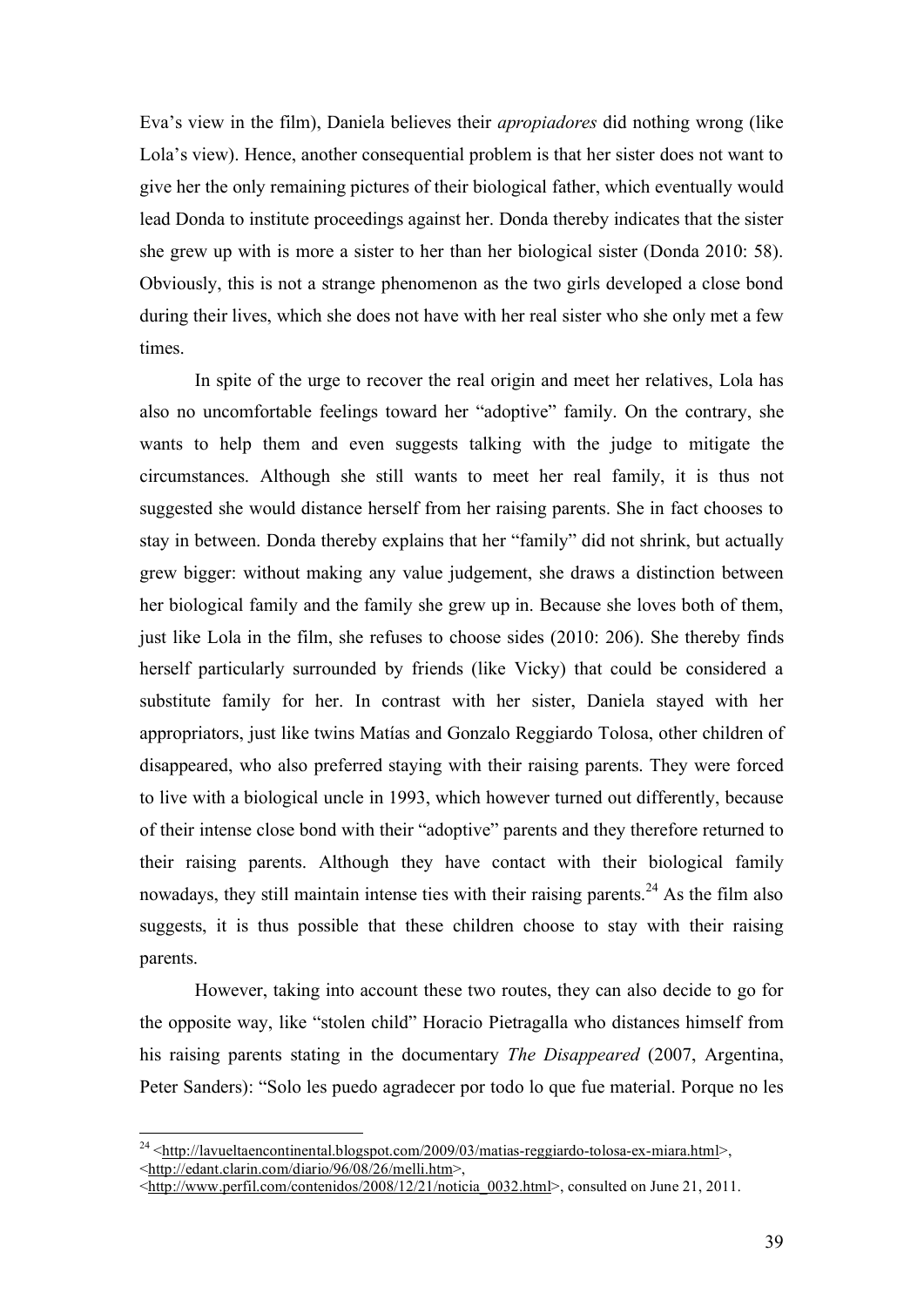puedo agradecer por haberme dado amor. Porque sinceramente, en este siempre me sentí solo. (...) Yo, 'mama' no le volvería a decir, porque no lo siento. No siento que sea mi madre" [I am grateful to my adoptive parents for giving me material things. But I can't thank them for giving me love. In that I've honestly always felt alone. (...) I couldn't call her "mum" again, because in my heart she is not my mother]. He furthermore blames his raising parents for withholding the truth and keeping him away from his biological family. It is thus evident that children of disappeared always have to make a choice: some choose to stay with their raising family, other children stay with their biological relatives and others choose to follow a path in between and thereby possibly take part in a surrogate family composed of friends or other people.

#### **Section 2: Experiencing loss and sadness**

*Eva y Lola* gives a clear insight into the mourning processes of two young women. Yet there is a significant contrast, given that Eva, who was raised by her biological mother, has known her whole life that her father had been disappeared and Lola just found this out about her parents. Since Eva's mother passed away she realizes all the more that she is on her own now. The mourning process she experiences is therefore directed at overcoming both the grief due to the loss of her mother, as well as directed at the lost situation. The loneliness intensively affects her life. She is thus particularly sad because she has no parents anymore. The latter is the second similarity with Lola's experience. She just finds out that her parents are disappeared when she is already a mature woman. Her raising parents are not her true parents, they have illegally adopted her and they have distorted the truth during her whole life. This implies she also has no real parents; just like Eva she is on her own. This realization makes her want to go back to her "old" situation: just forgetting about what happened and moving on, because she does not want to lose her raising parents. Although the gap is much larger for Lola than for Eva, they both experience a changed situation and have to deal with a lost life.

Therefore, Eva and Lola spend days practising an act for a theatre performance, which mainly resembles a circus act. For them theatre is a way to make it through the mourning period during which they mostly feel alone; presented here is the struggle to overcome sadness and to accept their fate. Remarkable is that the two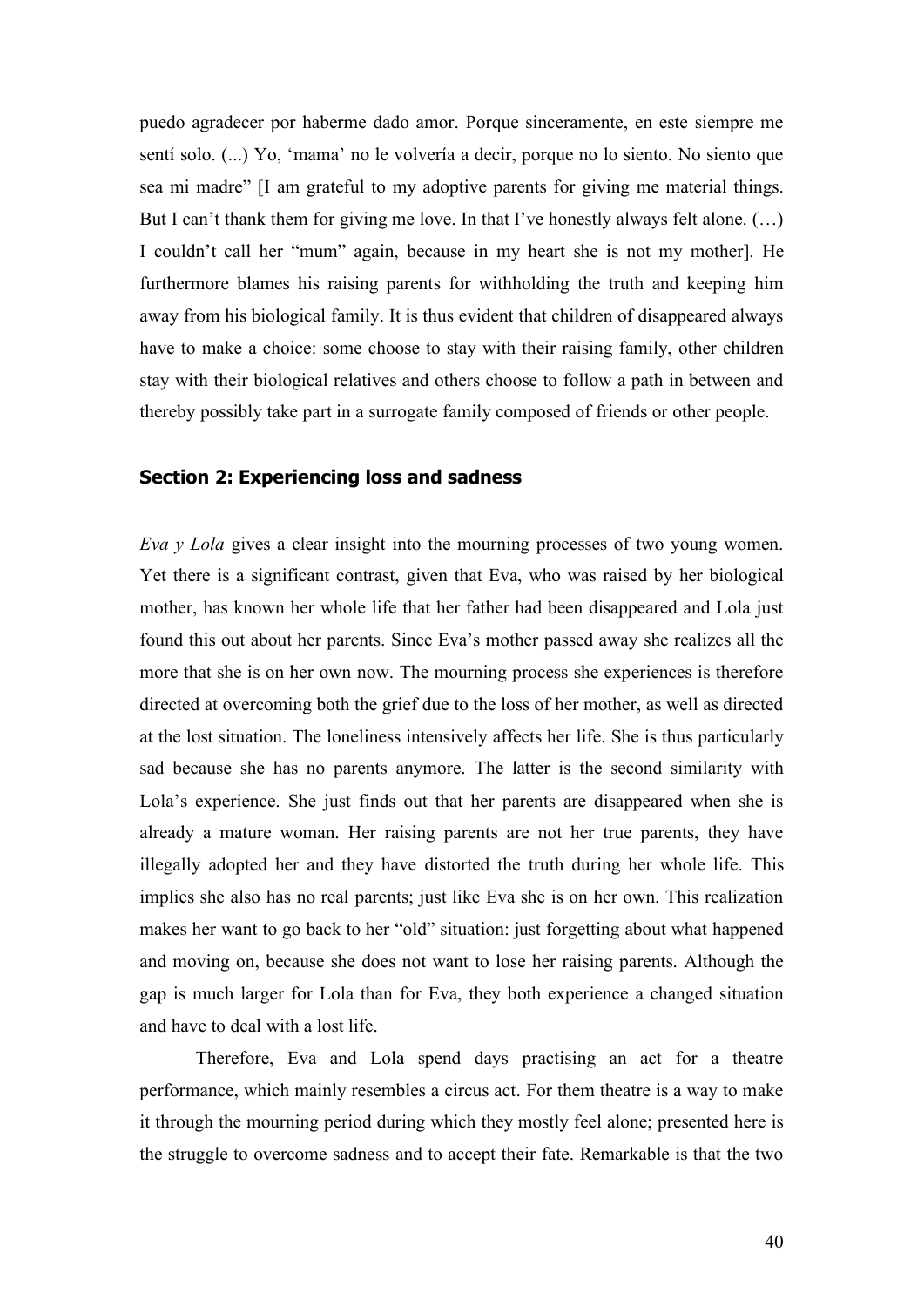women seek safety in the other, which again stresses the crucial role of the other (Janoff-Bulman 1992). Performing in theatre is also a metaphor for the struggle of their parents when they joined the politico-military organization the *Montoneros* in the last years of their lives (Donda 2010). Just like them, Eva and Lola seek publicity, although in a different way; they express the legacy imposed by the military regime through demonstrating dissatisfaction and struggles for identity. In this way they thus continue fighting for their rights and at the same time they break the silence, the permanent restriction imposed on their parents. In their act they perform "*La niña rabiosa*" (The anger child) (Deborah Turza), a song that might have been written for them, two children of disappeared. The song refers to the theme of being an "angry" stolen child, not able to endure its fate, however there is no other possible way than to accept it. This also happened to Eva and Lola at the end of the show when they appear in their underwear, marking a literally exposure and submission to the truth.

A parallel can also be drawn between this performance and *Vic y Vic*, a show based on Donda and Griguera's stories, which was performed in *Teatro por la Identidad* in 2007 en 2009. This theatre is oriented toward depicting themes of trauma, memory and identity, particularly focussing on children of disappeared.<sup>25</sup> These and other post conflict narratives<sup>26</sup> are mostly oriented at showing the sad "stolen child" who tells about its parents' brave life, the importance about the truth, how much it misses life with a parent, it even confuses its sadness of lost life with grief of its missing parents. In many documentaries these "children" often visit the detention centres where their parents spend their last moments of their lives. Inside these places they show where exactly the parents were tortured and moreover (in case of having been born in captivity) where they themselves were born.<sup>27</sup> They also visit memorial places, which also appear in *Eva y Lola*: the two friends search for the names of their parents on a wall in the *Parque de la Memoria* (Memorial Park). Doing this they confront themselves with the lost life due to the fact that they have no parents anymore. These narratives suggest that these children try to create a bond with their deceased parents, to understand their choices and to feel what their parents must have felt; they thus try to restore their "stolen" lives and those of their parents.

<sup>&</sup>lt;sup>25</sup> <http://www.teatroxlaidentidad.net/>, consulted on July 20, 2011.<br><sup>26</sup> *The Disappeared* (2007), *Our Disappeared/Nuestros Desaparecidos* (2008), *Victoria* (2008), *Mijn naam is Victoria* (2010) and *¿Quien soy yo?* (2007). <sup>27</sup> *Victoria* (2008), *The Disappeared* (2007).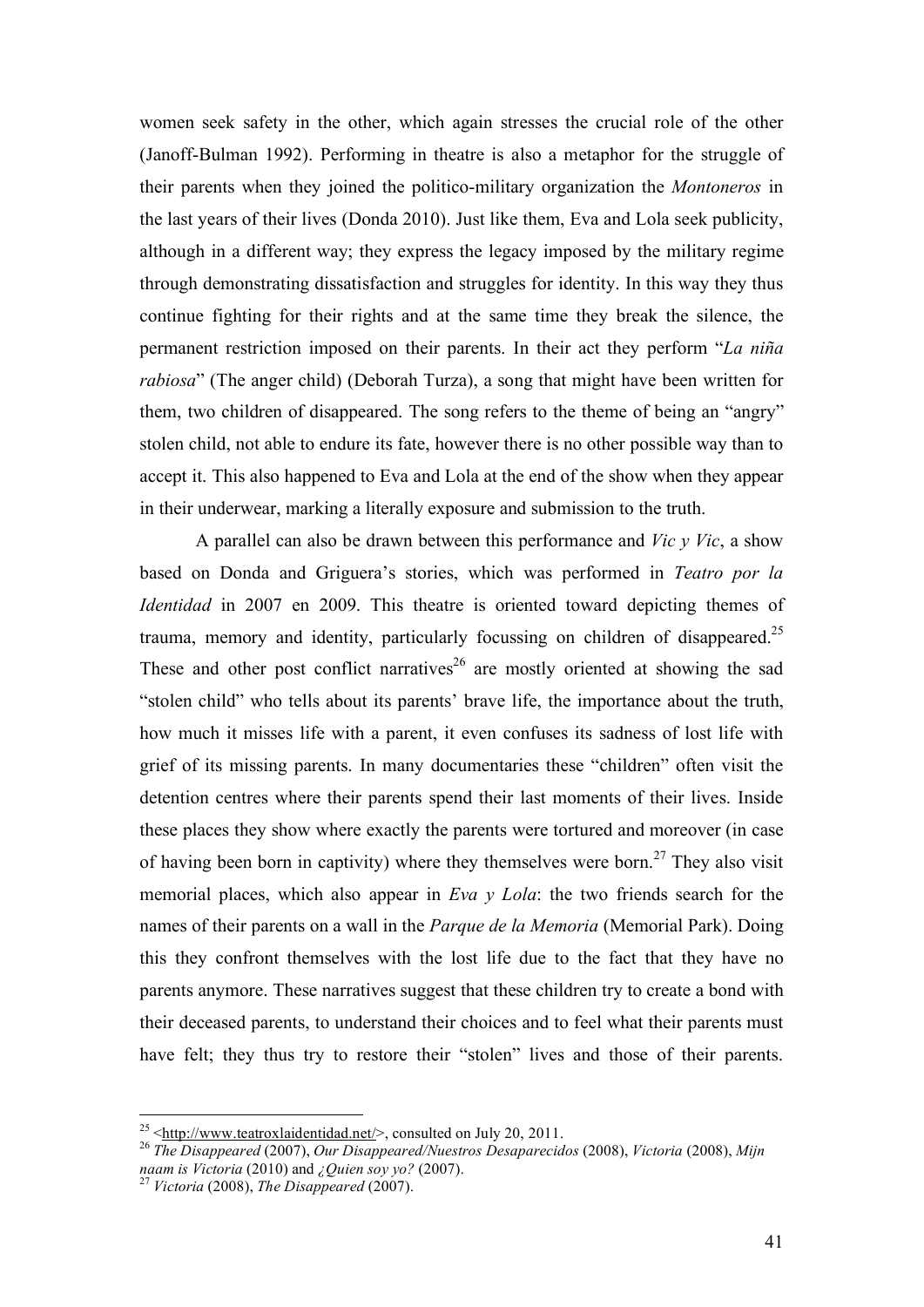However, they are being disappointed, because creating a true bond with the deceased, just like reconstructing their lives, is not possible.<sup>28</sup>

Children of disappeared are in fact "forced" to mourn the people they do not know; as it is not possible to mourn people you do not know, the mourning process is therefore directed at the lost situation. They ease the pain of loss through finding comfort in things like pictures, diaries and memories about their parents or they seek salvation in friends, work, hobby or other activities. For instance, in the film Eva makes imaginary phone calls with her missing father, which at first sight seems to make her life less lonely and makes her feel she has a father. However, the more she makes the phone calls, the more she realizes she really is alone. She therefore spends days on the streets, or in the theatre with Lola. Hanging around the theatre is therefore an important way of release for both, doing an activity thereby contributes to overcome their struggles and to accept their destiny (Janoff-Bulman 1992).

The main reason why Lola is so scared and why she is experiencing an extremely painful and confusing period is because she is afraid of hurting her raising family when she makes contact with her biological family. Donda also had such a complicated relationship with her two families, not wanting to hurt or neglect either one of them. In the hardest period, Lola focuses therefore on theatre and Donda the more on her political work, which was the only thing that did not "collapsed like a house of cards" owing to the personal conviction the work was based on (Donda 206- 207). In fact they continue their parents' struggle and keep the memory alive: theatre becomes a way of memory and "not forgetting" and the political work contributes actively to a better life and social justice. It thus seems to be important to keep the "ordinary" things going on, for oneself and for society.

However, there is also another side of the story. In the previous section I already indicated the different routes these children could take. Lola puts her energy in theatre, not concerning about her origin a lot, she merely needs to continue being happy. Many post conflict narratives make us however believe that children of disappeared have suffered intensely during their whole life. When they found out they belong to the *generación robada* (stolen generation) it seems that they experienced a revaluation of their lives and they believe that in any case life would be much better if they had grown up with their biological family. In this case they thus oppose Lola

 <sup>28</sup> See chapter 4 *Los rubios.*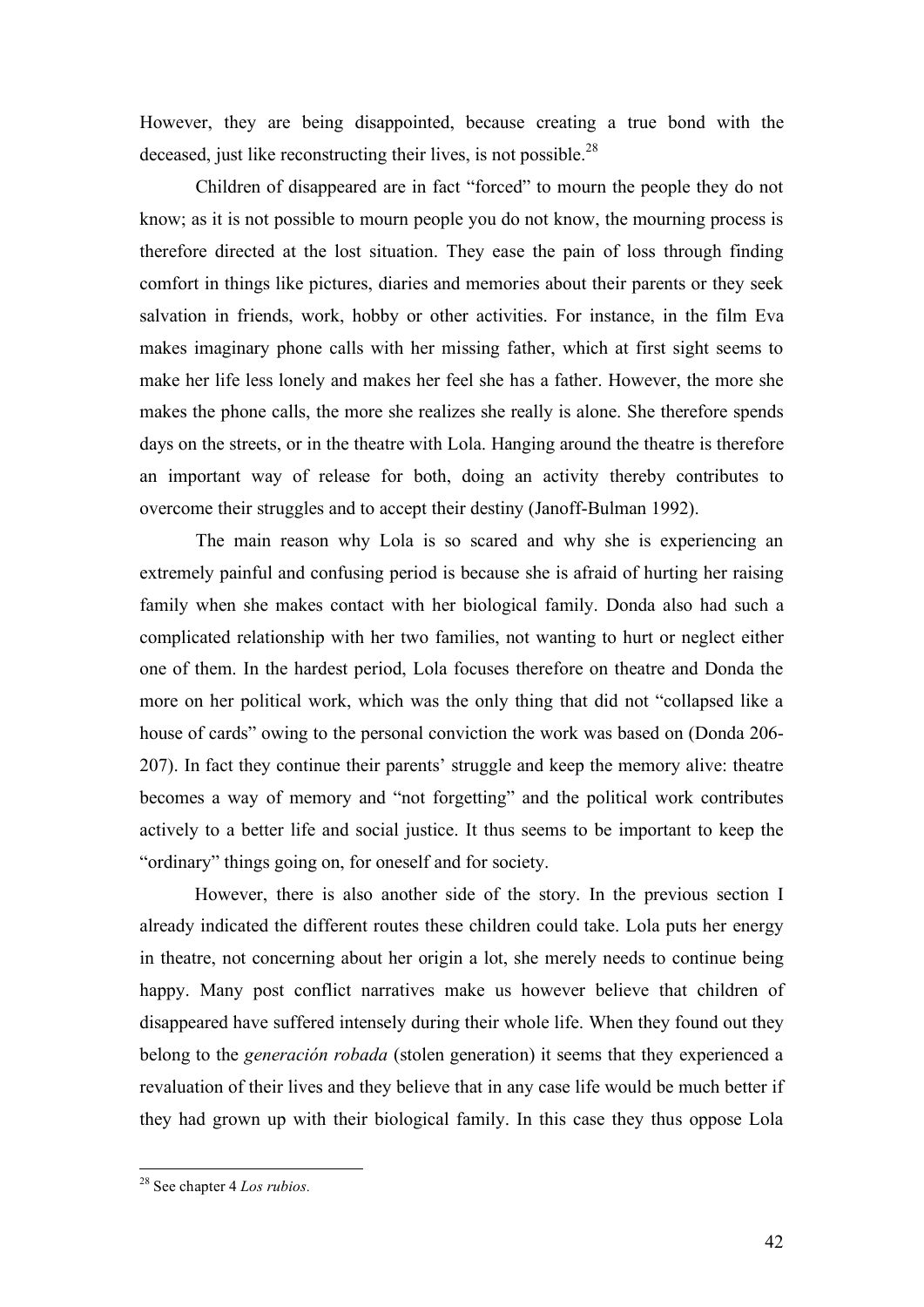beliefs that her raising parents did a good job. Moreover, according to these children, growing up with their raising parents suddenly seem to have become bad.

For instance, Pietragalla, who thus experienced the mourning process differently than Lola and Donda, was not afraid of losing or hurting his raising parents; he only focused on his biological family and did not even consider the former family as family anymore. In *The Disappeared* he narrates about the hard period after the disclosure of being a stolen child, during which he mostly felt horrible, angry and sad because of the reason that his raising parents deprived him from his real family, as a result of which it is now too late to get acquainted with his grandparents - the people who were closest to his parents - because they are not alive anymore. He furthermore points out that he always had doubts about being his parents' child and that he always was very unhappy. In fact he is not sad because his biological parents are dead, but because he finds himself in a lost situation due to the loss of the raising parents.

Other "stolen children" can also identify with Pietragalla. For instance, Francisco Madariaga Quintela who experienced similar feelings after having been recovered by the *Abuelas de Plaza de Mayo* in 2010 stating in a press conference that his life had always been a "dark story", during which he had to suffer from violence and lived with an "inexplicable void inside".<sup>29</sup> This is also comparable to Cabandié's feelings who believes he has always "missed" something in his life.<sup>30</sup> For these children there is no greater truth than that their raising parents are bad and their biological parents are good. Osorio seems to endorse this view who with her novel *Luz* (2000) also illustrates that children of disappeared are better off without their raising parents, demonstrating protagonist Luz being unhappy because of her raising parents who have illegally adopted her and treated her badly during her whole life.

It thus seems that, just like *Cautiva*, these narratives create a romanticized and idealised image of the traditional (biological) family and condemn the upbringing by the raising parents, whether the raising as such was bad or not. Doing this, Osorio and other filmmakers seem to lose their objectivity, because they condemn, afterwards, a situation (the raising) of which they actually do not know whether it would have been better if the circumstances were different. Comparing this to *Eva y Lola*, it appears that the film is more truthful than Osorios' and Sanders' reproduction, which could be

<sup>&</sup>lt;sup>29</sup> <http://www.youtube.com/watch?v=r0iKF0wJ2MU>, consulted on April 12, 2011.<br><sup>30</sup> Cabandié narrates about his doubts during his life in the documentary *¿Quién soy yo?* (2007, Argentina, Estela Bravo).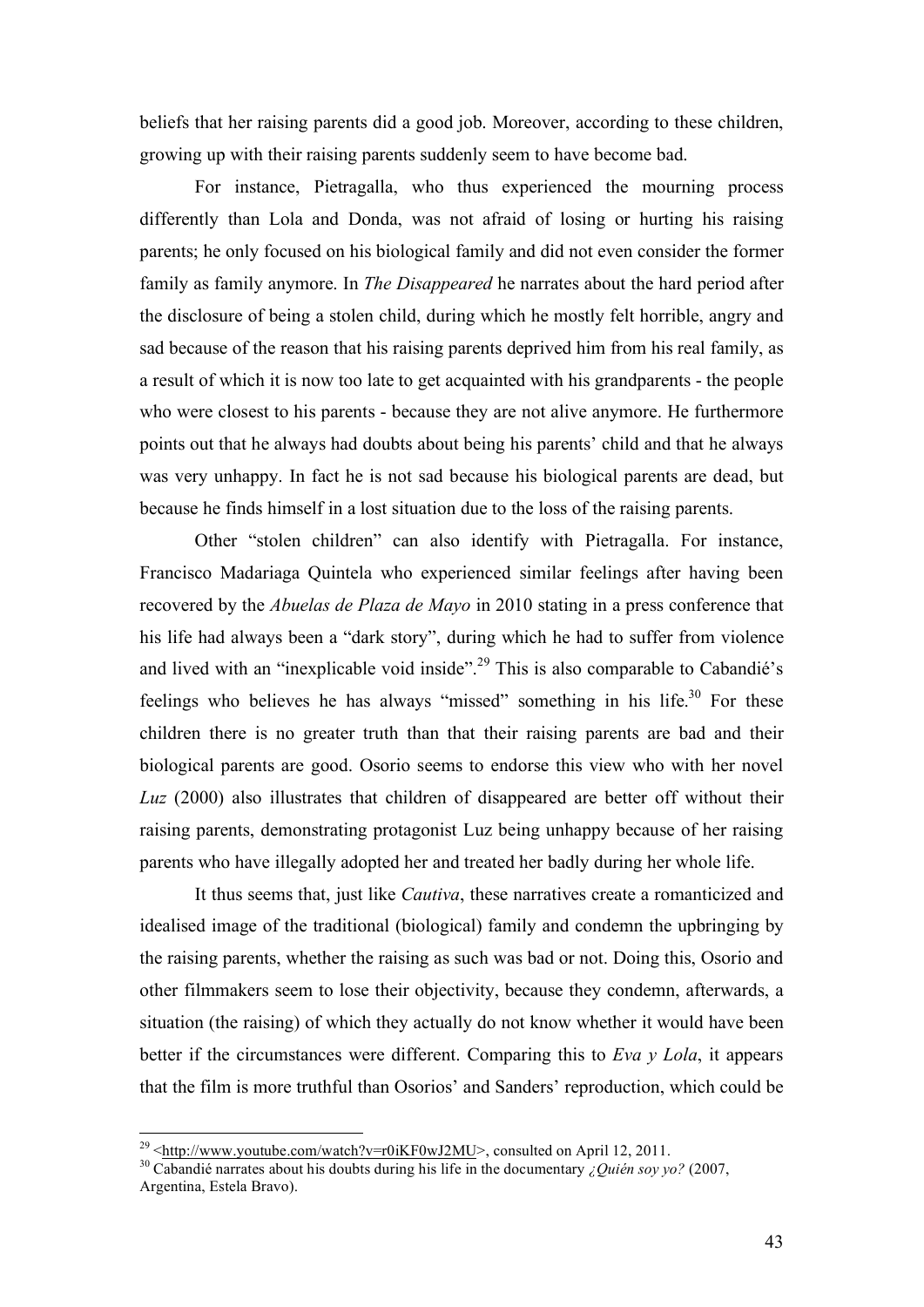explained by the fact that *Eva y Lola* is constructed with the help of *hija* or "insider" Victoria Griguera and *The Disappeared* and *Luz* are created by "outsiders".31

#### **Section 3: The accused**

*Eva y Lola* gives a clear perception of what we consider "the perpetrators": who are in this case the parents (particularly the father) of Lola. Her father, who mainly represents the culprits of the military regime, attempted to commit suicide, he however survived and is now chained to the hospital bed. Besides participating in illegally adopting children and thus stealing babies from their mothers, he also played a significant part in a detention centre where he had a responsible role as camp commander. Now that he is detained, he awaits a trial, during which he will be punished for his involvement. His biological daughter Alma - "adoptive" sister of Lola - played a crucial role in revealing the truth, as she charged him for having illegally adopted a baby. She was merely ten years old when her parents came home with a newborn baby and told her a stork had come by that night. Later, she found a letter of the true mother of Lola directed at her baby girl, which would later become evidence against her father. This situation in the film is similar to those of many offenders nowadays. During the nineties many of them were dispensed for trials. Given that, after the end of the military regime, the democratic governments of Argentina turned its back on society, as under president Raúl Alfonsín amnesty laws were enacted that protected many people responsible for both the disappearances, tortures and killings of around 30,000 victims, as well as those accountable for the appropriation of their children.

Although Jorge Videla and a dozen of other military men were already sentenced to life in prison in 1985, they were pardoned five years later by then president Carlos Menem. Yet between 1998 and 1999 a judge had ordered to detain many military men again, among them Jorge Videla, Reynaldo Bignone and Emilio Massera. Since the *Abuelas* found out that the impunity laws and the presidential pardons did not include baby theft and discovered that there was a systematic plan to steal babies from pregnant women, there was hope again that the perpetrators would

 $31$  <http://www.elsaosorio.com/blog/bio-bibliografia>,

<sup>&</sup>lt;http://www.thedisappearedmovie.com/espanol.html>, consulted on July 29, 2011.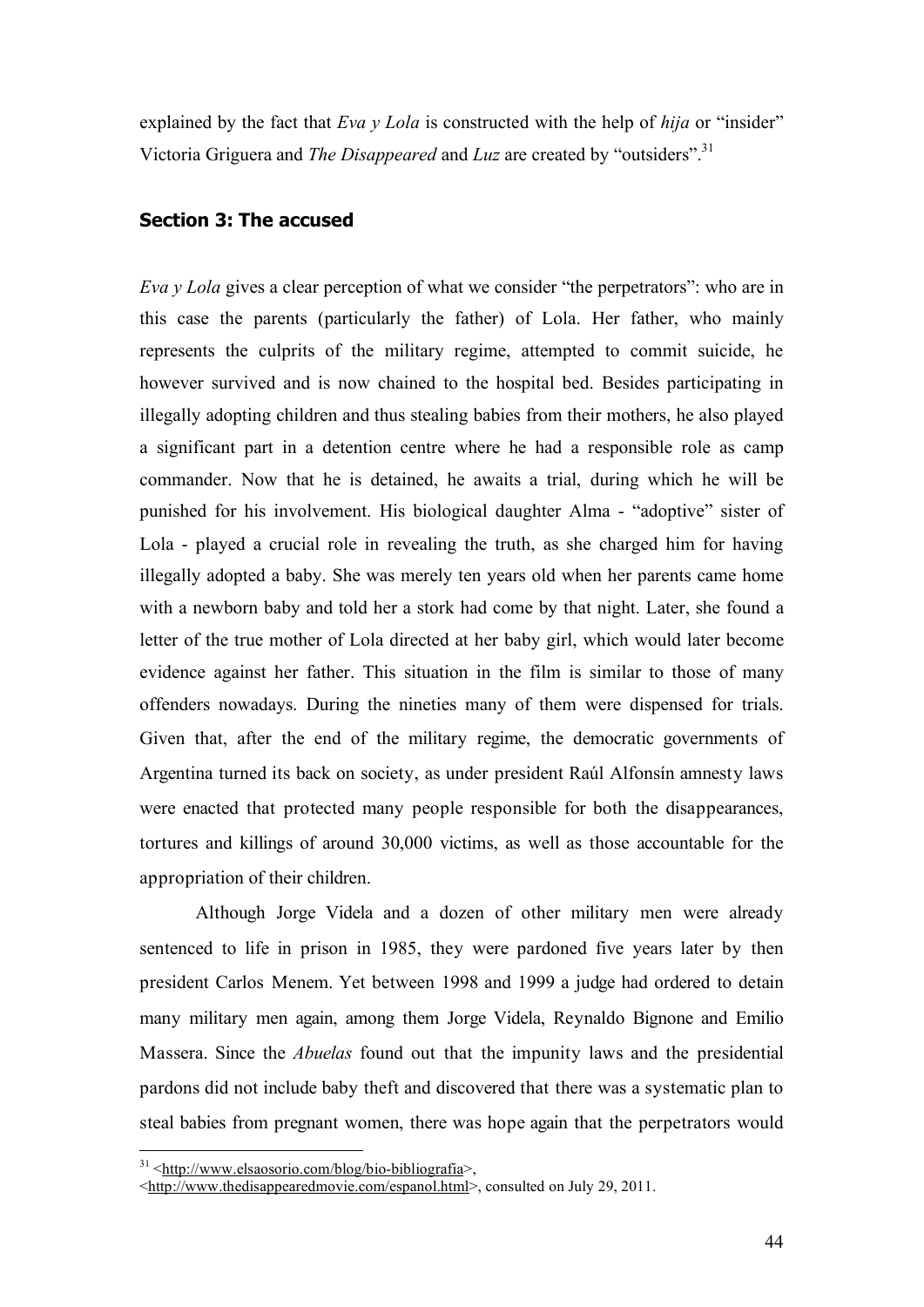be punished (Van Drunen 2010). On February 28, 2011 Videla and Bignone appeared on court to face charges of baby theft.<sup>32</sup> Throughout the year, other trials have been planned, during which around 350 witnesses (about 800 hours of testimonies on video), among them survivors, family of disappeared and also *hijos*, will testify against them.<sup>33</sup> To date, July 16, 2011, 80 testimonies have been heard in trials against Videla, Bignone and six others charged for 34 cases of appropriation of minors.<sup>34</sup>

In the film Lola however still thinks it is unacceptable if her raising father will get punished, she would rather help him then testify against him. Although it is a bit naïve and protective, she thinks her parents did well when they decided to raise her. She possibly cannot really comprehend the situation and the other cases her father will be charged for. However, "adoptive" sister Alma could never accept that her parents did something horrible as stealing a child. As soon as she could, she left the parental home and she never came back. At the end of the film she gives Lola the letter of her true mother, which helps her to accept her situation and to start the search for her biological family.

Donda also finds it hard to understand that her beloved "adoptive" father is involved in crimes against humanity, but at least he admits he was involved. Different from the parents of Christina in *Cautiva*, the father of Lola admits he was wrong, yet Christina's parents are acting completely innocent. In *La historia oficial* there is a dichotomy, as Alicia comes to realize she appropriated a child from its mother, in contrast with her husband who adopted military values to safe society, and thus believes he saved Gaby. The military and the fathers of all *hijas* in the films considered themselves protectors of the state and family and tradition were thereby of paramount importance. They thereby strongly believed that children had to be raised according to modern, Christian and western values, which they thought were absolutely not the criteria their "subversive" parents would educate them. It is because of this reason that they invented a plan to steal children from their pregnant

<sup>&</sup>lt;sup>32</sup> <http://www.clarin.com/politica/Acusaron-Videla-robo-bebes-desaparecidos\_0\_436756361.html>, consulted on March 3, 2011.

<sup>&</sup>lt;sup>3</sup> <http://www.memoriaabierta.org.ar/materiales/pdf/la\_construccion\_del\_archivo\_oral.pdf>, consulted on July 16, 2011.

<sup>&</sup>lt;sup>34</sup> <http://www.cij.gov.ar/nota-7292-Lesa-humanidad--cerca-de-80-testigos-ya-declararon-en-el-juiciooral-por-robo-de-bebes.html>, consulted on July 16, 2011.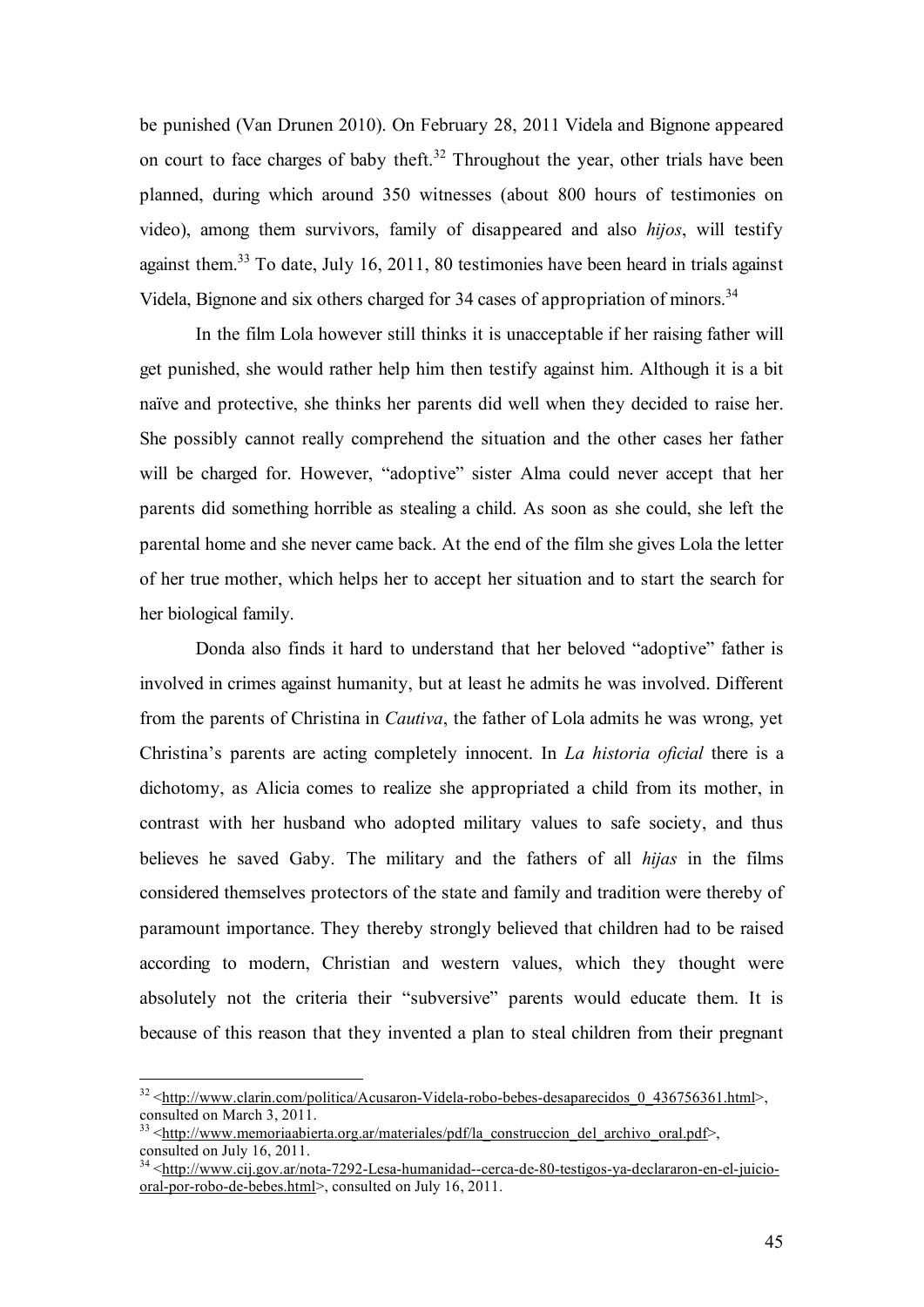mothers, who were kept alive until the baby had been born, after which they were killed or drugged and thrown alive in the ocean (CONADEP 1984). They took care of the child, giving it another name, birth license, family and so on, all with the reason to protect them from their "evil" parents.

However, many narratives demonstrate that these children do not agree with this, they are angry because they deprived them from their true families: sad because they are alone now, and because they do not know their family and moreover in some cases they will not even get the opportunity to meet them. Society enforce them to mourn their parents, but they cannot, which makes it even harder. They encounter various struggles and difficult periods during which they have to made intricate decisions that even more change their lives and destroy families for good. It is therefore open to question whether the military consider the task of saving them - the children of the disappeared - successful or not. Donda emphasizes comprehensibly that restraining children from their true identity and family could never be out of protection (Donda 2010: 74). In the broadcast *Mijn naam is Victoria* (My name is Victoria)35 from the Dutch current affairs program *Netwerk* Donda demands all military men to be punished including all politicians who supported the regime. It is because of this reason that *hijos*, Leonardo Fossati and Manuel Goncalves appear on court to testify; the latter against his raising father, who is responsible for the death of his true father. $36$ 

The main films in this research give a specific image of the perpetrators; they both appear as careful parents (within the family to their "adoptive" child) as well as unsympathetic characters (when we find out they lie and committed crimes against innocents outside the family). Demonstrated is that they are considered family figures, the family regarding as the mainstay of society according to military perceptions. Yet, it is clearly presented that they belong to a dark part of history, a period that traumatized Argentina's population. Especially *Cautiva* and *La historia oficial*  contribute to this image depicting the appropriators as pervert figures and idealize the

<sup>35 &</sup>lt;http://www.netwerk.tv/uitzending/2010-02-15/victoria-donda-26-jaar-voorgelogen-geroofd-van-<br>ontvoerde-ouders#>, consulted on January 30, 2011.

<sup>&</sup>lt;sup>36</sup>  $\text{http://www.democracynow.org/2010/11/12/nieto recuperado born to parents disappeared}.$ consulted on July 16, 2011.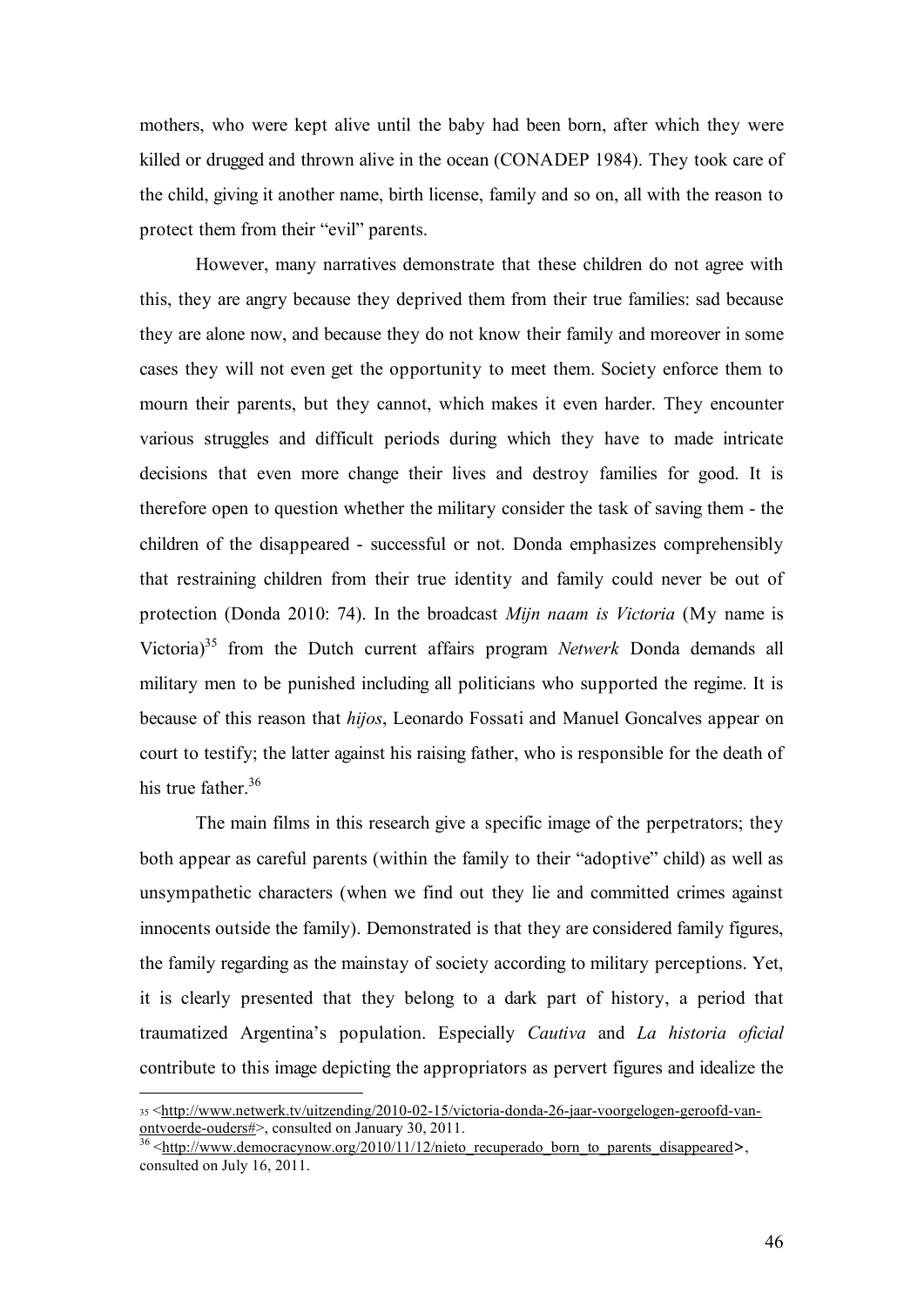biological family. *Eva y Lola* displays the raising parents as more human although the children of disappeared appear lonely and confused. So in both films that are created by "outsiders" (*Cautiva* and *La historia oficial)* as well as "insiders" (*Eva y Lola*) the stolen children do not seem to be "saved".

#### **Conclusion**

*Eva y Lola* demonstrates a variety of insights with respect to identity struggles. It therefore appears that children of disappeared are very upset when it is revealed they are *hijos*. Soon they realize, and this turns out to be a true shock, that they have no real parents anymore. These children therefore start doubting their own identity, because of the reason that their raising parents are not their real parents, therefore questions arise: to whom do I look like and who am I? Suddenly, the past has become vague and unreal. They experience a profound identity crisis. When they got over the first shock, they are focused on the "recuperation", which occurs to be a problem. Voluntarily agreeing to do a DNA test is difficult because it also implies betraying the raising parents (and other members of the family), because there will be evidence against them for having illegally adopted a child, however, doing this will in fact expedite the recovery of the "self". In some cases the *Abuelas de Plaza de Mayo* let the child make the decision itself, in hopes of a positive result. In many other cases however, children are being enforced to do the test. Afterwards they decide which route to follow. This film gives mainly insight in the route "in between"; the child does not take sides between the raising family and the biological family. This leads to the conclusion that there are also paths that respectively lead to the raising family or to the biological family.

The film also demonstrates two choices with regard to experiences of loss. It shows that children of disappeared have difficulties with the lost situation; they therefore feel lonely or they are truly scared for the loneliness that awaits them. Lola is terrified that she will hurt her raising parents and therefore will lose them too. To cope with loss, Eva and Lola engage in theatre. Performing on stage is thereby a means to continue their parent's struggle and "against silence and forgetting". After having analyzed the film a second view is perceived, which is the possibility of the child to completely distance itself from its raising family. Afterwards, the latter is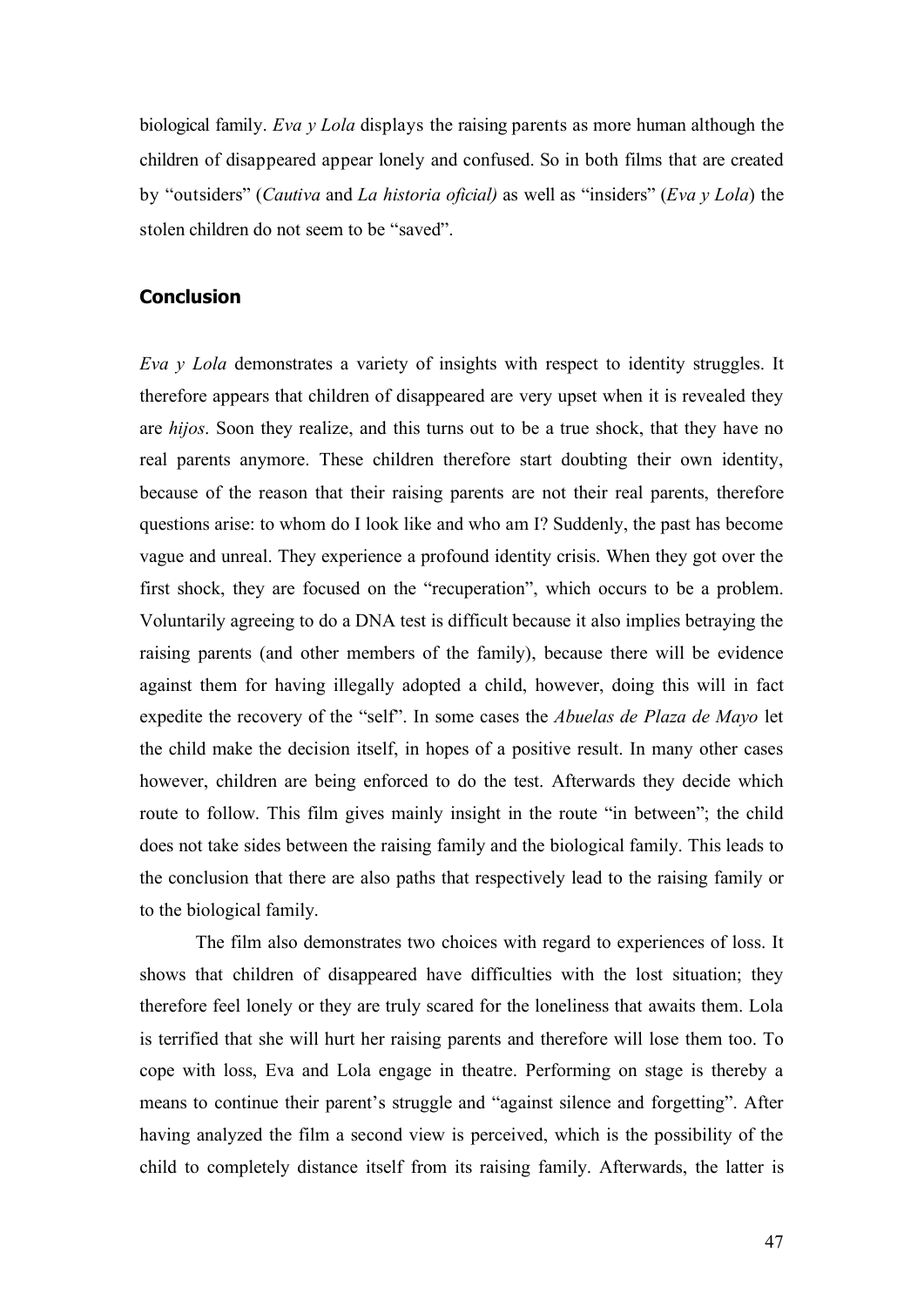being blamed for having destroyed the child's life and has become entirely bad. In some cases this would also lead to testifying against the raising parent. We already saw this negative image in the previous chapter. A consequent, more general conclusion is that *Eva y Lola* seems more realistic and veracious than narratives that are made by outsiders, which tend to demonstrate a lack of objectiveness and failure to exercise the necessary.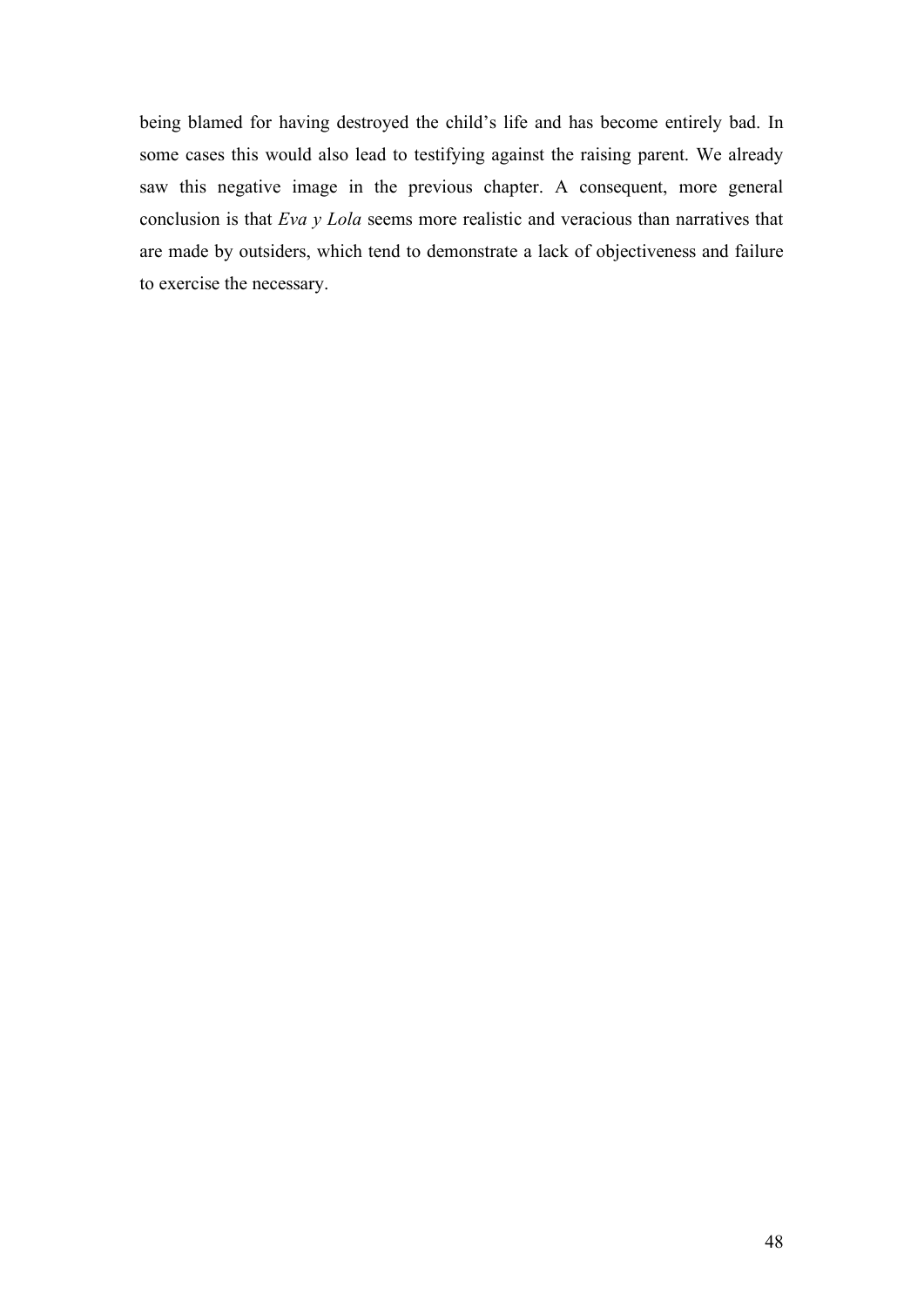#### **Introduction**

*Los rubios* (The blonds) (2003, Argentina, Albertina Carri) is a mixture of a documentary and a drama film. The film is therefore different from the previous films that are considered fictional feature films. Besides that, it differs because the main figure is not born in captivity and illegally appropriated, but she was already three years old when her parents disappeared. Nevertheless I have chosen for this film, because it clearly portrays similar difficulties that the "children" also have in the other films. *Los rubios* is a reflection on the loss of protagonist and director Albertina Carri's parents. Roberto Carri and Ana Maria Caruso were left-wing militants that were tortured and disappeared in 1977 during the military regime. In the film Carri travels across Buenos Aires with her film crew, to find answers and explanations about the mysterious disappearance of her parents, their life and their death. Questions like "Who were they?" and "How did they disappear?" have come to her mind. Family, friends and neighbours are interviewed in this film, all relating their own version of history. The truth is, it is hard to find answers for this generation of children and constructing the past turns out to be impossible. The film won several awards and is featured in many countries. Winning awards are amongst others the Audience Award for best film, the Jury Award for best Argentine film, the Special Jury Mention and the New Cinema Award at the Buenos Aires International Film Festival in 2003 and the Clarín Award for best documentary, best actress and best music at the Clarín Entertainments Awards in 2003.<sup>37</sup>

There is one remarkable scene that deserves being mentioned, which only consists of moving Playmobil toys: during the evening; a toy couple drives a car on a dark road, suddenly an UFO appears in the air and starts descending toward the roadway. When it is low enough, the model spaceship takes the couple, one by one, away and disappears. Three blond Playmobil toys come along on the street after the

 $37$  <http://www.wmm.com/filmcatalog/pages/c629.shtml>, consulted on May 17, 2011.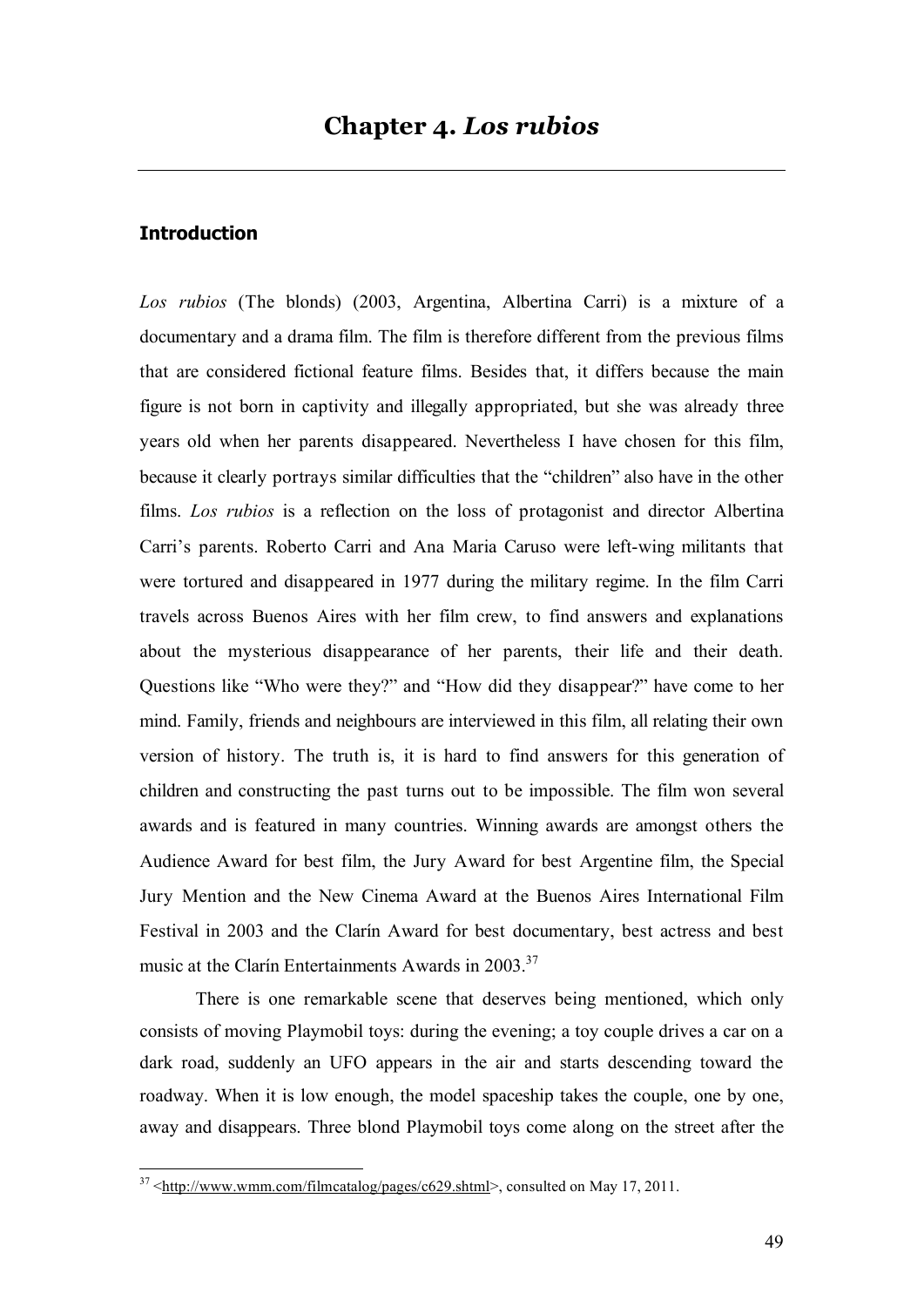disappearance. These three blonds represent Albertina Carri and her two sisters, who were left behind when their parents had disappeared. Since they were just children at the time, the vanishing of their parents became a confusing traumatic event, which they in fact could not comprehend. In this scene Carri stresses the inability of children to grasp reality through representing their experience and confusion by means of Playmobil toys and the appearance of a spaceship. Furthermore, the three Playmobil girls are blond - the Carri's actually were not - but according to the memory of many neighbours they were. This scene therefore contains the three main themes of the film: memory, the struggle for identity and loss.

*Los rubios* embodies three narrative threads that twist and fuse together throughout the film. The first one is Albertina Carri's search for information about her parents. Within this part the actress named Analía Couceyro portrays Carri, as she introduces herself near the beginning of the film, but Carri herself also appears as herself. The two persons thus alternate with each other, but are also shot together in this strand. The film crew travels around several neighbourhoods to interview old neighbours, family and friends, who all have their own interpretation of the past. The second strand consists of a documentary about the making of the first thread. These two threads also intertwine, for instance, when they are making the first thread, it will not yield the desired results if the actress's blood is taken at a forensic anthropology lab, because she herself is not the concerned child. Therefore, after her blood has been taken for the "film part", Couceyro alternates with Carri for the real blood test for the "documentary part". The scenes in the last narrative strand are made of Playmobil toys, filmed in stop motion animation, representing the generation of children of disappeared, depicting memories and themes of loss and trauma as experienced through the eyes of the child. During this strand Carri reflects on the other two narrative threads.

It is obvious that the significant themes of this film are similar to the ones in the previous chapters. The three main themes of loss, identity and memory are subjects that intertwine with each other, as identity struggles are a consequence of the loss the children suffer. The need to remember is at the same time a consequence of loss as a way of dealing with it, but also a means to overcome the identity struggle. Thus, *Los rubios* encircles around the memory of Carri's parents, their history, and the history of the nation. Her parents disappeared when she was a child, therefore the memories she has merely comprises fragments of events, or are constructed through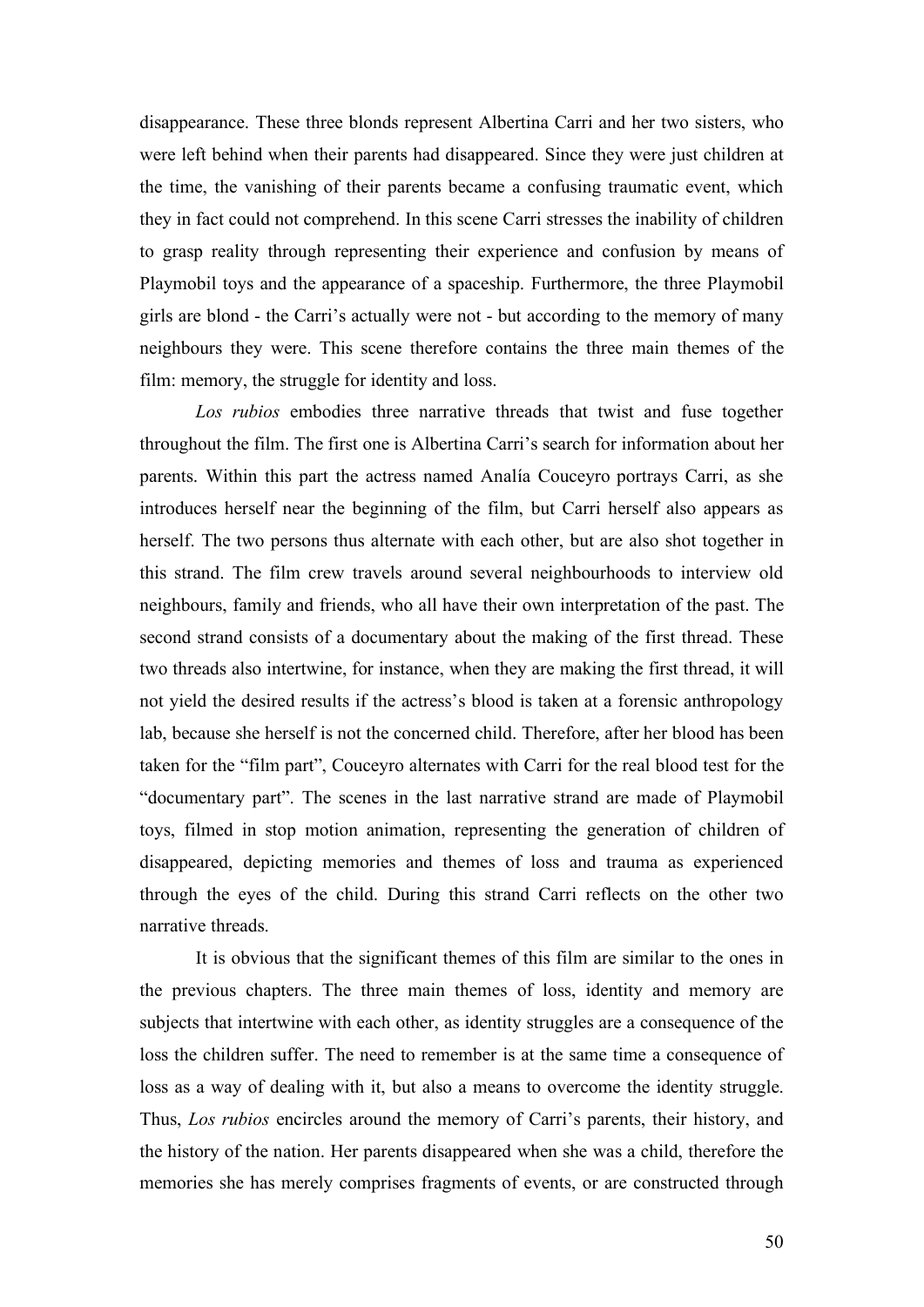the ones of her sisters. The documented search for answers about her parents' life became a personal journey for memory, in the course of which it is difficult to distinguish the personal from the collective memory. The memory of Carri's parents is at the same time a way of mourning and dealing with her trauma, as a tool for the identity construction.<sup>38</sup> Therefore the next sections discuss the way Carri and her generation of children of disappeared experience loss, how their identities are influenced by their past and how this is represented in the film.

#### **Section 1: The fragility of memory**

In *Los rubios* Carri and her film crew start a journey toward the memory of the past. The absence of (knowing) history makes this a difficult task, yet Carri seeks to use memory as a means to place history in the present. This notion of memory has several meanings, as it can be identified with "the capacity [of a person] for acquiring, retaining and using information, (...) or the content of the information itself, or, the subjective experience of reliving our past" (McNally 2003: 28). Although in the film memory encompasses a mixture of the three abovementioned significations, since making a film about the memories refers to the capacity of acquiring and using the information, just as merely the acquired recollection (the content) itself, it more or less focuses on Carri's attempt to relive and understand the past through the interviews with neighbours, family and other significant people and visits to places where her parents once were, or where she herself used to live.

However, it soon becomes evident that Carri's personal memory and subjective experience of the past is restricted due to the few things she knew about it. During the wandering between memories, it thereby seems that her personal memory is oppressed and substituted by the memory of others and the memory of others therefore becomes blurred with her own. A visit to an old neighbourhood brings her to a new memory, a woman explains that she does not know the Carri's and cannot remember them, however she contradictorily claims that she was nice to them, because she was always nice to everyone and suddenly she can remember the three girls, because they were blondes, and no one in the *barrio* (neighbourhood) was.

 <sup>38</sup> Discussed in chapter 1 *La historia oficial.*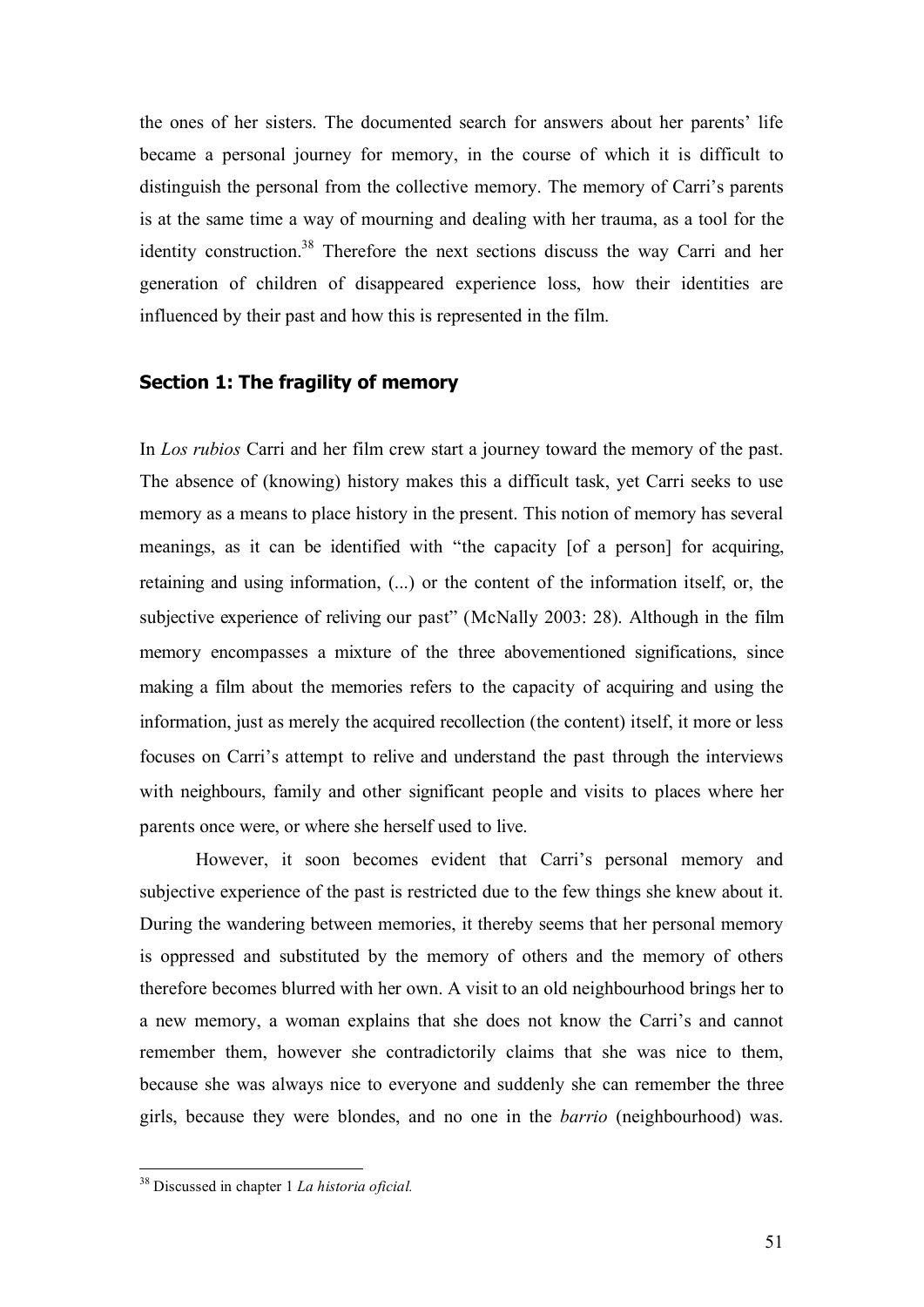Therefore, soon it will be clear that this memory (partly) lacks the truth. In general the Carri's were believed to be blondes, this is rather strange however, as we witness Albertina in the film being a brunette. This collective memory constructed by neighbours, becomes blurred with Carri's personal memory. Page (2009) also claims that *Los rubios* contributes to the understanding of how collective memory is constructed. There is however a problematic relation with the personal memory, given that it is difficult to distinguish the individual memory with the collective memory.

Although many interviews are held, Carri does not discover much about the history of her parents, since many revelations are superficial, in some way exaggerated, or simply not true. She states in *Los rubios*: "Lo único que tengo es mi recuerdo difuso y contaminado por todas estas versiones. Y mientras más intente acercarme a la verdad, más voy a estar alejándome" [The only thing I have is my vague memory contaminated by all these other versions. The more I try to get closer to the truth, the more I distance myself from it]. It therefore becomes evident that the collective memory is different from the personal memory of Carri and her sisters and the internal memories between the sisters also differ. As endorsed by Page (2009: 169) "with every step that is intended to take her closer to the truth, she feels farther from it, unable to distinguish between her own personal memories and those of her sisters", who themselves also merely have a fragmented memory, which becomes the more contaminated due to other memories. Besides that, the unreliability of the outcomes of the interviews brings the notion of post memory to the foreground, which explains why it is so difficult to "remember" the ones they cannot remember. The fact is, the generation of children of disappeared consists of a second generation, which has a post memory, meaning that the memory they created about the past have reached them, after having passed other people.

According to Hirsh (2008: 106-107) "postmemory describes the relationship that the generation after those who witnessed cultural or collective trauma bears to the experiences of those who came before, experiences that they 'remember' only by means of the stories, images, and behaviors among which they grew up (…)". She further examines the notion saying that certain memories are transmitted so extremely, that it is not merely recalling but also an "imaginative investment, projection and creation". This is also what is happening in *Los rubios*, the information

52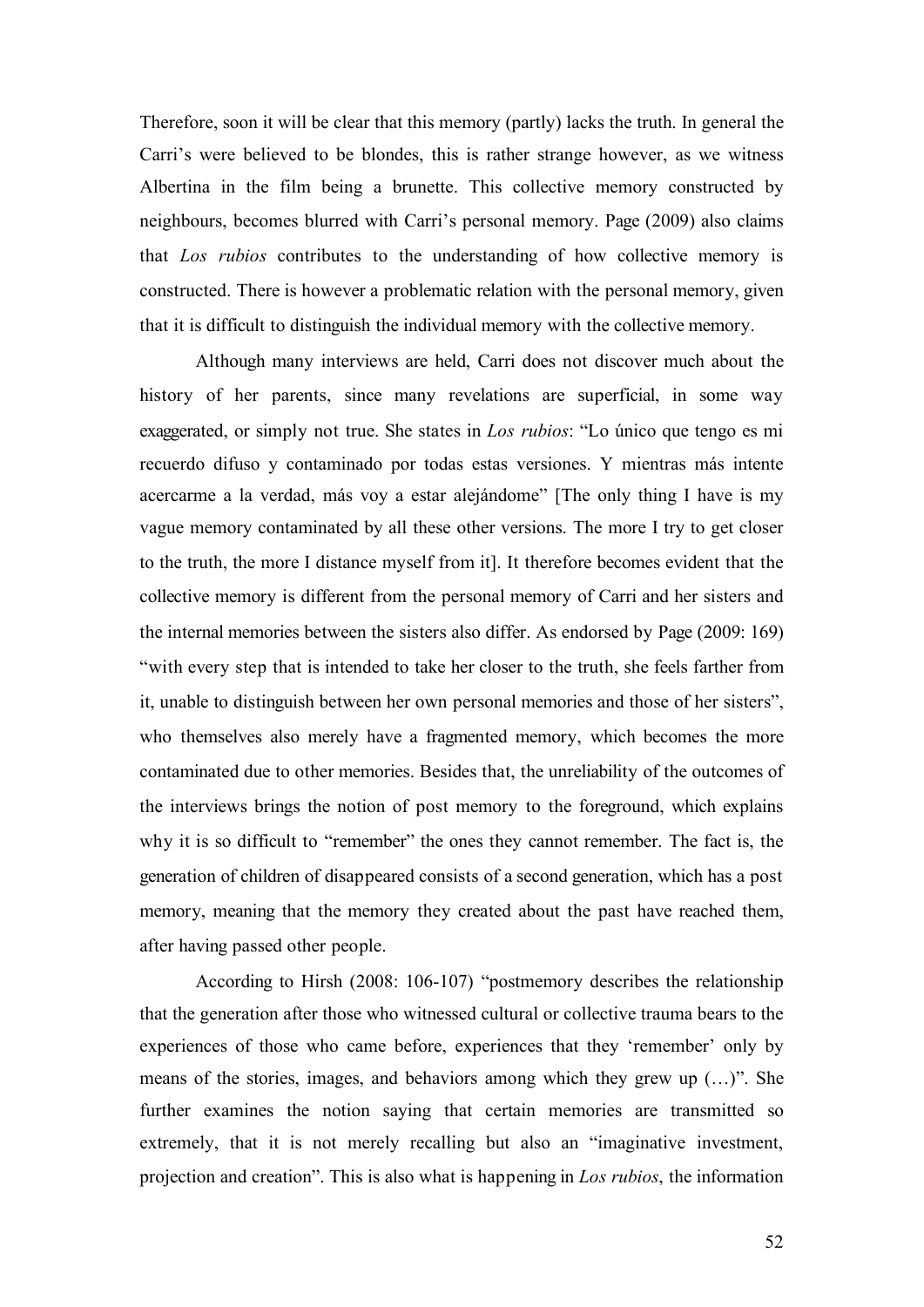Carri finds out, is told by another generation consisting of people who are sometimes afraid to say anything, but still manage to tell or distort a few things; even like others who indirectly state they were involved and people that claims ignorance. Yet they manage to assume and reveal information, even though it is tangible or not reliable.

However, Carri knew beforehand rebuilding the past was an impossible task stating: "I never wanted to do a historical movie about the 70s, I thought it was important to construct a narrative about memory, which is in fact what's left from that past, glorious or not, and to think about memory, you inevitably have to do it from the present point of view. I'm obliged to reconstruct my parents, and that's exactly what's so terrible about this story: They are not reconstructable".<sup>39</sup> Carri stresses the difficulty of reconstructing the past and particularly her parents; true information about them is intangible and will never be obtained, as they are not here anymore. This absence of trustworthy information obstructs the representation in the film, given that there is, except for the "official memory", (almost) nothing valid to present.

The film therefore stresses the fact that memory is fragile. This is clearly expressed when Couceyro says: "El campo es el lugar de fantasía, o donde comienza mi memoria. Cuántas veces vi llegar a mis padres, a caballo, en auto o en colectivo" [The countryside is the place of fantasy, or where my memory begins. How many times did I see my parents arriving, by horse, car or bus]. Here, memory and fiction interlace: the memory of Carri's past contains fictional elements (her parents never came back), yet these fantasies belong to her experience of the past. This fragility emerges not only in the unreliable content of interviewees' information and Carri's own memories, but also in the film techniques. Interviews about the past, filmed outside, are constantly interrupted by noises of passing traffic, as a result of which the memories become less reliable and unclear. Other interviewees, expressing their memories, are shown on a television on the background in a room while the camera is focused on Couceyro who is working on her computer, moreover the images are often fragmented and indistinctly presented from behind Couceyro's back. The distance demonstrated in this scene between Carri and those recalling her parents' past, indicates that Carri feels estranged from it.

<sup>&</sup>lt;sup>39</sup> <http://www.judycantor.com/moxie/film/la-mezcla-influenced-by-h.shtml>, consulted on June 9,  $2011$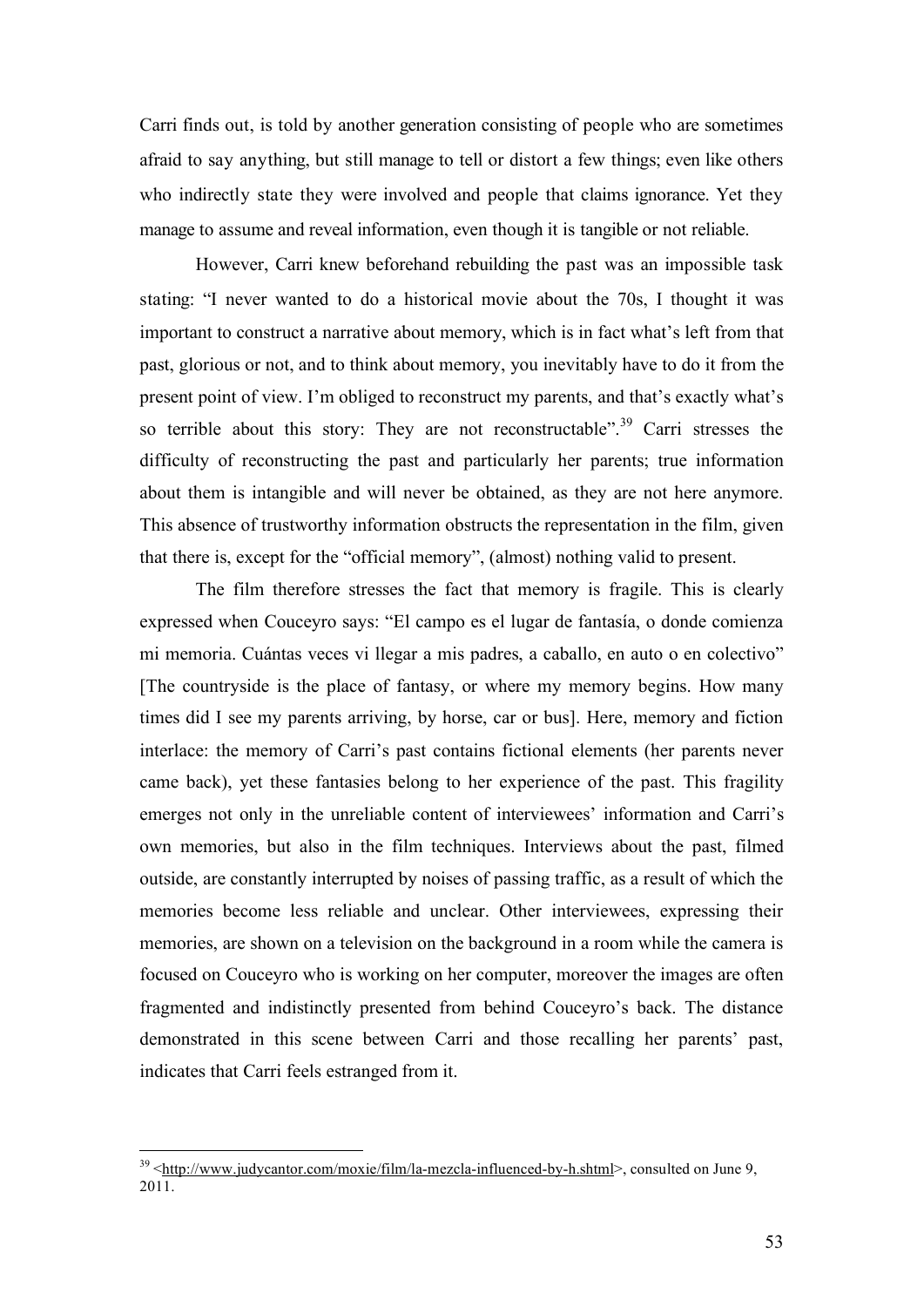The vulnerability of memory is also revealed through the use of Playmobil toys. As memory creates fiction, these toys represent an unreliability of the content of the memories. Still, these images are created to tell a story, although it is based on memories, the underlying meaning is significant: it draws the attention to the problem concerned. The film therefore does not suggest that memory is useless. Although "memory is founded in 'emotion and magic', and consequently, is vague, selective, and impressionistic…" it is a means to give us knowledge, which we can use to keep us conscious and to control our lives (Ferguson 2009: 110-111). This is what happens in the film with Carri, as she is able to accept and leave behind the past (with all intrusions and deceptions) and to move on. In *Los rubios* it thus becomes clear that memory is vivid and unsteady, as the memories of Carri and the old neighbours could change every other minute. It moreover becomes evident that memory is subjected to what a person remembers and expresses one day and the other; it is thereby vulnerable due to its subjective side.

Memory is a habit that belongs to daily life; it is always a present "thing". It wells up between persons and is therefore linked to social relations (Ferguson 2009: 108-113). Social relations are again important for the recovery from loss, and for the recovery people need memory (see section 3: The experience of loss). Thus, again the notions of memory, social relations and recovery meet and intertwine. Memory brought Carri more closely to her friends than to her parents. In addition, Ferguson endorses that "the adequacy of memory is not what it reveals of the past, but how it creates the present" and that is precisely what is suggested in the film. Many recollections about the past are expressed, however, the absence of adequate information results in the fact that Carri discovers nothing new about the past. It creates a consciousness about her life nowadays; she alienates herself from her (parents') past, because in fact the memories are not relevant for her. She does not know whether the narrations are true or not: for some people her parents were heroes, for others they were enemies, but to her it does not matter. The consciousness establishes her life today; it therefore creates a desire to move forward.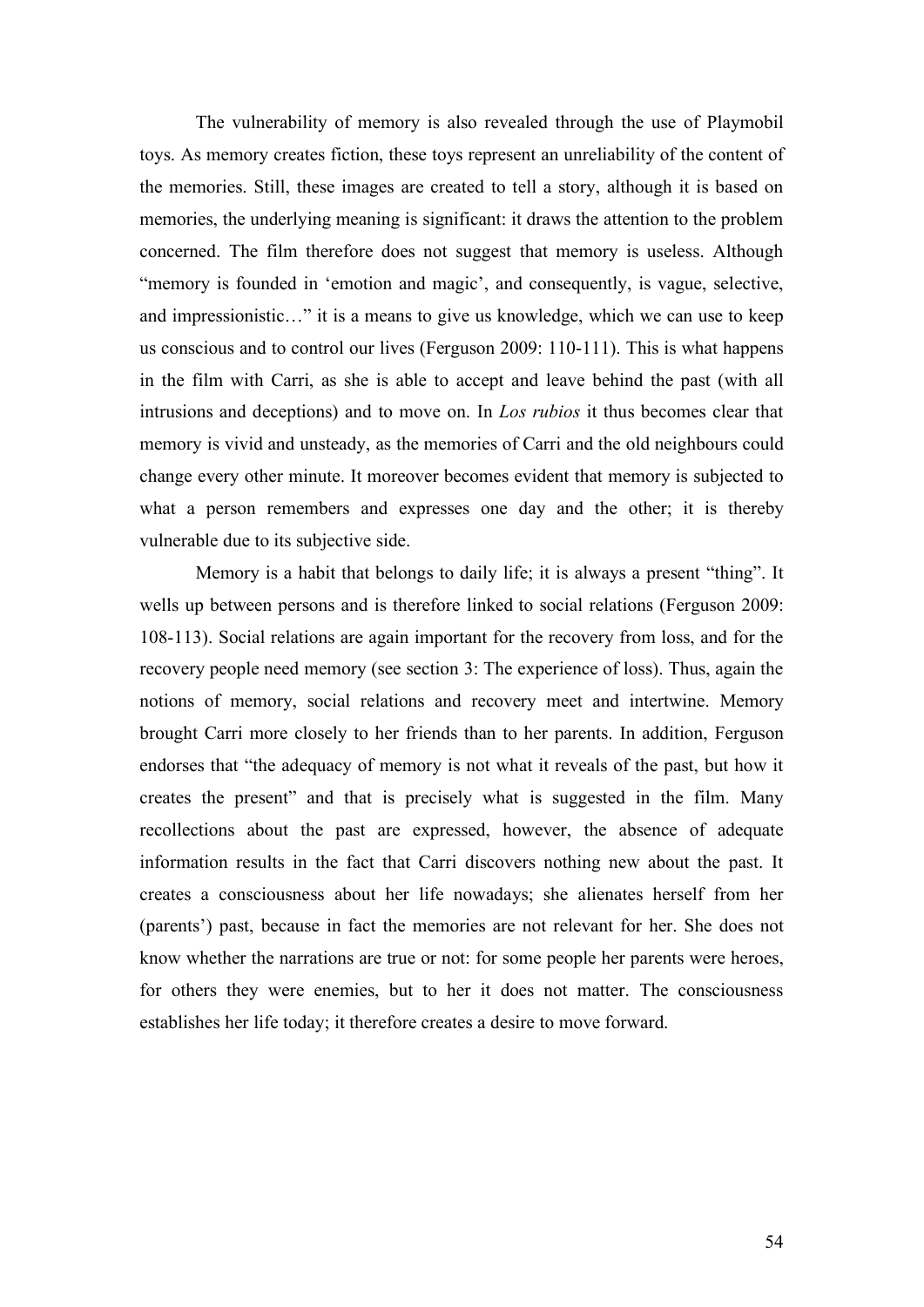#### **Section 2: Identity**

Carri's struggle for identity, the second major theme in *Los rubios*, stems from the fact that the director grew up as an orphan under a government during which withholding the truth was the rule rather than the exception. The film focuses on the subject interrelating it with memory. The search for the identity throughout the film therefore takes its position next to that of memory, the latter being a necessary condition for the construction of the identity (see chapter 1). In *Los rubios* Carri intend to reflect on her past trying to understand the present so that she is able to construct a social-cultural identity. Given that most parts of her past are unknown, it is difficult to build a well-integrated identity (Ferguson 2009, Ben-Amos and Weissberg 1999). This is also represented in the film, particularly in a self-reflective monologue of the director:

**(**…) la necesidad de construir la propia identidad se desata cuando ésta se ve amenazado, cuando no es posible la unicidad. En mi caso, el estigma de la amenaza, perdura desde aquellas épocas de terror y violencia, en las que decir mi apellido, implicaba peligro o rechazo, y hoy, decir mi apellido en determinados círculos, todavía implica miradas extrañas, mezcla de desconcierto y piedad. Construirse a sí mismo sin aquella figura que fue la que dio comienzo a la propia existencia se convierte en una obsesión, no siempre muy acorde a la propia cotidianeidad, no siempre muy alentadora ya que la mayoría de las respuestas se han perdido en la bruma de la memoria.

[the necessity to construct your own identity emerges when you feel threatened, when there is no room for uniqueness. In my case, the stigma of feeling threatened continues ever since those periods of terror and violence, during which saying my last name implied danger and rejection. Nowadays saying my last name in certain circles still provokes strange looks from others, a mixture of discomfort and pity. Constructing an identity without that specific person that gave you your own existence in the first place then becomes an obsession which is not always in accordance with daily nature and not always very encouraging, since most of the answers got lost in the mysterious thing called memory.]

Although it is hard to find answers on many questions about the past, since the memory of people is subjected to their own subjectivity, constructing an identity is still an obsession for Carri. She argues that the necessity to construct it emerges because unicity is absence in her life. During the monologue an animation scene is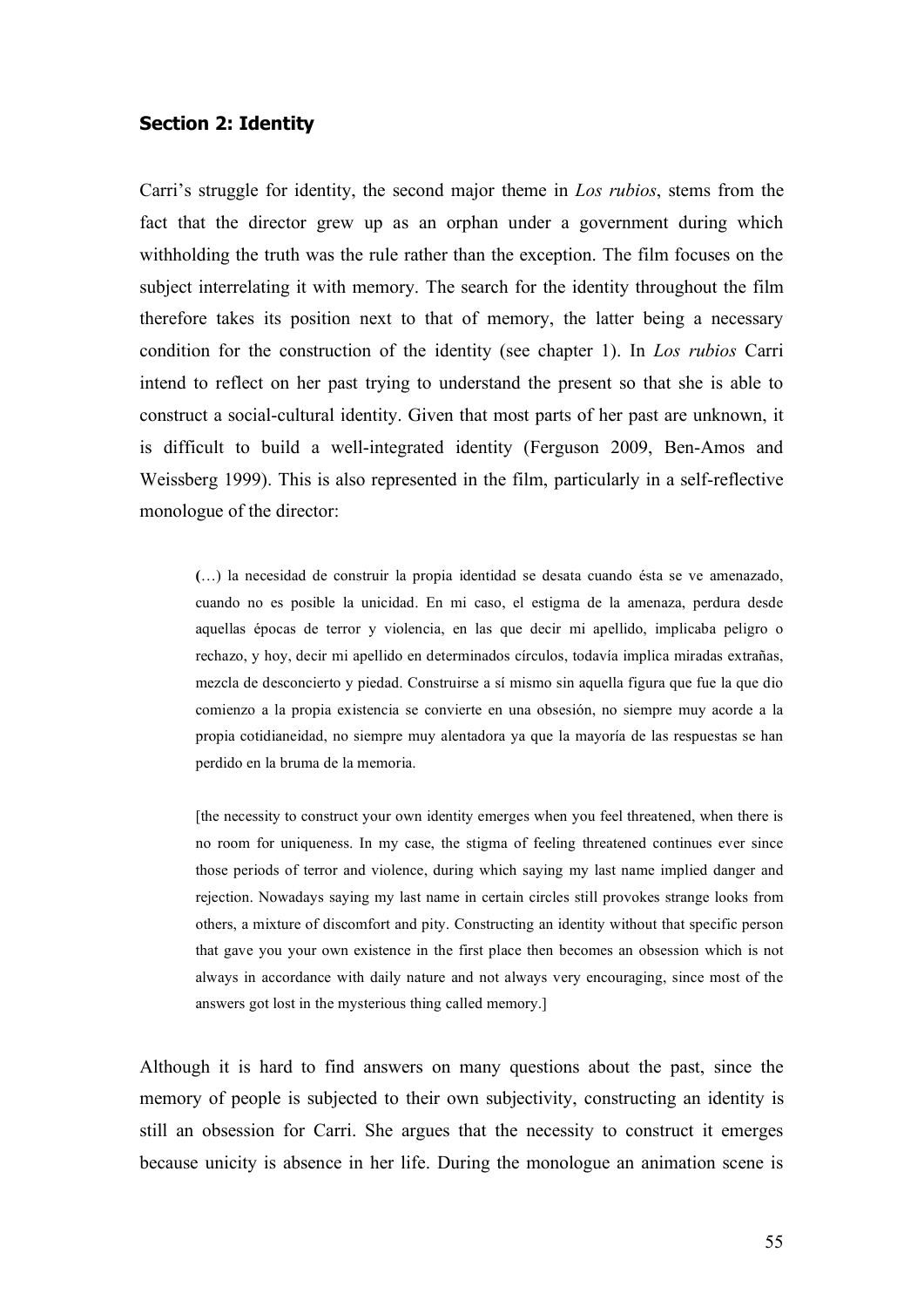played: a singular Playmobil figure is presented, the hair and head dressing of the toy is continuously changing colour and type through stop motion. The identity of the toy, which is represented as Carri herself, can be seen as a repeatedly switching entity. Throughout her life (also film) her identity is a shifting entity that follows her wherever she goes. The interview with an old neighbour about the Carri's (and their imagined hair colour) for instance, points to this shift and the change of appearance (and partly change of identity) is incorporated later on in the film when Carri and the film crew appears with blonde wigs, symbolizing being her "substitute" family.

Although the former neighbours in the film are not directly hostile toward the Carri's, indirectly they are passing judgment on the parents, which could also influence the identity construction of their children. Since one's identity is formed, amongst others, as a result of a struggle to be recognized by the other (Larrain 2000), in Carri's case the recognition of the other is hard to find. As she states that during different periods of her life, merely saying her family name meant "danger", "rejection" and "pity" for people, it is evident that this devaluation created by other people would constitute a danger for the construction of her identity. The formation of one's identity is always connected to a process of differentiation with the other. However, in Carri's case this implies an antagonistic disparity, which could lead to social conflicts and a struggle for recognition (Larrain 2000).

The imagined blonde family created in the memory of the neighbours were in fact brunettes. However, it seems that they remember or deliberately place them as outsiders or foreigners in the neighbourhood. They characterize them as "others" and apparently create an appropriate appearance, as blond-haired persons were not quite common in the region. The neighbours therefore seem to distance themselves from this revolutionary family creating for them a different identity, which is explained by Lazarra (2009) as an expression of fear for the unknown other. In an interview another neighbour recalled that when the military forces came and asked where the Carri's lived, she pointed at their house. Although this in fact means that she turned in the family, she does not feel any guilt or shame, which again stresses the fact that it does not matter to her, because they were anyhow "different" and "subversive". Detention of the family would in this case mean that other residents were "safe" again, which also confirms what Carri claims that her last name is associated with "danger". This disrespect of the family could again contribute to identity problems.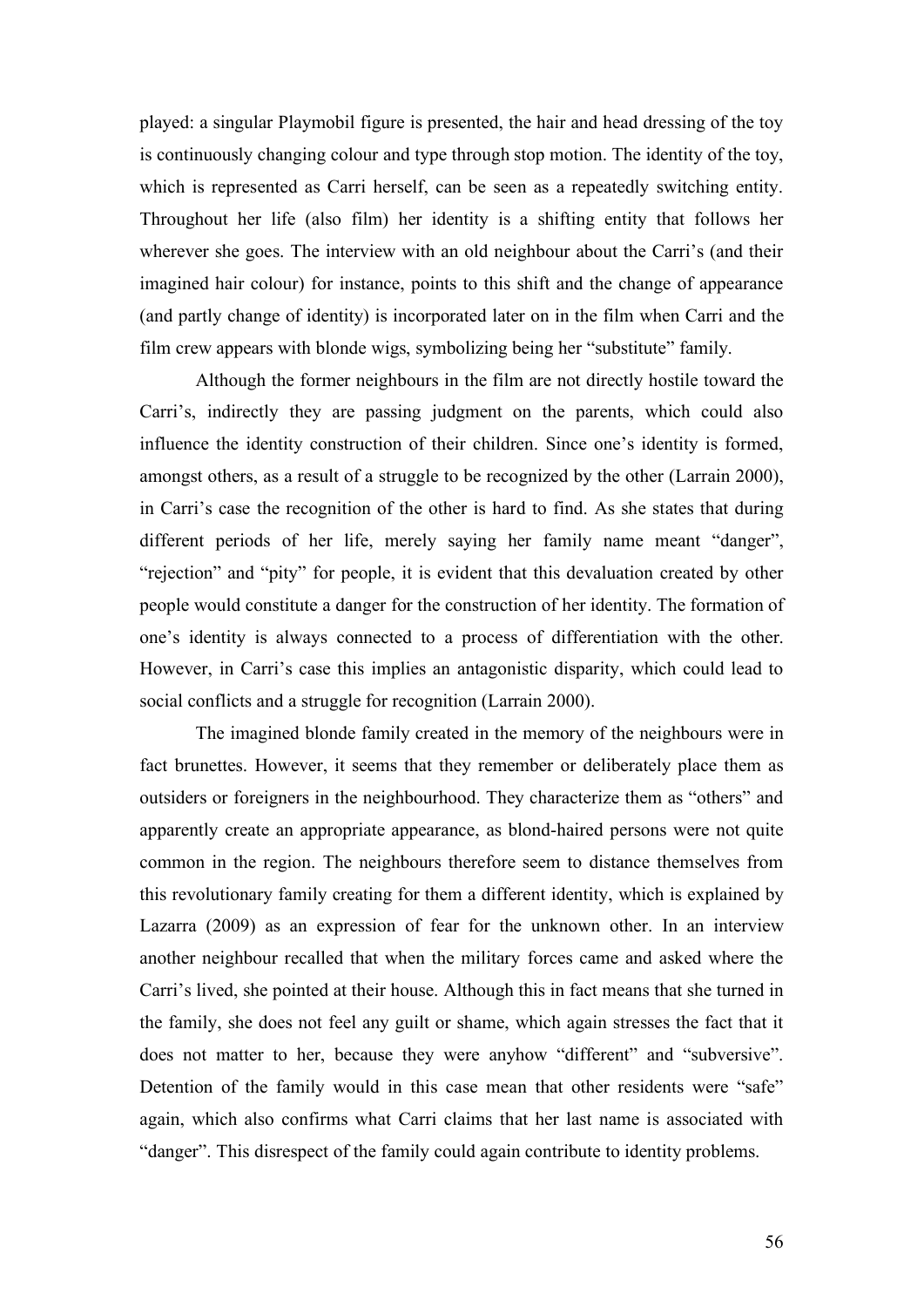Yet again these struggles appear when Carri visits the Centre of Forensic Anthropology, where blood samples are taken for the identification of children who were taken from their mothers and given to other families. However it is rather strange that Carri went to this centre given that she had no reason to trace her ancestry, because she does already have her sisters and other members of her biological family. Although Carri decisively claims: "(…) nunca sentí que el dolor propio fuera algo tan fácil de identificar con el de otro. En ese sentido me quedé muy sola" [I never considered my own pain easy to identify with that of others. In that sense, I've felt really lonely] (2007: 111). Implying that she could never identify with other children of disappeared and also never had the need to participate in H.I.J.O.S. it still seems an attempt to identify with other *hijos*, as most of them seek to re-establish the ties between them and their biological connection, to reconstruct their identities linking the "old" self with the "new" self.

However, for Carri there is nothing to re-establish and she again remains alone. This scene therefore represents the impossibility to confirm a connection (even with other children) and points to the void in Carri's life through the absence of her parents. However, her feelings are not openly expressed in the film, therefore Carri does not seem to be affected. Page (2009) also claims that *Los rubios* would disturb the identification process, due to a refusal to mourn and release emotionally. The consequences of an absence of possibilities to mourn, not knowing the history (and origin) and an absence of experience would hamper the identity and agency in the present. Carri thus finds herself alienated from her lineage – and partly from herself as *hija* – and from her parents' life, which this scene emphasizes even more.

Given that the construction of the identity in *Los rubios* is in danger and causes struggles, in the final scene, however, acceptation comes to the foreground. In this scene, Carri, the actress and the film crew, who spend a night in the countryside the place where Carri's memory begins, are waking up and each putting on a blonde wig. First, actress Couceyro (as Carri) walks down a country path, frequently looking behind, which symbolizes what Carri actually did: walking the path of life and looking behind (at the past). Then, we see the whole crew, side by side, walking down the same path toward an unknown destiny; none of them is looking behind. Carri and her crew have assumed the identity imposed by old neighbours, forming thereby their own family. Wearing the blonde wig while walking toward the future indicates that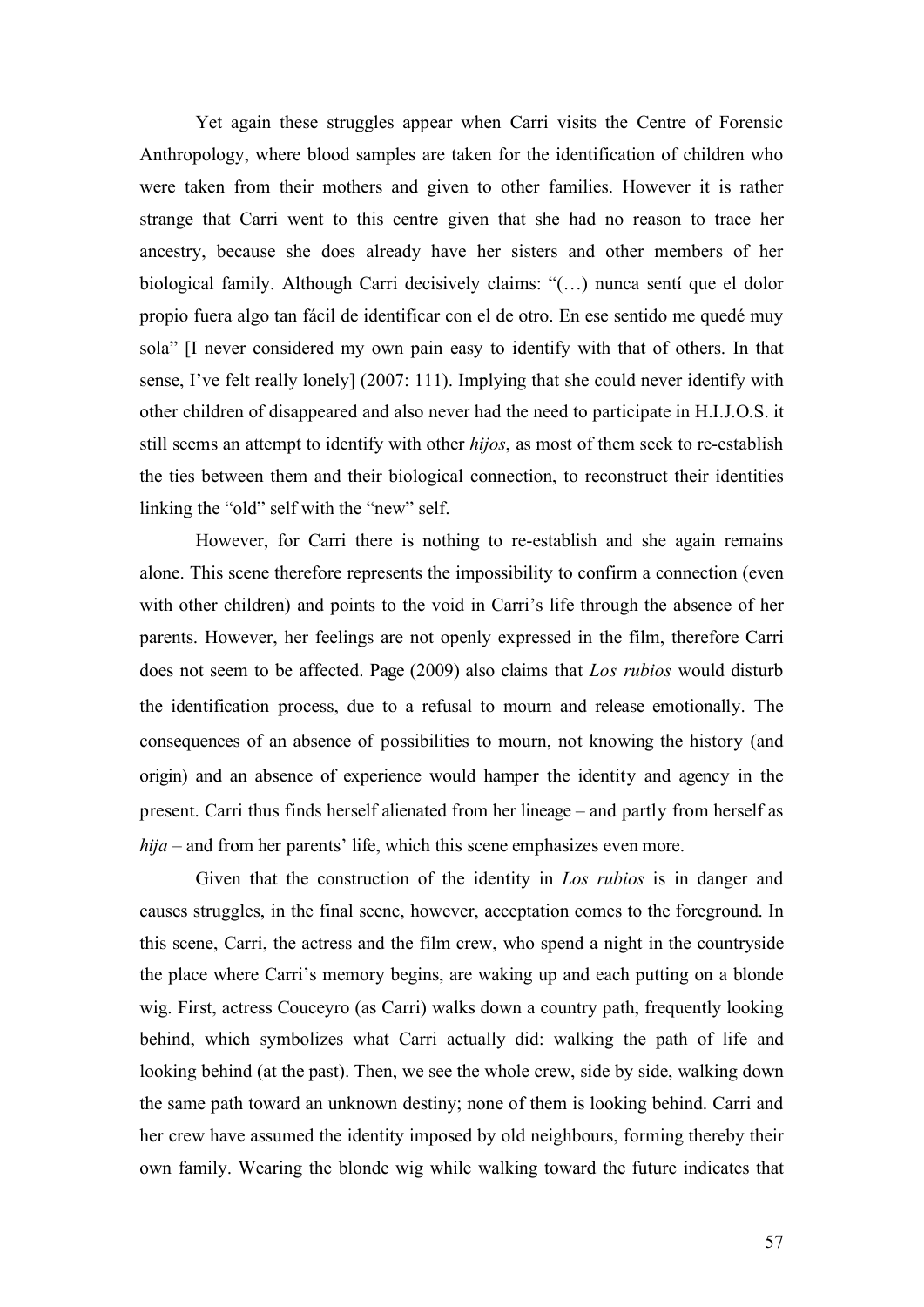Carri will always carry her past with her and that, although it belongs to the past, it has become something of her own.

The scene thereby initiates that Carri has chosen to follow a specific path together with her friends who seem to form a surrogate family to her. The scene therefore suggests Carri has accepted the irreversibility of the past, the subjectivity of memories, the unreliable memories of her family and consequently she distances herself from it. It does not signify that she is not going to look back at the past anymore, but it means she cannot do anything with the memories nowadays. Presented here is also the failure of finding the truth and confirming a connection with the parents, however, as Lazzara (2009) points out this does not imply that Carri has been defeated, "in fact, the very difficulty of telling is precisely what requires the filmmaker to walk the path (uncertain as it may be) and tell her story, even if, admittedly, the only story she can really tell is that of struggle, frustration, and impossibility". The lyrics of the song *Influencia* (Influence) (Charly García) that is played during the last scene fits perfectly in Carri's situation and stresses the fact she has accepted her fate: "Puedo ver y decir, puedo ver y decir y sentir: algo ha cambiado, para mí no es extraño. Yo no voy a correr, yo no voy a correr ni a escapar de mi destino, yo no pienso en peligro" [I can see and say, I can see and say and feel that something has changed, which is no surprise for me. I'm not going to run, I'm not going to run nor escape from my destiny, I don't think in terms of risk].

#### **Section 3: The experience of loss**

As mentioned above, for Albertina Carri it is a different situation than for Cristina (*Cautiva*), Gaby (*La historia oficial)* and Eva and Lola (*Eva y Lola*), given that she was already three years old when her parents disappeared and she was not illegally appropriated and did not grew up in a "military" family. It is especially so hard, because she finds herself alone in this situation. Given that her sisters were old enough to remember the parents, she on the contrary was not and therefore has no bond with them. The film is not a source of answers for her, but it is more a journey to "remember" what she in fact cannot remember. This could be a way to find comfort in her loss, it is however not suggested that making a film about it can dissolve the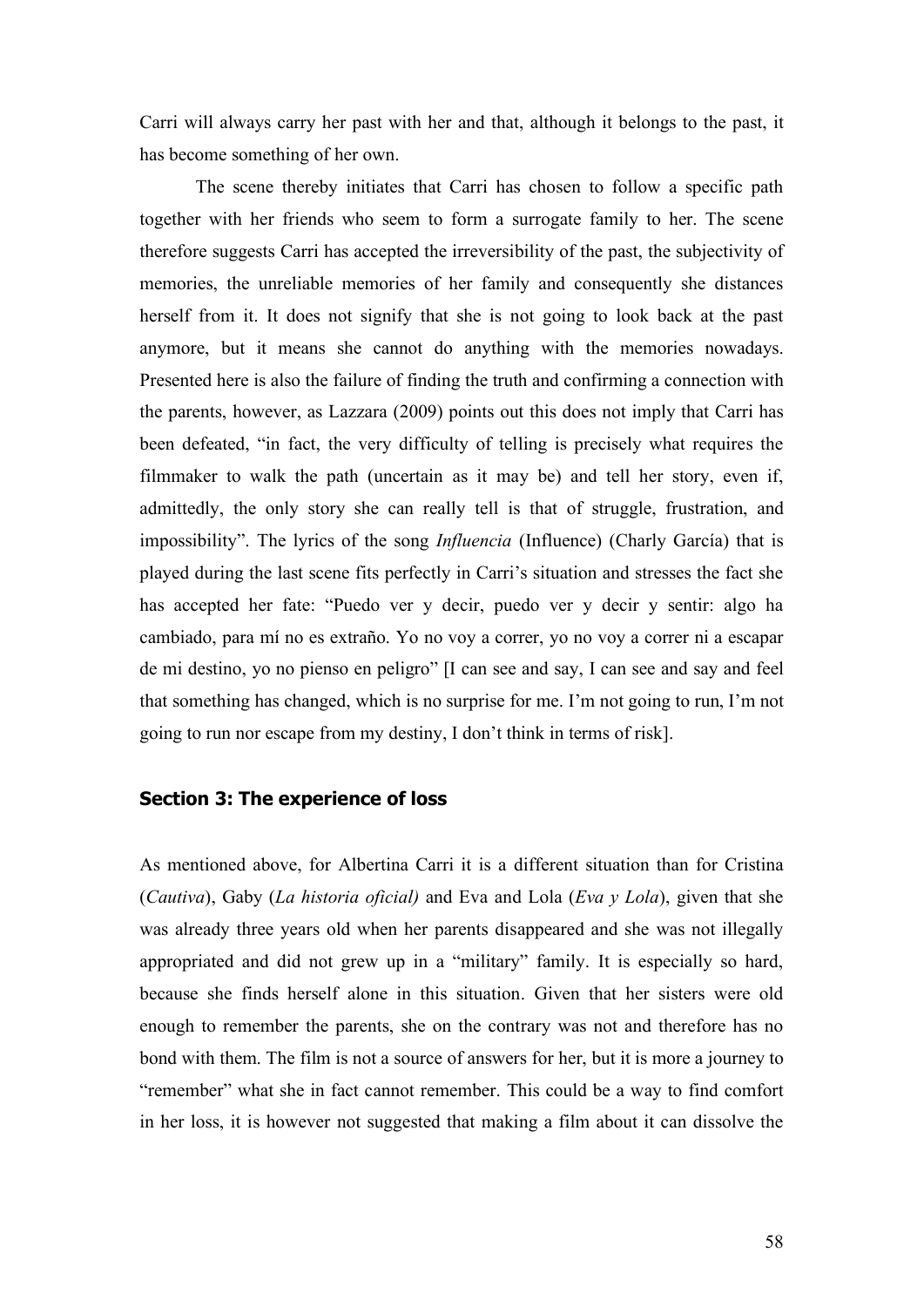gap (and anger) left by her parents. She only allows others (the viewer) to become acquainted with her experiences with loss and the meaning of memory.

In the film Carri wonders why her mother did not choose to flee the country, why she has left her behind in this world instead of bringing her to stay with her. While answering this question however, she always gets angry, and then thinks about the anger her father had to pursue his ideals until his death. Every time this thought gets vague because she does not know what to do with it and it makes her wondering if the spirits go to the same place as their murderers. This anger indicates she is still in mourning and it even more emphasizes the impossibility to feel connected with her parents. It is not an unusual phenomenon that children of disappeared parents question why their parents had made the choices they did. After all, they ended up without them. When she was just a child, other children frequently asked Carri why they lived with her aunt and uncle and where her parents lived. Carri relates that this was one of the worst and painful situations when she was a child. An important thing that a child of disappeared has to overcome is the shock of being "alone" and as we can see she still feels angry about it. The parental figures are gone and the social situation has changed drastically. The film therefore can be seen as a journey of memories, which is part of her mourning process and which has no actual end, because there will always be many different memories of different people.

Bonanno (2009) also states that the notion of memory is important for the mourning process. He claims that memory is important, because it is the only thing that is left when a person has passed away or when a situation has changed drastically. Memory becomes a device for the recovering process. For Carri, there were little memories left about her parents, therefore she wanted to make a film about memory with the help of others that could share their memories. Since Carri works with memories, *Los rubios* can be considered an important project during her mourning process. Because of the film we however experience that it is difficult to obtain true facts about the past, because memories merely consist of subjective recollections composed of people's own truths and beliefs. Nevertheless, making a film can be considered a means to find comfort during the mourning period, both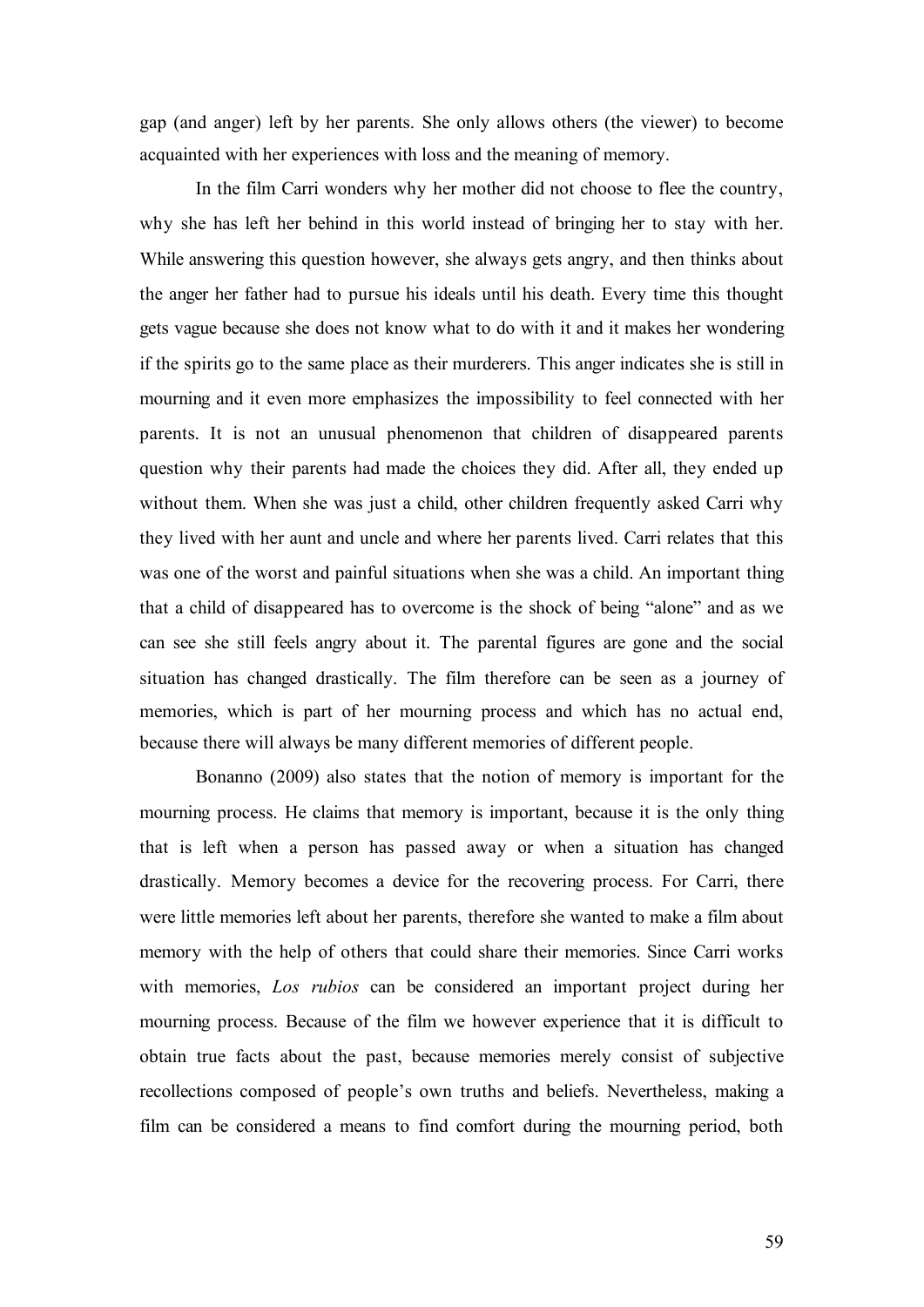because of the content – and most important: what we do with  $it$  – of memories, as well as through the process to collect them.

Namely, "taking action" during periods of grief would help people a lot (Janoff-Bulman 1992), thus making a film is a step in the right direction. Although people think it is strange that people need comfort during the mourning process, comfort is a necessary means for them (Bonanno 2009). In chapter 2, it is suggested that support (a tool for achieving comfort) would help the mourner in many ways. Two of the mentioned sources of support were informational and instrumental support. The making of *Los rubios* is also a tool for these types of help: as it gives information (although not everything is genuine) that helps Carri to understand and accept her parents' (and her) past and instrumental support through access to material resources and other needed services (a camera crew to make a film; permission to accomplish it on different locations (a detention centre) etc.). Yet, the (esteem) support received from her friends would turn out to be most valuable. They made the whole journey possible; they were not merely a crew, but also friends. These social relations are important because Carri has no parental persons to find comfort and affection with; therefore the crew becomes a substitute for her family. So the experience of loss becomes a landscape to form a new imaginative social category.

Memory - and searching for memories – together with friends gives thus comfort during the mourning process. Mourning people need other people to find comfort, which expresses itself in talking about loss, bringing back memories or just a shoulder to cry on or a person to laugh with. Having a person who listens to you can be a helpful support for many people confronted with pain of loss. However, it can also be hard to talk about memories and sometimes the pain can dissolve all good memories. The latter does not count for Carri, since she herself is exactly searching for memories and she is aware that memories could be fragile and painful. In the film she visits the clandestine centre *El Sheraton*, which is also a police station, where her parents were detained and tortured. On the way she claims it is the first time she is afraid of doing something, that she prefers seeing the centre on video, however, she perseveres and enters the building. Doing this she confronts herself with the pain of loss and trauma, which is good for the recovery (Bonanno 2009).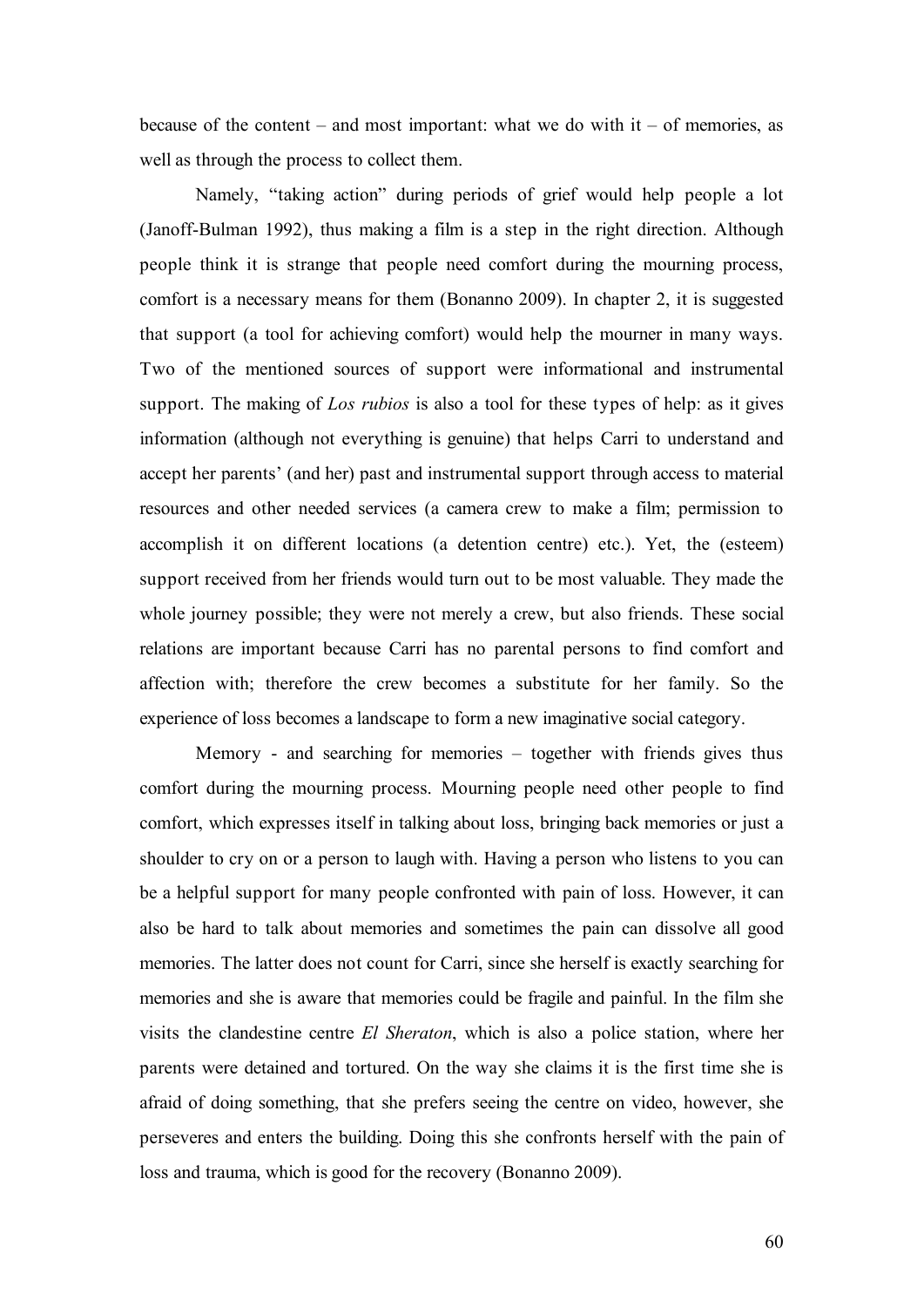The void due to the absence of her parents seems to be eternal. The social and cultural shock was especially intensive for Carri's sisters, because they had to move to the countryside at the age of 13 and 14, which was for them a significant change of social atmosphere. Not only leaving "everything" behind was difficult, also leaving the safe place where they lived with their parents and where they had contact with them for the last time. They moreover had to get used to the fact that their "heroes" were never coming back and that the social factory of family had been destroyed. When Carri was a child every year she whished that her parents would come back, that they would appear on her birthday, she thereby often had fantasies about their arrival. Still, when she can make a wish (as an adult), one immediately arises in her mind: "que vuelva mamá, que vuelva papá, y que vuelvan rápido" [that mummy comes back, that daddy comes back, and that they come back soon]. She makes thereby sure that these are three separate wishes, so that the strength to come true becomes much stronger. Making a wish nevertheless is a symbolic way to deal with something; as we all know that most whishes never come true. In Carri's case she therefore indicates that the "distance" appearing in the film is not definite; that in fact she does not distance herself from the past, or that she looks down on it either. It simply implies it is a way to make the viewer believe that memory takes different routes and that it does not always fit yours (Carri 2007).

Carri (2007) states that she and her sisters all constructed a different relationship with the absence in their lives. They experienced the disappearance of their parents like it was a film, each having their own projection and each experiencing differently the pain and impotence due to what had happened. In *Los rubios* she states that when her family needed to avoid the pain, they thought of her parents as two "beautiful, intelligent, genial" persons. Having good memories and positive thoughts and emotions normally keeps our heads above water and helps to manage or overcome the pain (Bonanno 2009: 73-74). For Carri it merely meant that her parents became symbolic for one big enigma, sometimes it was pleasant and heroic, more often it was violent and painful. Carri takes the contrast between her own memories and those of her sisters for granted, accepting that she experiences loss differently. In contrast with her sisters, Carri has never got to know their parents. Carri's experience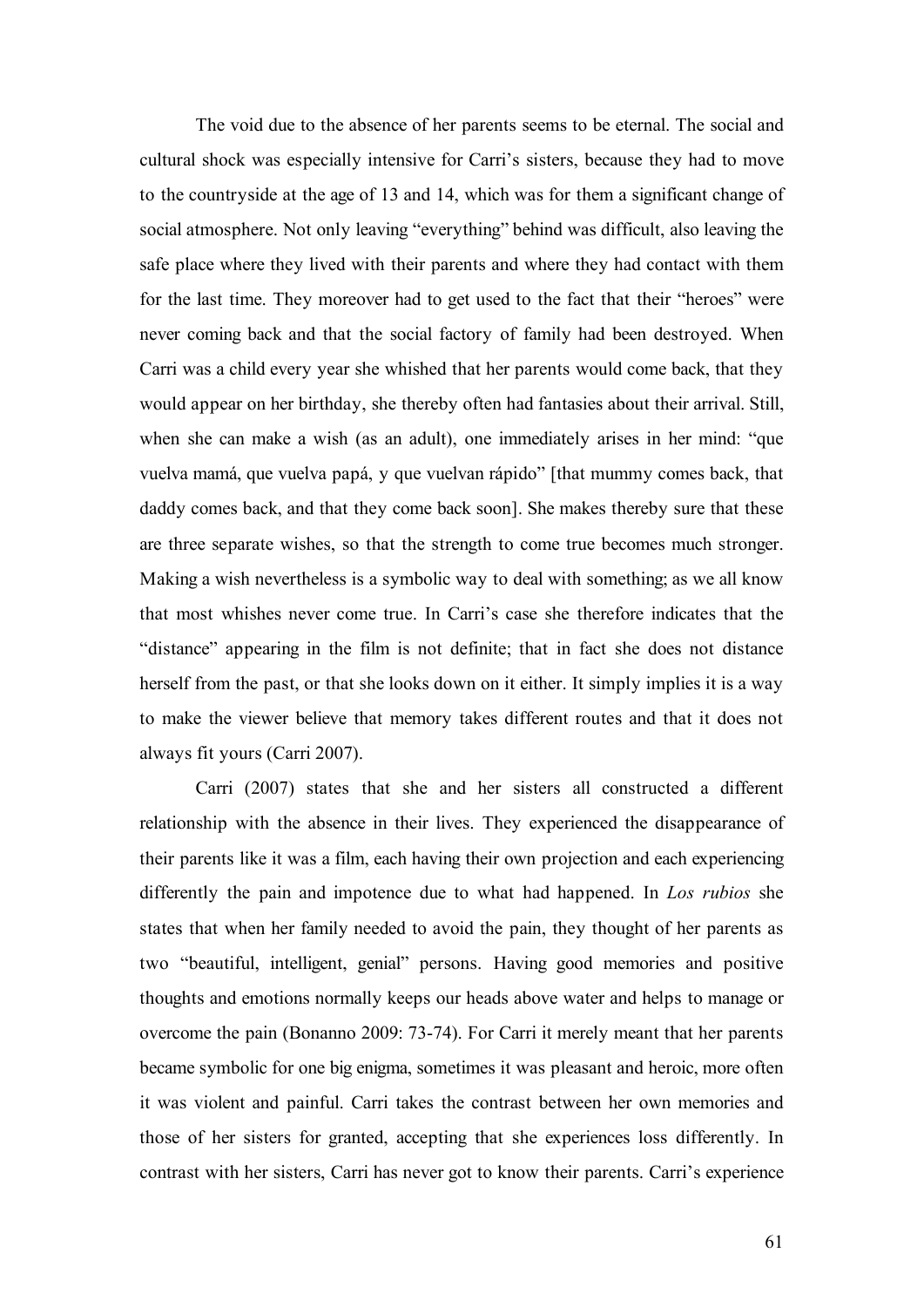of loss therefore indicates that, although she is sometimes lost in thoughts about the past and her parents, principally, she feels isolated from them. For Carri's sisters, memory is a tool for the recovering progress, for Carri it is actually the acceptance of the fragility of memory that makes her recovery possible and results in moving forward.

#### **Conclusion**

*Los rubios* gives insight into the psychological legacy imposed on the children of disappeared, in this case on director Abertina Carri, due to the political violence of the military regime, which has taken her parents from her. Initially, the film indicates that because of this legacy Carri does not feel at ease on her "place" in the world, which according to her is imbued with disharmony, because her origin is insecure, her past chases her and she feels obliged to mourn the people she does not know (which makes her angry). When she strives to disentangle this "mystery" being her life – and her origin – she is confronted with the fact that this is not possible. This impossibility contributes even more to struggles for the identity, moreover because her past tries to impose upon her a specific identity being that of an *hija* and a stranger. Given that she is not able to adopt this identity as an *hija* (amongst others to a lack of willingness) and she is neither capable of identifying with her biological family (both parents as well as sisters), she feels isolated from them and her ancestry, resulting in feeling even more a "stranger".

At the end of the film it is demonstrated how she copes with these social conflicts, which is mainly because she has become conscious and has accepted that the "fragile" memories of others are not relevant for her at the present. The making of the film, aiming at representing the meaning of memory, also entails something completely different: the relationship with her film crew. The bond they created with each other leads to the fact that Carri is considering them as a surrogate family. Her identity becomes steady, her "place" united and these will not be affected by the past anymore. This is also closely connected to Carri's experience of loss presented throughout the film. Within her biological family she is an outsider, the only one who cannot remember her parents and who did not have had the possibility to build a bond with them, which resulted in a completely different experience of the "lost situation"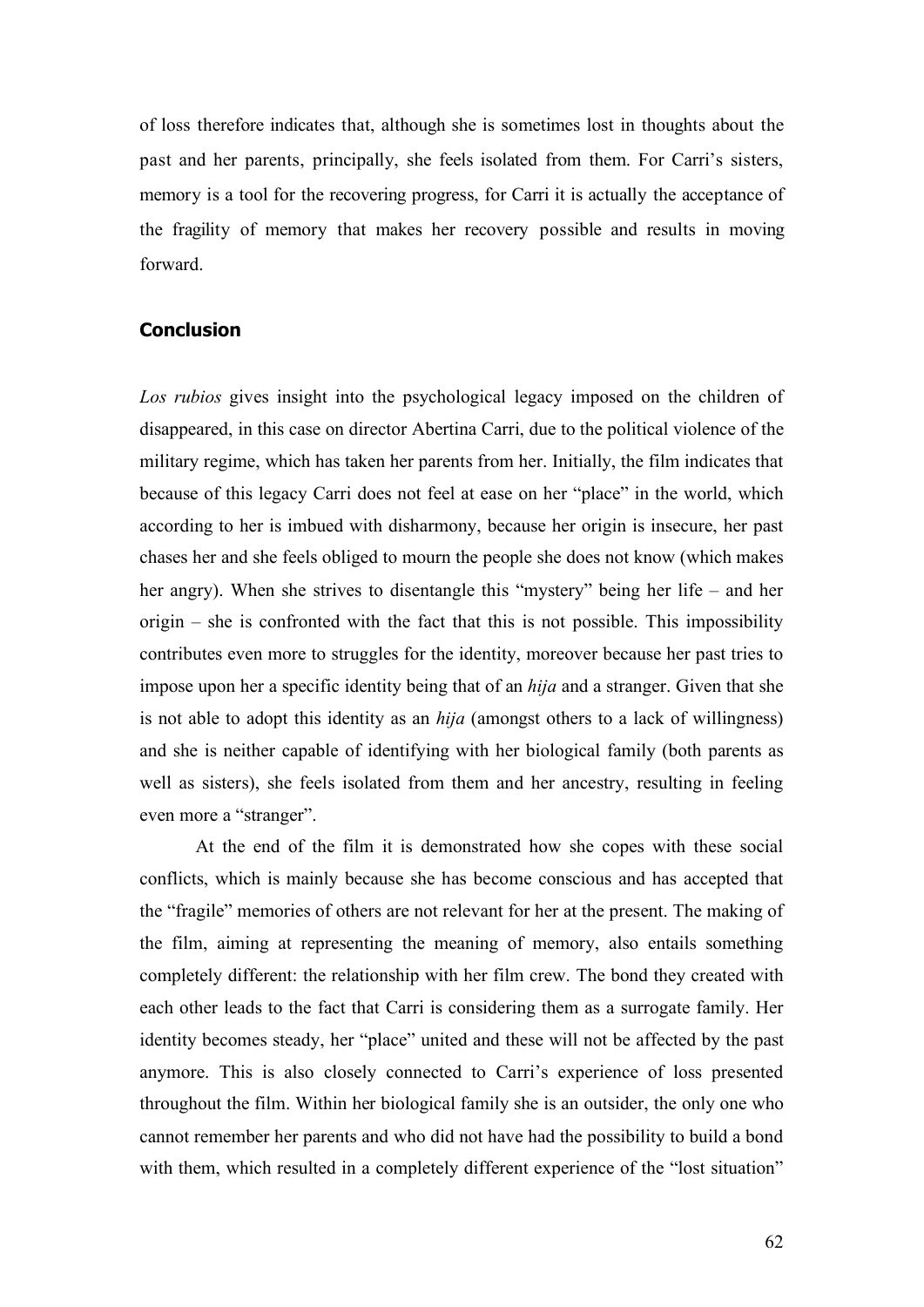that makes her still angry. Carri mourns the imposed situation she finds herself in. It is exactly because her sisters presented a specific positive image of her parents during her mourning process, whereas she merely felt emptiness and anger, that she distanced herself from her biological parents and her past.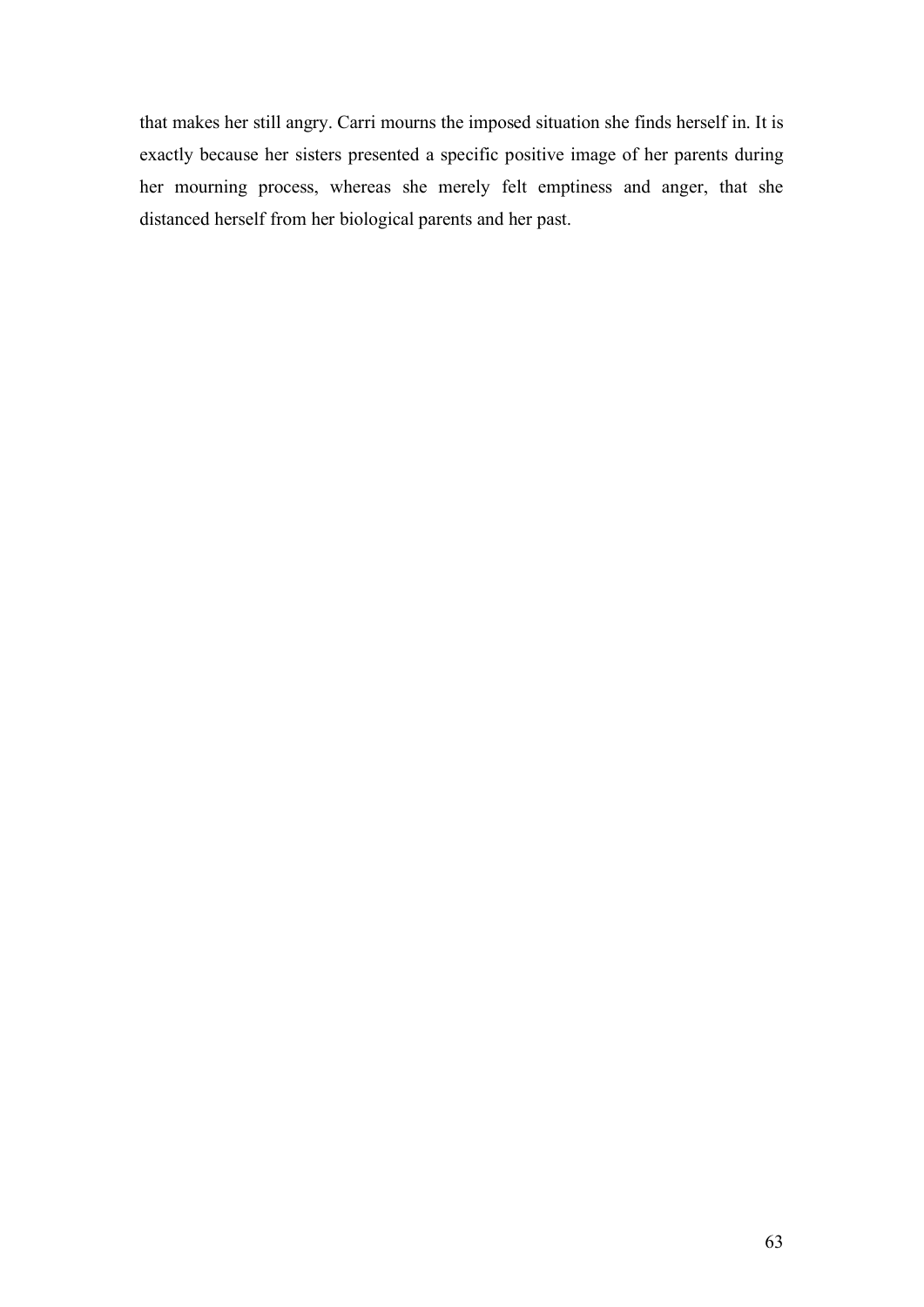When we rehearse the arguments and the different insights of the four films, a clear distinction appears between the first two films of this study (*La historia oficial, Cautiva*) and the last two films (*Eva y Lola*, *Los rubios*). *La historia oficial* and *Cautiva* mainly give insight into the fact that the situation with the raising family has to be changed immediately. Important thereby is that the truth must be revealed and that the child must return to its biological family. Staying in contact with the raising family is considered bad for the child. *Eva y Lola* and *Los rubios* do not focus on this solution, yet give insight in other "routes", implicating that the children do not bear malice against their raising parents. Another story is that the child even distances oneself from the biological parents and its "true past", because it just cannot be restored anymore. These two films are more realistic than the first two, which perchance can be explained by the fact that *Eva y Lola* is based on the true stories of two women, one even being the scriptwriter of the film, Victoria Griguera. The explanation of *Los rubios* is obvious: it is made by a child of disappeared itself, Albertina Carri.

Post conflict narratives indicate it is important that children of disappeared know the truth about their past, origin and true identity, in spite of the difficulties they will have to face. There is one thing that becomes clear: all children face a deep identity crisis, during which they experience the loss of the situation as an immense shock. It takes time to overcome this source of distress. They encounter a situation, in which they wonder who they are and during which they feel the urge to recuperate the "wounded" identity. Thereby, some children voluntarily decide to do a DNA test, others are being forced. Some children experience the voluntary agreement to do a test as a difficult situation. The problem implies that if they decide to do the test, they will also "betray" their raising family and even contribute to losing them. Given that the results of a DNA test will confirm that the child indeed is illegally adopted, the parents will face a trial and imprisonment. However, not everybody experiences such a dilemma; the ones who reject the raising family do not hesitate to do a test.

After these first identity struggles, the children will decide which route to follow to continue the identity reconstruction. The films thus demonstrate the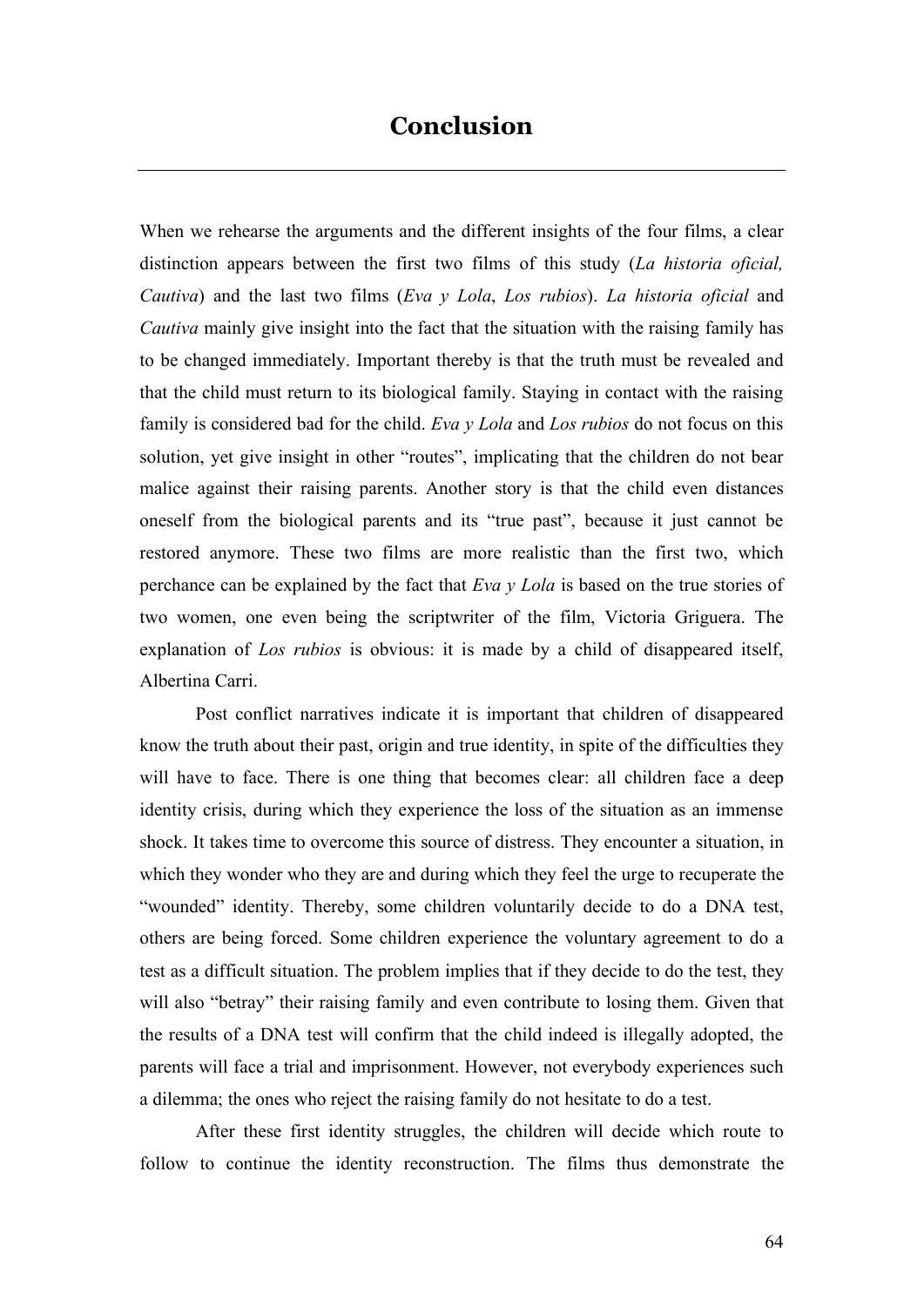different paths they can choose when they discover they were "stolen". One of the three routes that are presented is that children decide to keep in contact with both the biological family as well as the raising family. They do not take sides, but are surrounded by friends (a surrogate family). A variation on this route is that they do not recognize both families as true families, but seek to find a family among friends with whom they can identify. They thus also do not take sides, but take a path in between. Then, there are still two routes left, one leading to the raising family, the other to the biological family. Children that decide to pick the latter, completely reject their raising family. Particularly this last point of view has been encouraged and denoted as the ideal choice by many narratives. A romanticised and idealised image is given of the traditional biological family, of which the children have been pulled out. Due to this, the makers and writers of these narratives lose sight of their objectivity. The allegations of many recovered children notwithstanding that the upbringing was bad make arise the question whether this is the truth.

However, they have considered this afterwards. When the disclosure of the true origin is confirmed, the raising family is thus depicted as the "bad guy". Suddenly the whole past has been rejected and considered to be a lie. Nevertheless, the only true lie was that the raising parents were not the true parents. The past is being rejected to justify the present and its situation with the biological family. These children thus complain about the bad raising and about never having the possibility to develop the true identity. There can be no doubt that this is incorrect, for they have developed an identity and they have learned standards and values during the upbringing, perhaps in a different way, because of other "parents", however this does not imply that the raising as such was bad. Thus they condemn their raising parents, whereas they do not even know whether it would have been different, yet they criticize the old situation. Afterwards, they would have rather preferred another environment to be raised in (with their biological family), probably because it would have been more "natural". As they feel like victims and it is socially accepted to condemn the dictatorship, they also deplore the raising (closely related to the regime).

Besides these identity struggles the films also focus on mourning processes. During the experience of loss, children are broken-hearted because they do not have a parent anymore. The consciousness entails intense periods of sadness and loneliness. To overcome these negative emotions, they engage in activities that differ from participating in social movements to making a film or performing in theatre with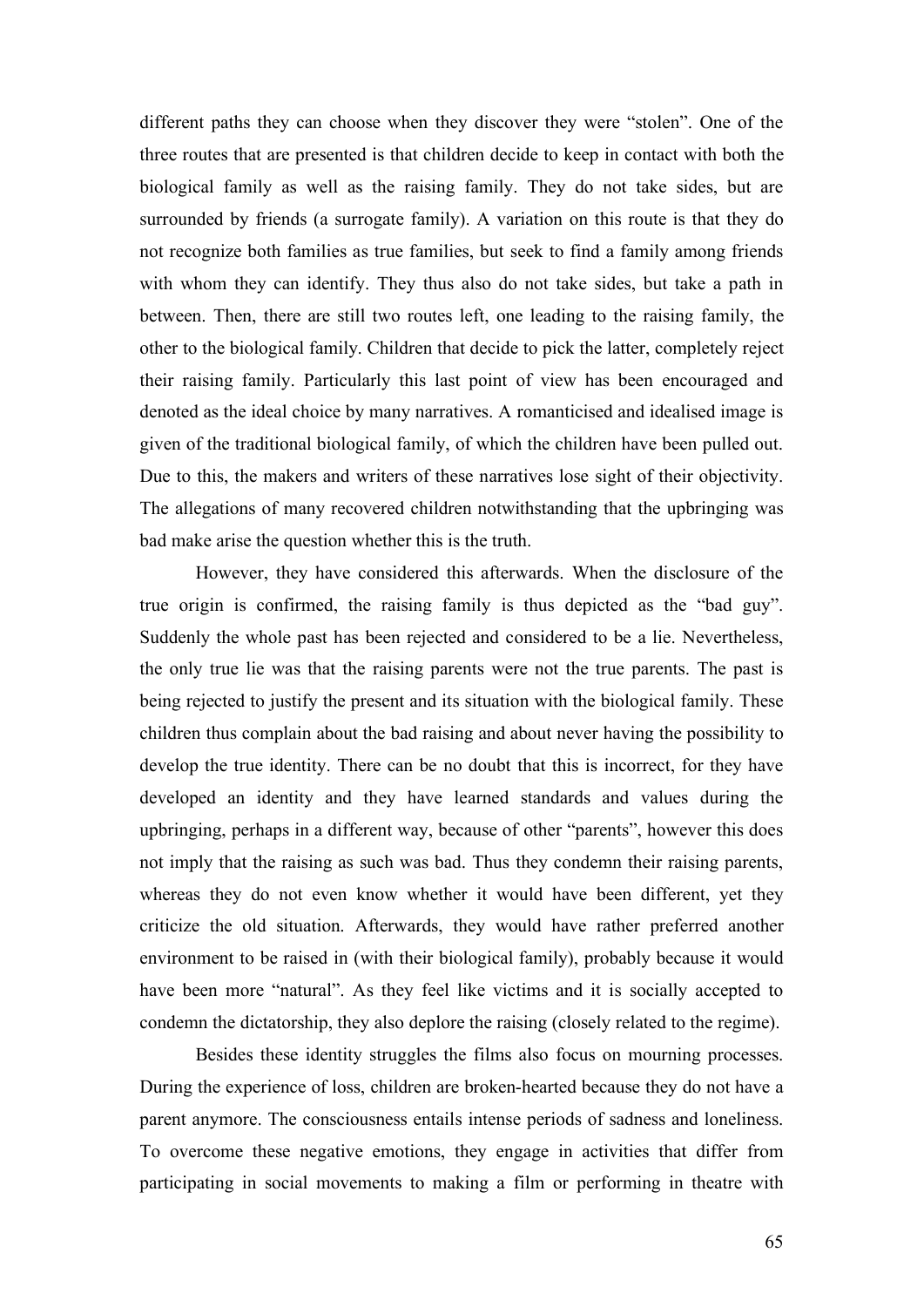themes concerning this specific matter. They also visit memorial places or friends and family of the disappeared persons to share their memories. They generally do these activities to continue the struggle of their parents for justice, memory and against "silence". Some children therefore testify against their raising parents in court. Here, anger also plays an important role, and it is also a common emotion during the mourning process. It is because of this sentiment that children distance themselves from the raising family, because they think it is their "parents" to blame, or because they have been left alone. In this case, the children do anything possible to reconstruct a bond with the deceased parents, but soon are being disappointed because of the impossibility to do this. Although they mourn the lost situation, they often confuse their emotions with grief about their missing biological parents.

At last, other children think their past is not relevant for them at the present, whereas society "forces" them to mourn about their disappeared parents. They distance themselves from the unknown past to move forward, leaving behind the feelings of anger and the gap left by the biological parents. The films and documentaries analyzed in this study thus clearly indicate the choices children make during the mourning process. In conclusion we can say that these choices intertwine with the ones made to overcome the identity crisis, as they all decide to follow a specific route to reconstruct the identity, but they also do this, because they experience the loss of the raising parents. The urge to take a specific path (due to the lost situation and the lost identity) depends on the relationship the children have with the raising parents. Post conflict narratives give thus insight into a diversity of experiences, decisions and solutions concerning identity struggles and mourning processes of children of disappeared.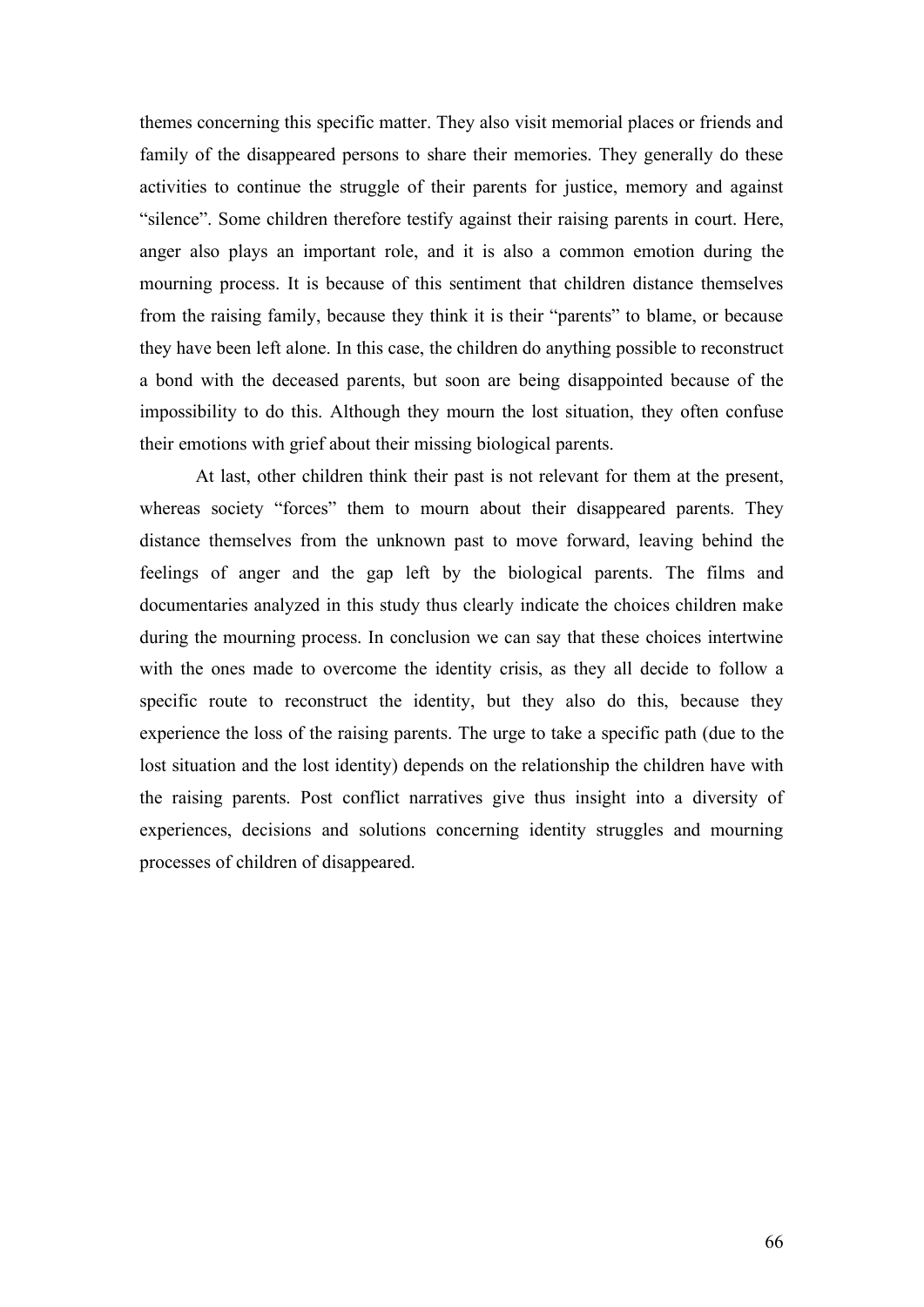- Abuelas de Plaza de Mayo (2008) *Las Abuelas y la Genética*. *El aporte de la ciencia en la búsqueda de los chicos desaparecidos.* Buenos Aires: Abuelas de Plaza de Mayo.
- Arditti, R. and B. M. Lykes (1992) "Recovering Identity. The Work of the Grandmothers of Plaza de Mayo". *Women's Studies Int. Forum* 15(4), pp. 461- 471.
- Armony, A. C. (2005) Producing and Exporting State Terror: The Case of Argentina. In C. Menjívar and N. Rodríguez (eds), *When States Kill. Latin America, The U.S., and Technologies of Terror.* Austin: University of Texas Press, pp. 305- 331.
- Ben-Amos, D. and L. Weissberg (1999) *Cultural Memory and the Construction of Identity.* Detroit, Michigan: Wayne State University Press.
- Bonanno, G. A. (2009) *The Other Side of Sadness.* New York: Basic Books.
- Bosco, F. J. (2006) "The Madres de Plaza de Mayo and Three Decades of Human Rights' Activism: Embeddedness, Emotions, and Social Movements". *Annals of the Association of American Geographers* 96(2), pp. 342-365.
- Carri, A. (2007) *Los Rubios. Cartografía de una película.* Buenos Aires: Ediciones Gráficas Especiales.
- Comisión Nacional sobre la Desaparición de Personas (CONADEP) (1984) *Informe de la Comisión Nacional sobre la Desaparición de Personas, Nunca Más.* Buenos Aires: Eudeba.
- Donda, V. (2010) *Mijn naam is Victoria*. *Ik was een van die geroofde Argentijnse kinderen.* Vianen, Antwerpen: The House of Books.
- Fearon, J. D. (1999) "What is identity, as we now use the word?" On website Stanford University: http://www.stanford.edu/~jfearon/papers/iden1v2.pdf, consulted on 19 January 2011.
- Ferguson, H. (2009) *Self-identity and Everyday Life.* London: Routledge.
- Hirsh, M. (2008) "The Generation of Post-memory". *Poetics Today* 29(1), pp. 103- 128.
- Holland, D., G. Fox and V. Daro (2008) "Social Movements and Collective Identity: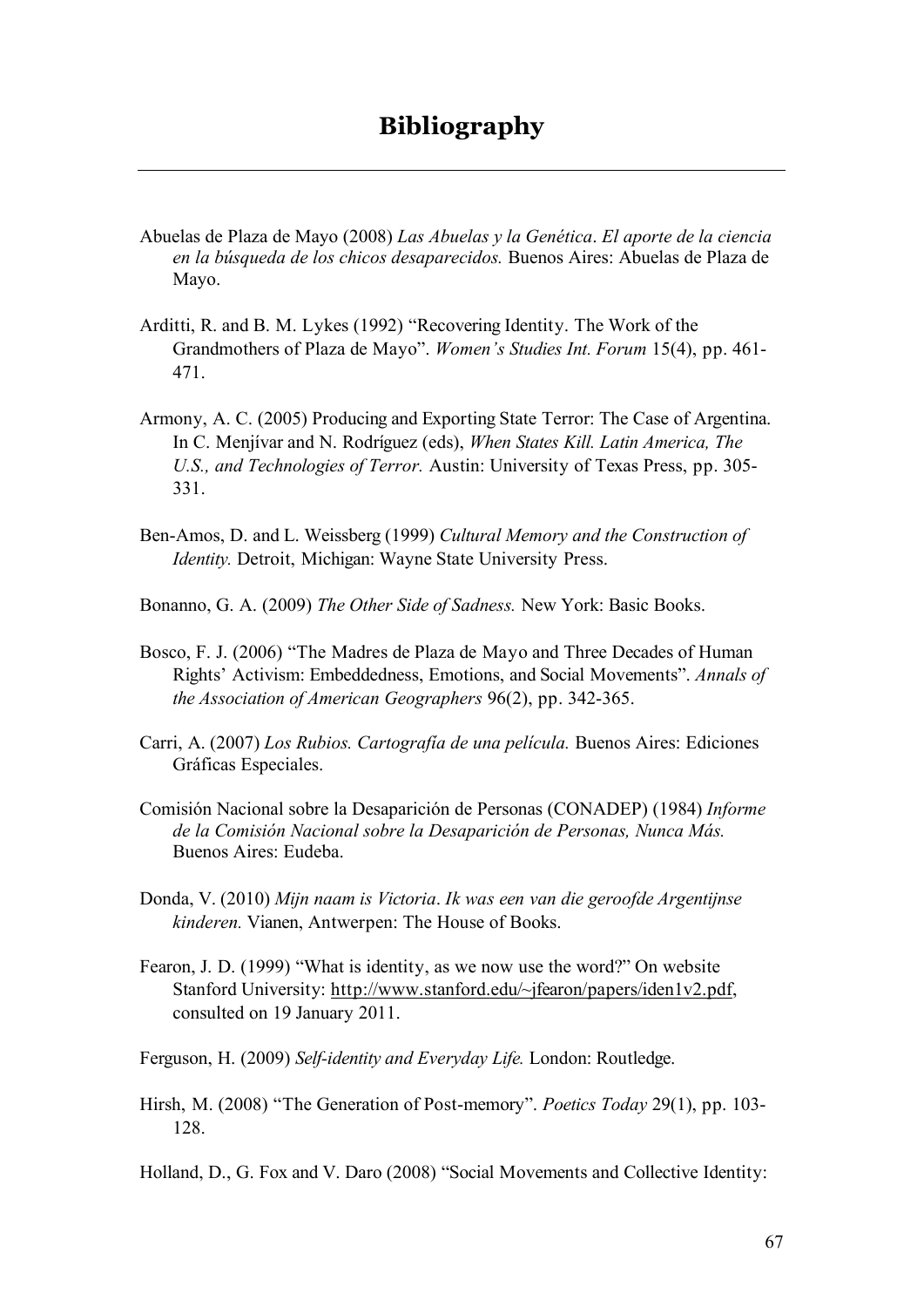A Decentered, Dialogic View". *Anthropological Quarterly* 81(1), pp. 95-126.

- Honneth, A. (1992) *The Struggle of Recognition. The Moral Grammar of Social Conflicts.* Cambridge: Polity Press.
- Janoff- Bulman, R. (1992) *Shattered Assumptions: towards a new psychology of trauma*. New York: The Free Press.
- Laraña, E., H. Johnston and J. R. Gusfield (1994) *New Social Movements: From Ideology to Identity.* Philadelphia: Temple University Press.
- Larrain, J. (2000) *Identity and Modernity in Latin America*. Cambridge: Polity Press.
- Lazzarra, M. J. (2009) "Filming Loss: (Post-)Memory, Subjectivity, and the Performance of Failure in Recent Argentine Documentary Films". *Latin American Perspectives* 36(5), pp. 147-157.
- McNally, R. J. (2003) *Remembering trauma*. Cambridge, London: The Belknap Press of Harvard University Press.
- Melucci, A. (1995) The process of collective identity. In H. Johnston and B. Klandermans (eds), *Social Movements and Culture*. Minneapolis: University of Minnesota Press, pp. 41-63.
- Osorio, E. (2003) *Luz.* Amsterdam: Ambo Anthos Uitgevers.
- Page, J. (2009) *Crisis and Capitalism in Contemporary Argentine Cinema.* Durham, London: Duke University Press.
- Peluffo, A. (2007) "The Boundaries of Sisterhood: Gender and Class in the Mothers and Grandmothers of the Plaza de Mayo". *A contracorriente* 4(2), pp. 77-102.
- Polleta, F. and J. M. Jasper (2001) "Collective Identity and Social Movements". *Annual Review of Sociology,* 27, pp. 283-305.
- Robben, A. C. G. M. (2000) The assault on basic trust: disappearance, protest and reburial in Argentina. In A. C. G. M. Robben and M.M. Suárez-orozco, *Cultures under Siege: Collective Violence and Trauma*. Cambridge: Cambridge University Press, pp. 70-101.
- Simpson, J. and J. Bennett (1985) *The Disappeared: Voices From A Secret War.*  London: Robson Books.
- Van Drunen, S. (2010) *Struggling with the past. The Human Rights Movement and the Politics of Memory in Post-dictatorship Argentina (1983-2006).* Amsterdam: Rozenberg Publishers.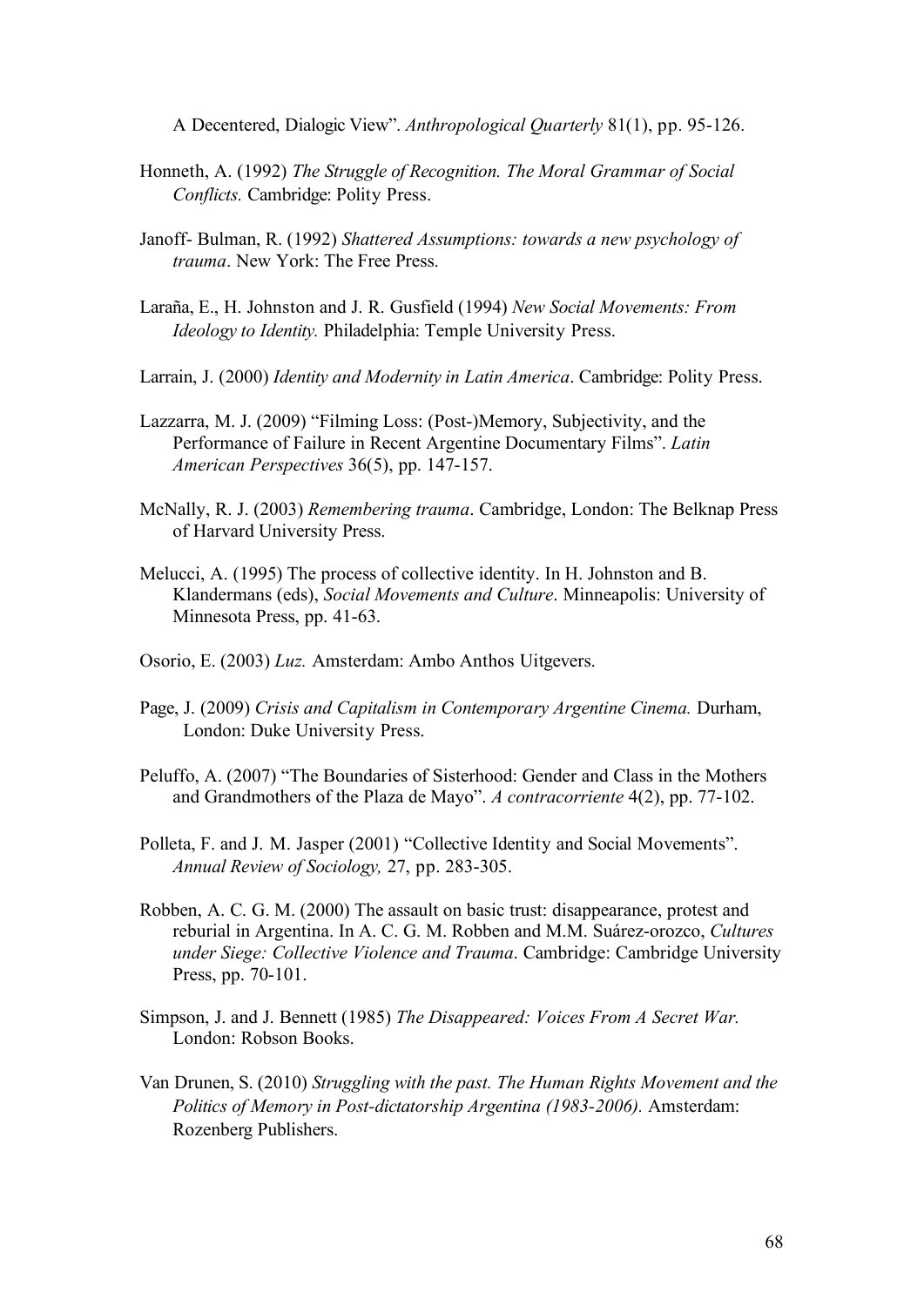## **Filmography**

*Andrés no quiere dormir la siesta* (2009, Argentina, Daniel Bustamente) *Cautiva* (2003, Argentina, Gastón Biraben) *Crónica de una fuga* (2006, Argentina, Adrián Caetano) *Eva y Lola* (2010, Argentina, Sabrina Farji) *Garage Olimpo* (1999, Argentina, Marco Bechis) *Generación robada* (2009, Argentina, Daniel Laje) *La historia oficial* (1985, Argentina, Luis Puenzo) *Los rubios* (2003, Argentina, Albertina Carri) *Mijn naam is Victoria Donda* (2010, The Netherlands, Netwerk broadcast) *Our Disappeared* / *Nuestros Desaparecidos* (2008, Argentina, USA, Juan Mandelbauw) *Quién soy yo* (2007, Argentina, Estela Bravo) *The Disappeared* (2007, USA, Argentina, Peter Sanders) *Victoria* (2008, Argentina, Adrian Jaime)

## **Accessed websites**

http://edant.clarin.com/diario/96/08/26/melli.htm http://iffmh.de/en/Comp\_Eva\_y\_Lola http://lavueltaencontinental.blogspot.com/2009/03/matias-reggiardo-tolosa-exmiara.html http://www.abuelas.org.ar/ http://www.abuelas.org.ar/english/history.htm http://www.cij.gov.ar/nota-7292-Lesa-humanidad--cerca-de-80-testigos-yadeclararon-en-el-juicio-oral-por-robo-de-bebes.html http://www.clarin.com/politica/Acusaron-Videla-robo-bebesdesaparecidos\_0\_436756361.html http://www.elargentino.com/nota-66737-La-ley-de-ADN-Videla-y-el-caso-Noble.html http://www.elsaosorio.com/blog/bio-bibliografia http://www.evaylola.blogspot.com/ http://www.guardian.co.uk/lifeandstyle/2007/aug/04/familyandrelationships.family2 http://www.hcdiputados-ba.gov.ar/asuntos/asuntos13533.pdf http://www.hijos-capital.org.ar/ http://www.imdb.com/title/tt0089276/awards http://www.imdb.com/title/tt0362496/awards http://www.judycantor.com/moxie/film/la-mezcla-influenced-by-h.shtml http://www.madres.org/ http://www.memoriaabierta.org.ar/materiales/pdf/la\_construccion\_del\_archivo\_oral.p df